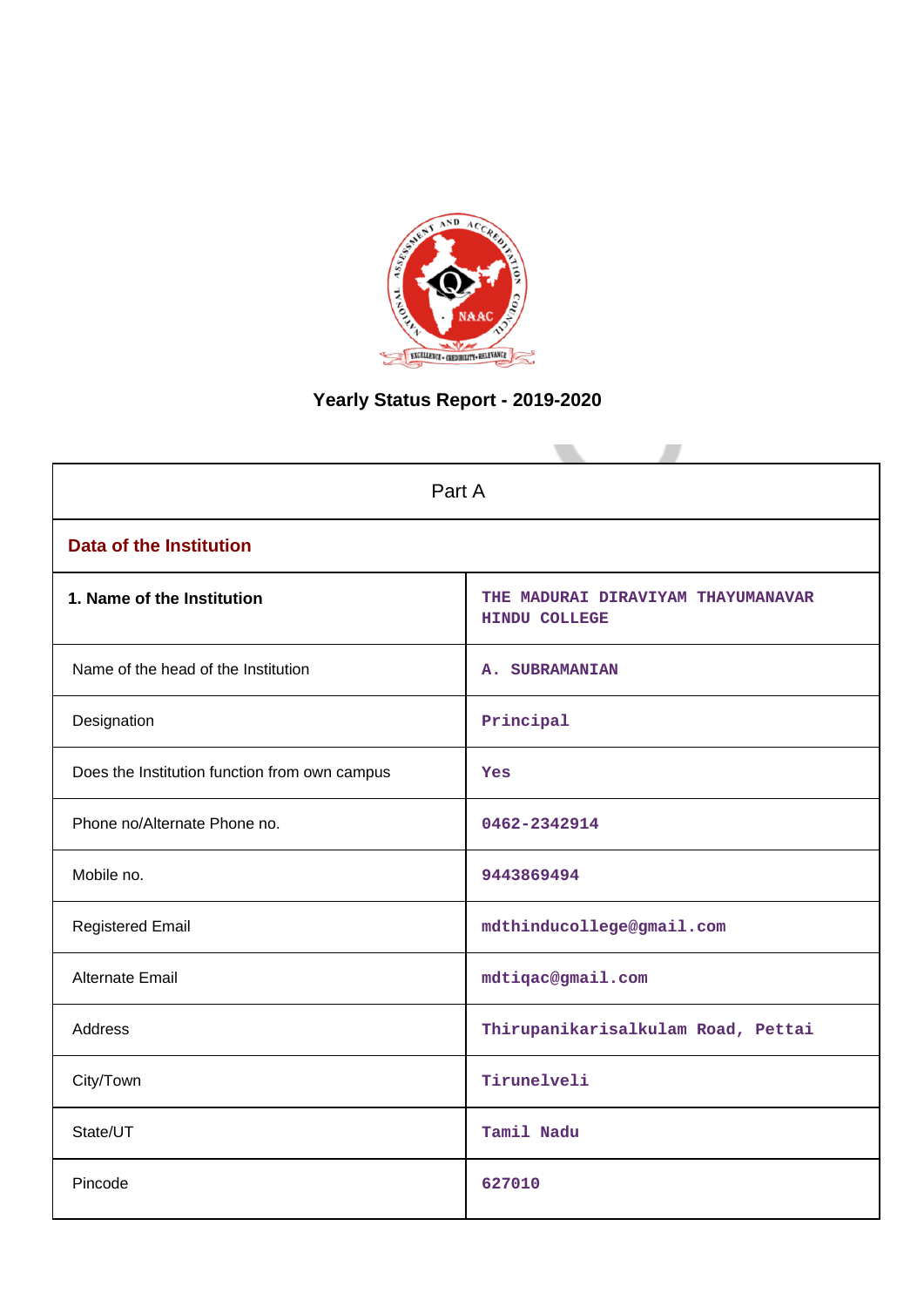| 2. Institutional Status                                                  |                                                                                                                |
|--------------------------------------------------------------------------|----------------------------------------------------------------------------------------------------------------|
| Affiliated / Constituent                                                 | Affiliated                                                                                                     |
| Type of Institution                                                      | Co-education                                                                                                   |
| Location                                                                 | Urban                                                                                                          |
| <b>Financial Status</b>                                                  | state                                                                                                          |
| Name of the IQAC co-ordinator/Director                                   | Dr. K. BALASUBRAMANIAN                                                                                         |
| Phone no/Alternate Phone no.                                             | 04622342914                                                                                                    |
| Mobile no.                                                               | 9942888801                                                                                                     |
| <b>Registered Email</b>                                                  | mdtiqac@gmail.com                                                                                              |
| <b>Alternate Email</b>                                                   | mdthinducollege@gmail.com                                                                                      |
| 3. Website Address                                                       |                                                                                                                |
| Web-link of the AQAR: (Previous Academic Year)                           | https://mdthinducollege.org/AQAR_2018-2<br>019.pdf                                                             |
| 4. Whether Academic Calendar prepared during<br>the year                 | Yes                                                                                                            |
| if yes, whether it is uploaded in the institutional website:<br>Weblink: | https://www.mdthinducollege.org/igac/20<br>1819/handbook AcademicYear 2019-2020.pd<br>$\underline{\mathtt{f}}$ |
| <b>5. Accrediation Details</b>                                           |                                                                                                                |

| Cycle                            | Grade | <b>CGPA</b> | Year of<br>Accrediation  | Validity          |                   |
|----------------------------------|-------|-------------|--------------------------|-------------------|-------------------|
|                                  |       |             |                          | Period From       | Period To         |
|                                  | $B++$ | 80.05       | 2005                     | $20 - May - 2005$ | $19 - May - 2010$ |
| 2                                | в     | 2.56        | 2011                     | $30 - Nov - 2011$ | 29-Nov-2016       |
| 3                                | $B+$  | 2.73        | 2018                     | $26 - Sep - 2018$ | $25 - Sep - 2023$ |
|                                  |       |             |                          |                   |                   |
| 6. Date of Establishment of IQAC |       |             | $06 - \text{Jul} - 2005$ |                   |                   |

**7. Internal Quality Assurance System**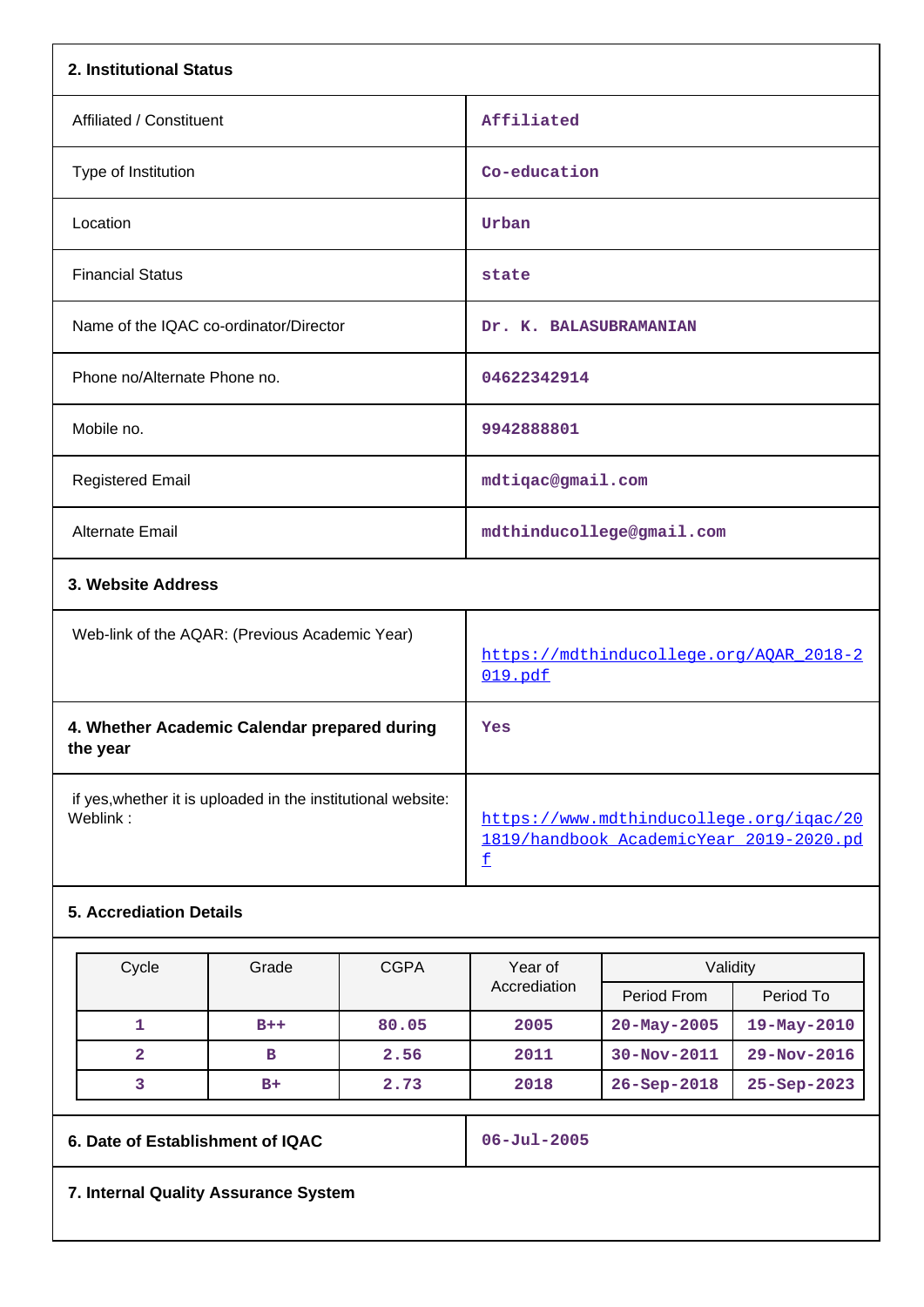|                                                                                                                    | Quality initiatives by IQAC during the year for promoting quality culture                                                         |                                               |           |        |                        |                                       |                                |        |
|--------------------------------------------------------------------------------------------------------------------|-----------------------------------------------------------------------------------------------------------------------------------|-----------------------------------------------|-----------|--------|------------------------|---------------------------------------|--------------------------------|--------|
|                                                                                                                    | Item /Title of the quality initiative by<br>Date & Duration<br><b>IQAC</b>                                                        |                                               |           |        |                        | Number of participants/ beneficiaries |                                |        |
|                                                                                                                    | Meeting for Criterion<br>Wise                                                                                                     |                                               |           |        | $26 - Jun - 2019$<br>1 |                                       |                                | 11     |
|                                                                                                                    |                                                                                                                                   |                                               |           |        | View File              |                                       |                                |        |
|                                                                                                                    | 8. Provide the list of funds by Central/ State Government- UGC/CSIR/DST/DBT/ICMR/TEQIP/World<br><b>Bank/CPE of UGC etc.</b>       |                                               |           |        |                        |                                       |                                |        |
|                                                                                                                    | Institution/Departmen<br>t/Faculty                                                                                                | Scheme                                        |           |        | <b>Funding Agency</b>  |                                       | Year of award with<br>duration | Amount |
|                                                                                                                    | S.Pitchammal,<br>Research<br>Scholar in<br>Commerce                                                                               | Stipend to<br>Fulltime Ph.d<br>Scholar Scheme | ICSSR     |        |                        | 2019<br>12                            | 260000                         |        |
|                                                                                                                    |                                                                                                                                   |                                               |           |        | View File              |                                       |                                |        |
|                                                                                                                    | 9. Whether composition of IQAC as per latest<br><b>NAAC</b> guidelines:                                                           |                                               |           |        | Yes                    |                                       |                                |        |
|                                                                                                                    | Upload latest notification of formation of IQAC                                                                                   |                                               |           |        | View File              |                                       |                                |        |
|                                                                                                                    | 10. Number of IQAC meetings held during the<br>year :                                                                             |                                               |           | 2      |                        |                                       |                                |        |
| The minutes of IQAC meeting and compliances to the<br>decisions have been uploaded on the institutional<br>website |                                                                                                                                   |                                               | Yes       |        |                        |                                       |                                |        |
|                                                                                                                    | Upload the minutes of meeting and action taken report                                                                             |                                               |           |        | View File              |                                       |                                |        |
|                                                                                                                    | 11. Whether IQAC received funding from any of<br>the funding agency to support its activities<br>during the year?                 |                                               |           | Yes    |                        |                                       |                                |        |
|                                                                                                                    | If yes, mention the amount                                                                                                        |                                               |           | 121325 |                        |                                       |                                |        |
|                                                                                                                    | Year                                                                                                                              |                                               |           | 2019   |                        |                                       |                                |        |
|                                                                                                                    | 12. Significant contributions made by IQAC during the current year(maximum five bullets)                                          |                                               |           |        |                        |                                       |                                |        |
|                                                                                                                    | Arranged Science Exhibition on Science day. Arranged Product exhibition and sales<br>to motivate entrepreneurship among students. |                                               |           |        |                        |                                       |                                |        |
|                                                                                                                    |                                                                                                                                   |                                               | View File |        |                        |                                       |                                |        |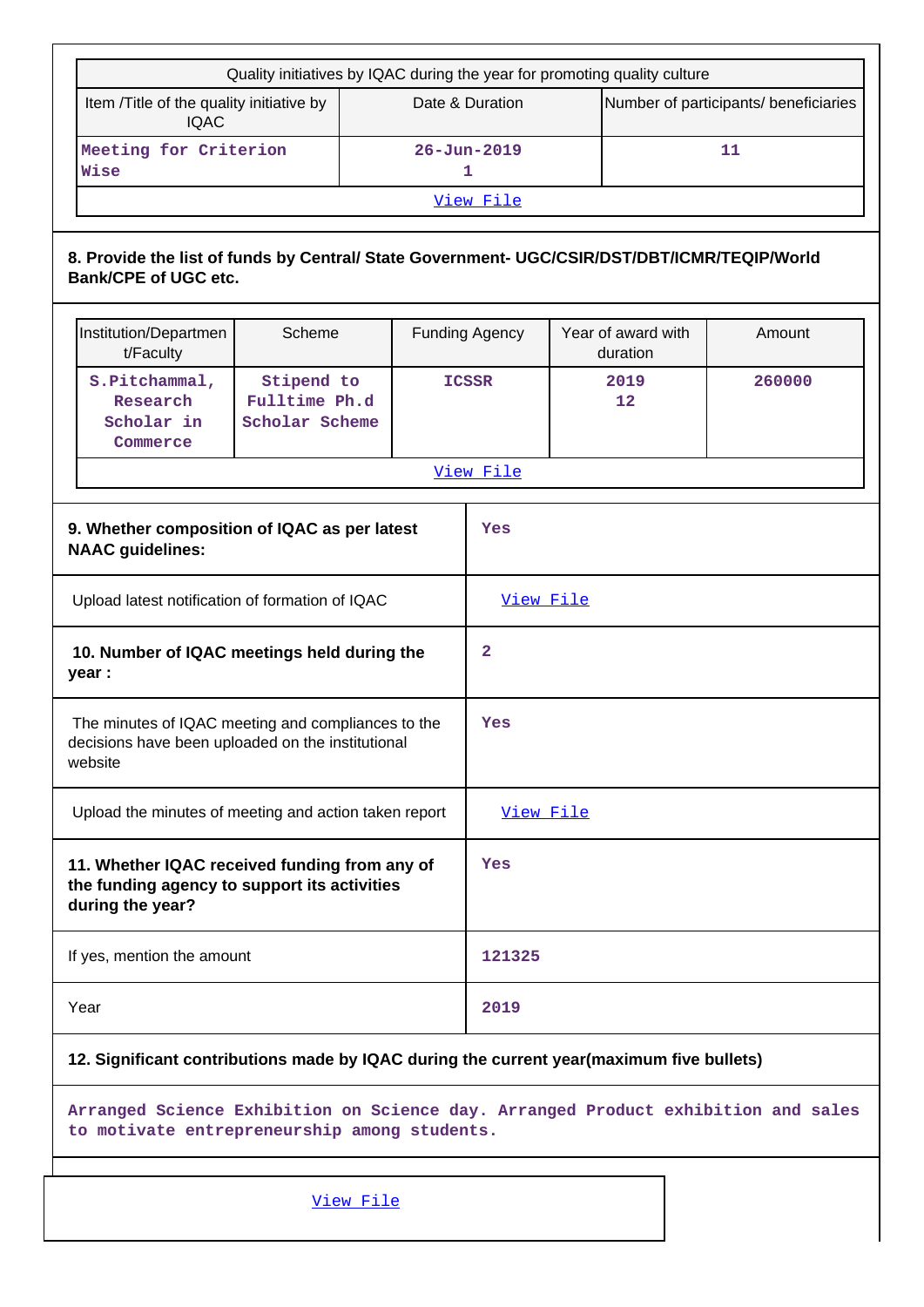# **13. Plan of action chalked out by the IQAC in the beginning of the academic year towards Quality Enhancement and outcome achieved by the end of the academic year**

| Plan of Action                                                                                                       | Achivements/Outcomes                                                                                                                                                                                                                                                                                                                                                                                                                                                                                                                                                                                                                                                                                                                                          |
|----------------------------------------------------------------------------------------------------------------------|---------------------------------------------------------------------------------------------------------------------------------------------------------------------------------------------------------------------------------------------------------------------------------------------------------------------------------------------------------------------------------------------------------------------------------------------------------------------------------------------------------------------------------------------------------------------------------------------------------------------------------------------------------------------------------------------------------------------------------------------------------------|
| 1.<br>To continue students -<br>mentoring system                                                                     | Students Mentoring was introduced on<br>18.2.2019. Parent of each Mentee met<br>the Mentor to discuss the academic<br>improvement of the Mentee. Suggestions<br>were entered in the Student Improvement<br>Scheme (SIS) book ( Mentor Mentee book)<br>View File                                                                                                                                                                                                                                                                                                                                                                                                                                                                                               |
| 14. Whether AQAR was placed before statutory<br>body?                                                                | Yes                                                                                                                                                                                                                                                                                                                                                                                                                                                                                                                                                                                                                                                                                                                                                           |
| Name of Statutory Body                                                                                               | <b>Meeting Date</b>                                                                                                                                                                                                                                                                                                                                                                                                                                                                                                                                                                                                                                                                                                                                           |
| IQAC Steering Committee                                                                                              | 19-Oct-2020                                                                                                                                                                                                                                                                                                                                                                                                                                                                                                                                                                                                                                                                                                                                                   |
| 15. Whether NAAC/or any other accredited<br>body(s) visited IQAC or interacted with it to<br>assess the functioning? | <b>No</b>                                                                                                                                                                                                                                                                                                                                                                                                                                                                                                                                                                                                                                                                                                                                                     |
| 16. Whether institutional data submitted to<br><b>AISHE:</b>                                                         | Yes                                                                                                                                                                                                                                                                                                                                                                                                                                                                                                                                                                                                                                                                                                                                                           |
| Year of Submission                                                                                                   | 2020                                                                                                                                                                                                                                                                                                                                                                                                                                                                                                                                                                                                                                                                                                                                                          |
| Date of Submission                                                                                                   | $20 - \text{Feb} - 2020$                                                                                                                                                                                                                                                                                                                                                                                                                                                                                                                                                                                                                                                                                                                                      |
| 17. Does the Institution have Management<br><b>Information System?</b>                                               | Yes                                                                                                                                                                                                                                                                                                                                                                                                                                                                                                                                                                                                                                                                                                                                                           |
| If yes, give a brief descripiton and a list of modules<br>currently operational (maximum 500 words)                  | A management representatives regularly<br>visit the college, after the<br>publication of Semester results, to<br>review them. The management is towards<br>the positive development of the<br>college. The members visit the campus<br>whenever there is need. The management<br>conducts regular meetings with the<br>Principal/ IQAC Coordinator and Office<br>Superintendent. The activities of the<br>college are communicated to the<br>management by them. In case of<br>expenses, consent is received from the<br>management and the activities are<br>carried out flawlessly. In case of<br>grievances, proper solutions are<br>received. There are two teacher<br>representatives in the management body,<br>apart from the Principal. They too take |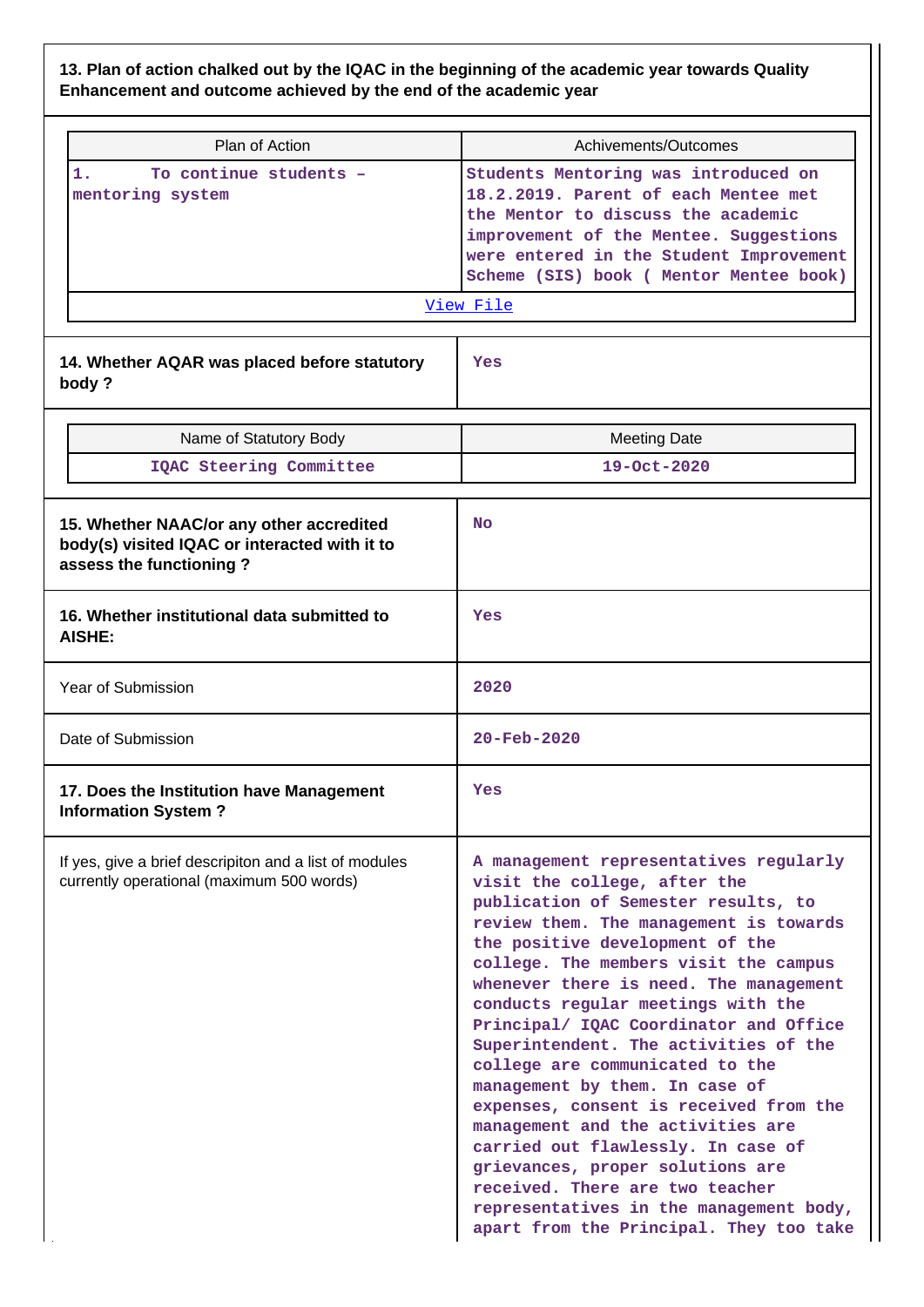**part in the management meetings. The minutes are maintained by the Educational society. The customized Enterprise Resource Planning (ERP) is under process. The system was designed by the college web development team. Web site (http://mdthinducollege.org) with periodical updating of the Academic Calendar, Online Application format, other Academic and Extension Service Activities is available.**

# **Part B**

#### **CRITERION I – CURRICULAR ASPECTS**

#### **1.1 – Curriculum Planning and Implementation**

 1.1.1 – Institution has the mechanism for well planned curriculum delivery and documentation. Explain in 500 words

 **At the end of every semester department meetings are held to allot the subject to staff members and to fix the timetable for the forthcoming semester. The timetable with six day orders is submitted to the Principal by the respective Heads at the end of every semester for the perfect start of classes from the first day itself. Minutes of the meetings are also maintained in the departments. Timetable committee that consists of six teaching staff and one non-teaching staff is there to fix the hours for common subjects like Part I, Part II and Non-Major electives. Calendar committee consists of five staff members and one non-teaching staff is there to prepare handbooks with rules, regulations, staff details, scholarship details and working days with day orders. During vacation the college hand book is prepared by the members of Calendar committee and is distributed to both staff and students at the beginning of every semester. Classes are held according to the day order and time table. Bridge Course is conducted for the first year students at the beginning of every year, to prepare students to meet the college environment and requirements. In the academic year 2019-20, first four days were allotted for the Bridge Course. Behavioral practice in co- education institution, semester pattern, Choice Based Credit System, extra/ co-curricular activities, scholarship details, foundation of basic communication, important topics and basic concepts of the respective programmes were covered. As per the affiliating university three internal tests are mandatory every semester with the interval of 30 days each. (90 working days per semester). So, for the purpose of systematic teaching / a proper work plan is prepared by every department and the work is done as per the plan. At the end of every semester the work done report was submitted to the IQAC by all the staff members. The details are documented.Marks with attendance are entered to the university portal within the stipulated time. For periodic assessment, students are trained to answer university questions in class tests. Necessary text and reference books are available in the central library and in some department library for smooth handling of classes. For some subjects simplified notes are prepared by staff and distributed to the students. Even though Chalk and Talk is a regular curriculum delivery method adopted, there is a gradual shift to the new modes of teaching. Use of LCD projectors, online materials, seminars and presentation by students are also adopted for effective teaching. In all final year classes LCD projectors are available.**

1.1.2 – Certificate/ Diploma Courses introduced during the academic year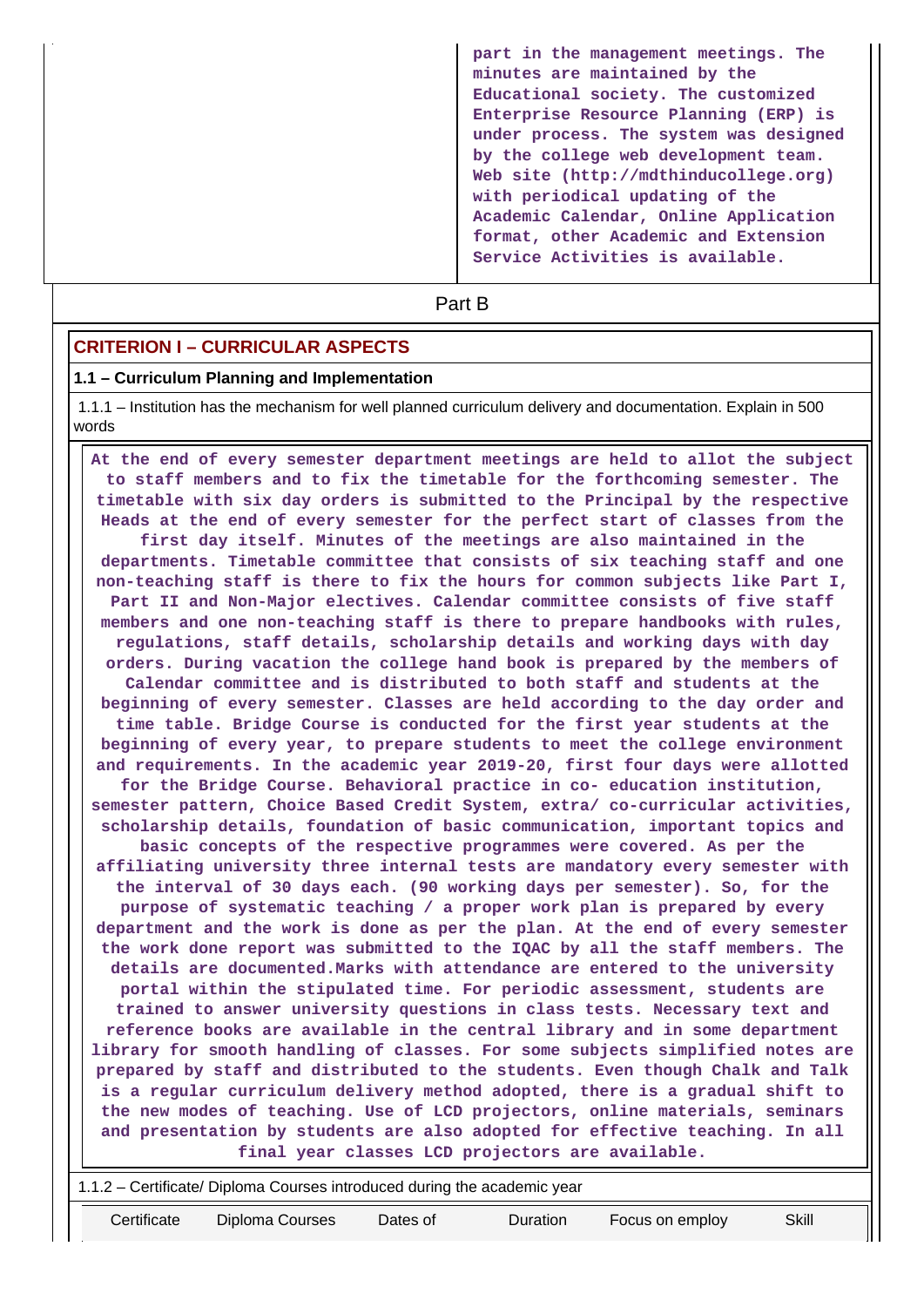|                                                                                                                    |              | Introduction |     | ability/entreprene<br>urship                                   | Development                                                                                             |
|--------------------------------------------------------------------------------------------------------------------|--------------|--------------|-----|----------------------------------------------------------------|---------------------------------------------------------------------------------------------------------|
| Certificate<br>Course in En<br>trepreneursh<br>ip<br>Development<br>Programme<br>(Tamilnadu<br>Open<br>University) | $\mathbf 0$  | 15/10/2019   | 180 | Focus on<br>eneurship<br>and Employab<br>ility                 | To create En<br>both Entrepr trepreneursh<br>ip skill<br>set.                                           |
| Aari work (s<br>$e$ lf-<br>designed)                                                                               | 0            | 01/08/2019   | 90  | Focus on<br>both Entrepr<br>eneurship<br>ility                 | To create a<br>sparkling<br>effect on<br>and Employab the garments                                      |
| Beautician<br>Course (self-<br>designed)                                                                           | $\mathbf 0$  | 01/08/2019   | 90  | Focus on<br>both Entrepr<br>eneurship<br>and Employab<br>ility | Able to<br>practice as<br>a beautician<br>in beauty<br>parlour to<br>run their<br>own beauty<br>parlour |
| Way to<br>Success (sel<br>f-designed)                                                                              | 0            | 02/08/2019   | 14  | Focus on Emp<br>loyability                                     | To create<br>awareness<br>about how to<br>nurture<br>themselves<br>during<br>college days               |
| Science of<br>Empowering<br>Youth with<br>Confident<br>(Self<br>-designed)                                         | 0            | 09/08/2019   | 6   | Focus on Emp<br>loyability                                     | To enhance<br>Personality                                                                               |
| Prepatory<br>Course in Co<br>mmunication<br>English and<br>Personality<br>Development<br>$(self -$<br>designed)    | 0            | 12/08/2019   | 60  | Focus on Emp<br>loyability                                     | To boost up<br>personal and<br>professional<br>setting                                                  |
| Gandhian<br>Thoughts<br>(M.S)<br>University)                                                                       | $\mathbf{0}$ | 02/07/2019   | 180 | Focus on<br>Character<br>Building                              | Focus on<br>Character<br>Building                                                                       |
| Progressive<br>Thoughts<br>(M.S)<br>University)                                                                    | $\mathbf{0}$ | 05/07/2019   | 180 | Focus on<br>Character<br>Building                              | To<br>Experience<br>real world<br>Situations<br>and ability<br>to work inde                             |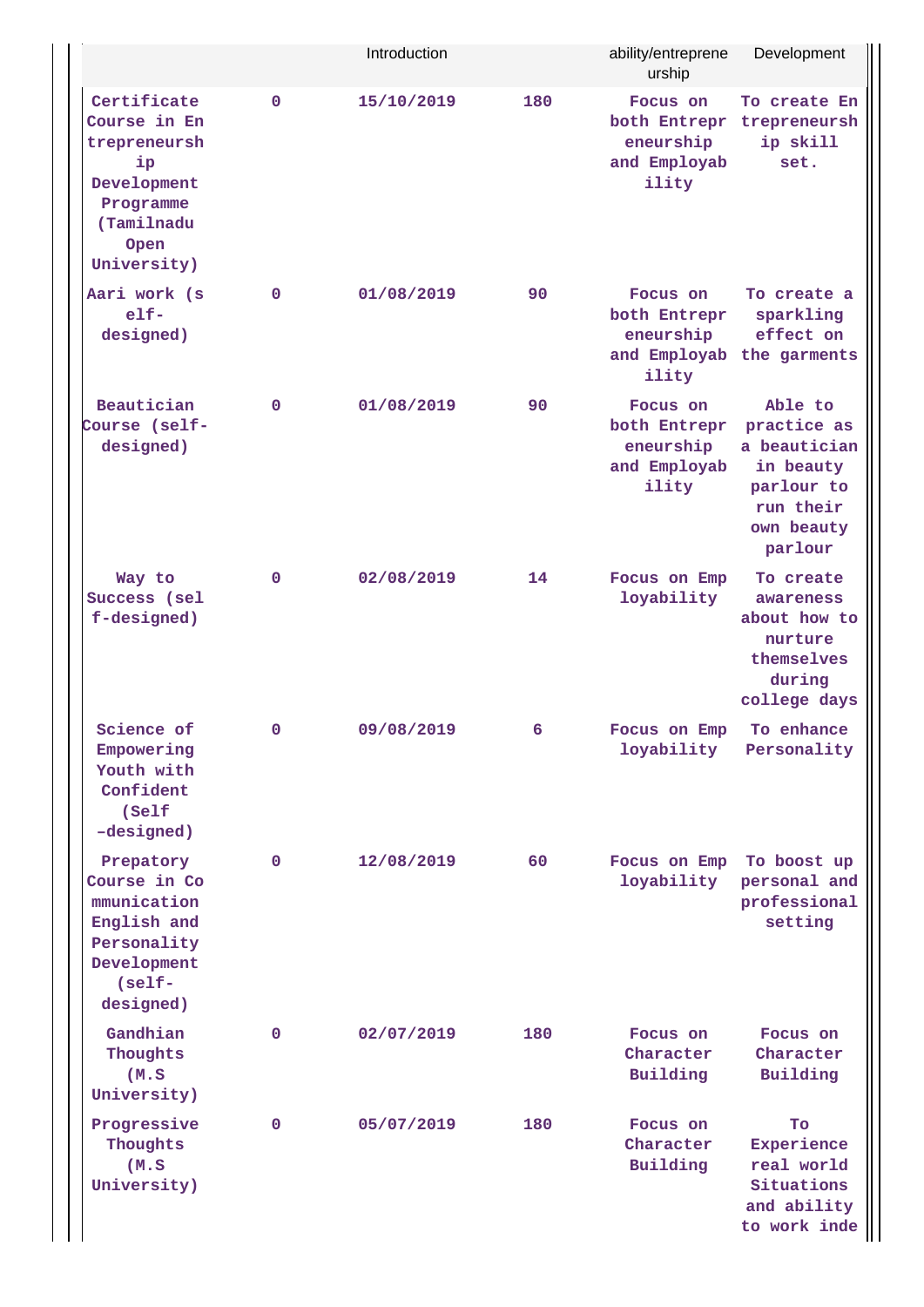|                                                                                                                                                                          |              |                                                                                                                  |    |                                                                 | pendently.                                                           |  |
|--------------------------------------------------------------------------------------------------------------------------------------------------------------------------|--------------|------------------------------------------------------------------------------------------------------------------|----|-----------------------------------------------------------------|----------------------------------------------------------------------|--|
| Aari work (s<br>$e$ lf-<br>designed)                                                                                                                                     | $\mathbf{0}$ | 02/01/2020                                                                                                       | 90 | Aari work (s Aari work (s<br>$e1f-$<br>designed)                | $e1f-$<br>designed)                                                  |  |
| Crafts<br>Making (self-<br>designed)                                                                                                                                     | $\mathbf 0$  | 02/01/2020                                                                                                       | 90 | Focus on<br>both Entrepr<br>eneurship<br>and Employab<br>ility  | To promote<br>export<br>design of<br>items from<br>natural<br>source |  |
| 1.2 - Academic Flexibility                                                                                                                                               |              |                                                                                                                  |    |                                                                 |                                                                      |  |
| 1.2.1 - New programmes/courses introduced during the academic year                                                                                                       |              |                                                                                                                  |    |                                                                 |                                                                      |  |
| Programme/Course                                                                                                                                                         |              | Programme Specialization                                                                                         |    | Dates of Introduction                                           |                                                                      |  |
| <b>BCom</b>                                                                                                                                                              |              | Human Resource Management<br>(SMCO34)                                                                            |    | 17/06/2019                                                      |                                                                      |  |
|                                                                                                                                                                          |              | View File                                                                                                        |    |                                                                 |                                                                      |  |
| 1.2.2 - Programmes in which Choice Based Credit System (CBCS)/Elective course system implemented at the<br>affiliated Colleges (if applicable) during the academic year. |              |                                                                                                                  |    |                                                                 |                                                                      |  |
| Name of programmes adopting<br><b>CBCS</b>                                                                                                                               |              | Programme Specialization                                                                                         |    | Date of implementation of<br><b>CBCS/Elective Course System</b> |                                                                      |  |
| <b>BCom</b>                                                                                                                                                              |              | From the academic year<br>2008-2009, the CBCS has<br>been introduced to all<br>affiliated colleges of<br>the uni |    | 17/06/2019                                                      |                                                                      |  |
| 1.2.3 - Students enrolled in Certificate/ Diploma Courses introduced during the year                                                                                     |              |                                                                                                                  |    |                                                                 |                                                                      |  |
| <b>Number of Students</b>                                                                                                                                                |              | Certificate<br>349                                                                                               |    | Diploma Course<br>0                                             |                                                                      |  |
| 1.3 - Curriculum Enrichment                                                                                                                                              |              |                                                                                                                  |    |                                                                 |                                                                      |  |
| 1.3.1 - Value-added courses imparting transferable and life skills offered during the year                                                                               |              |                                                                                                                  |    |                                                                 |                                                                      |  |
| <b>Value Added Courses</b>                                                                                                                                               |              | Date of Introduction                                                                                             |    | Number of Students Enrolled                                     |                                                                      |  |
| Certificate Course                                                                                                                                                       |              | 10/12/2019                                                                                                       |    | 23                                                              |                                                                      |  |
|                                                                                                                                                                          |              | View File                                                                                                        |    |                                                                 |                                                                      |  |
| 1.3.2 - Field Projects / Internships under taken during the year                                                                                                         |              |                                                                                                                  |    |                                                                 |                                                                      |  |
| Project/Programme Title                                                                                                                                                  |              | Programme Specialization                                                                                         |    | No. of students enrolled for Field<br>Projects / Internships    |                                                                      |  |
| <b>BCom</b>                                                                                                                                                              |              | Field Project                                                                                                    |    | 89                                                              |                                                                      |  |
|                                                                                                                                                                          |              | View File                                                                                                        |    |                                                                 |                                                                      |  |
| 1.4 - Feedback System                                                                                                                                                    |              |                                                                                                                  |    |                                                                 |                                                                      |  |
| 1.4.1 - Whether structured feedback received from all the stakeholders.                                                                                                  |              |                                                                                                                  |    |                                                                 |                                                                      |  |
| <b>Students</b>                                                                                                                                                          | Yes          |                                                                                                                  |    |                                                                 |                                                                      |  |
| <b>Teachers</b>                                                                                                                                                          |              |                                                                                                                  |    | Yes                                                             |                                                                      |  |
| Employers                                                                                                                                                                |              |                                                                                                                  |    |                                                                 |                                                                      |  |
|                                                                                                                                                                          |              |                                                                                                                  |    | No                                                              |                                                                      |  |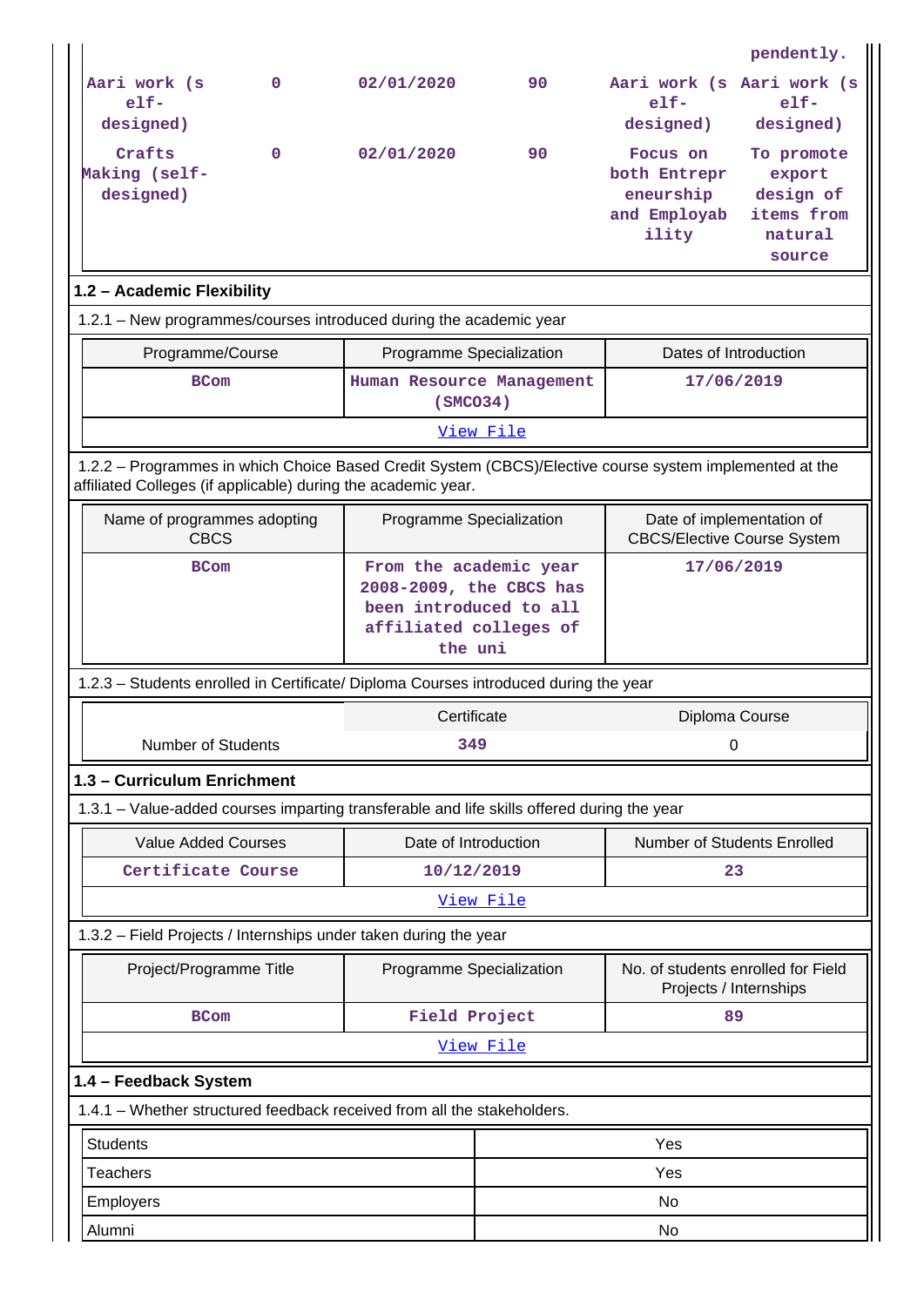Parents No

 1.4.2 – How the feedback obtained is being analyzed and utilized for overall development of the institution? (maximum 500 words)

#### Feedback Obtained

**Feedback obtained through well structured questionnaire is analyzed by using SPSS package (Chi-Square Test). The following are the outcome of the feedback. Student's Feedback Positive commands: From the students feedback analysis, they felt that the Teachers-Students cordiality, Teaching Learning Process, Syllabus covered, Internal Evaluation, Multiple Opportunities provided by the College, Placement Opportunities and office services are good. Student's Feedback - To be improved: According to the Analysis, the opinion of students towards Toilet, Opportunities for Common Skills facilities to be improved. Teachers Feedback Positive commands: From the teacher's feedback analysis, they felt that the opportunities to upgrading skill and qualification of teachers, syllabus are excellent. Teachers Feedback -To be improved: According to the opinion of teachers towards waste management practices, ICT Facilities to adopt new technology are unfavorable. Future plan based on the feedback from various stakeholders: Plan to improve ICT facilities and Medical facilities.**

# **CRITERION II – TEACHING- LEARNING AND EVALUATION**

## **2.1 – Student Enrolment and Profile**

## 2.1.1 – Demand Ratio during the year

| Name of the<br>Programme | Programme<br>Specialization      | Number of seats<br>available | Number of<br>Application received | <b>Students Enrolled</b> |  |  |
|--------------------------|----------------------------------|------------------------------|-----------------------------------|--------------------------|--|--|
| <b>BA</b>                | Economics<br>(English<br>Medium) | 64                           | 259                               | 64                       |  |  |
| View File                |                                  |                              |                                   |                          |  |  |

# **2.2 – Catering to Student Diversity**

2.2.1 – Student - Full time teacher ratio (current year data)

| Year | Number of          | Number of          | Number of         | Number of         | Number of        |
|------|--------------------|--------------------|-------------------|-------------------|------------------|
|      | students enrolled  | students enrolled  | fulltime teachers | fulltime teachers | teachers         |
|      | in the institution | in the institution | available in the  | available in the  | teaching both UG |
|      | (UG)               | (PG)               | institution       | institution       | and PG courses   |
|      |                    |                    | teaching only UG  | teaching only PG  |                  |
|      |                    |                    | courses           | courses           |                  |
| 2019 | 755                | 69                 | 55                |                   | 40               |

# **2.3 – Teaching - Learning Process**

 2.3.1 – Percentage of teachers using ICT for effective teaching with Learning Management Systems (LMS), Elearning resources etc. (current year data)

| Number of<br>Teachers on Roll                                                                     | Number of<br>teachers using<br>ICT (LMS, e-<br>Resources) | <b>ICT Tools and</b><br>resources<br>available | Number of ICT<br>enabled<br><b>Classrooms</b> | Numberof smart<br>classrooms | E-resources and<br>techniques used |  |  |  |
|---------------------------------------------------------------------------------------------------|-----------------------------------------------------------|------------------------------------------------|-----------------------------------------------|------------------------------|------------------------------------|--|--|--|
| 95                                                                                                | 35                                                        |                                                | 10                                            |                              |                                    |  |  |  |
|                                                                                                   | View File of ICT Tools and resources                      |                                                |                                               |                              |                                    |  |  |  |
| No file uploaded.                                                                                 |                                                           |                                                |                                               |                              |                                    |  |  |  |
| 2.3.2 – Students mentoring system available in the institution? Give details. (maximum 500 words) |                                                           |                                                |                                               |                              |                                    |  |  |  |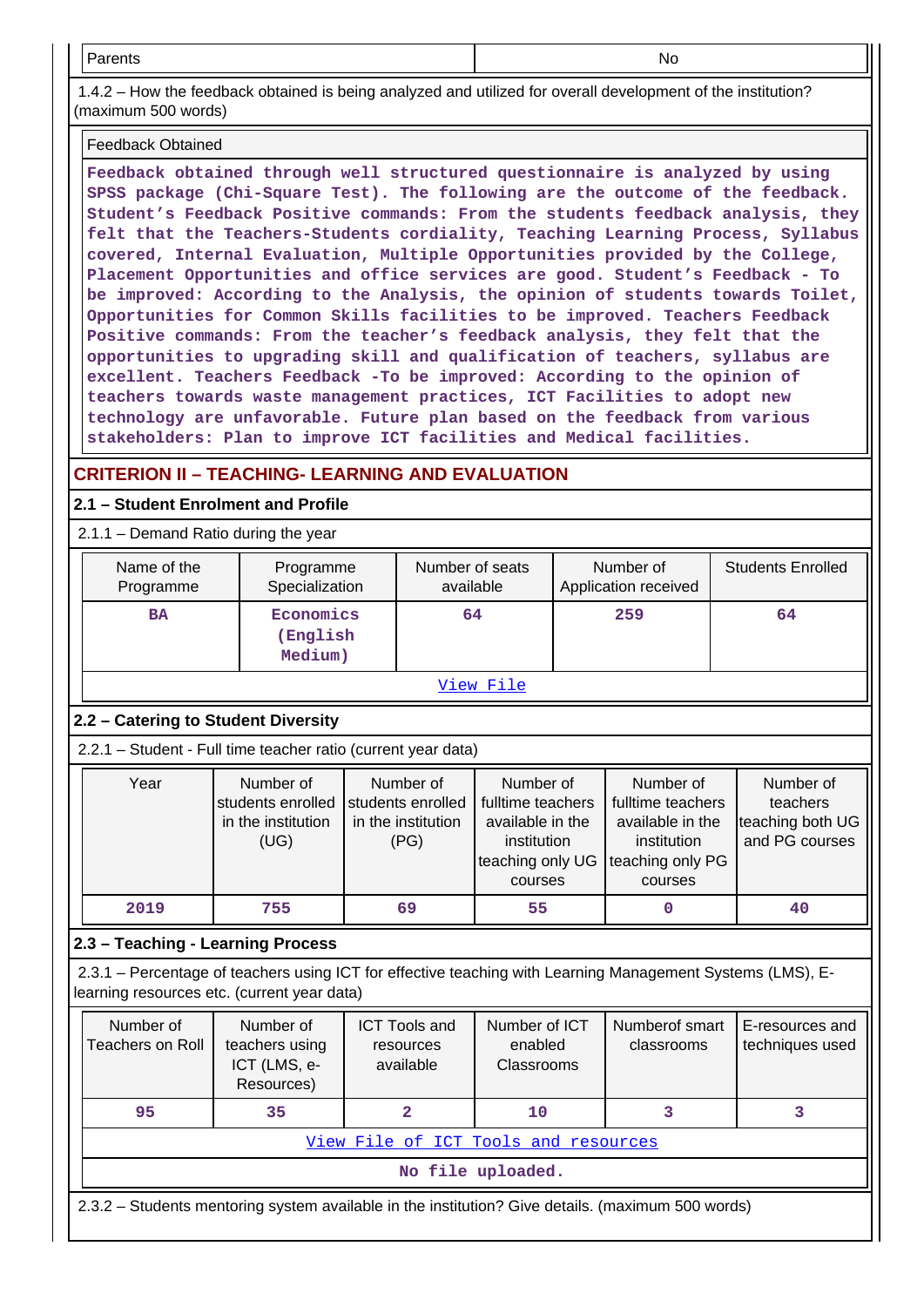So far, all the teachers monitored their respective learners. They supported them by identifying the slow/ average and advanced learners. The advanced learners were motivated to participate and to present research papers in seminars and workshops. The average students were motivated to be better performers. The main focus of teachers was the slow learners. The reason for their lacking was analyzed and solved by the teachers. Presently, the same is done by the same teachers, but with a mild difference. The same is done systematically with a name Mentor-Mentee system (SIS). Accordingly, each Mentor (Full time teacher) is assigned a maximum of 30 learners. The mentors fill up the biographic details of each learner in the presence of his parents/ guardians. The photographs are attached to the SIS booklet. The attendance/progress of the Mentees are entered and signed by the Mentors/ Heads/ IQAC- Co-ordinator and Principal counter signed by parents at the publication of every semester results. The Mentors are responsible for the academic and non- academic performances of their Mentees. Proper guidance/ suggestions necessary to the advancement of a Mentee is rendered. The Mentors are mentoring their Mentees both formally and personally

| Number of students enrolled in the<br>institution | Number of fulltime teachers | Mentor: Mentee Ratio |
|---------------------------------------------------|-----------------------------|----------------------|
| 2411                                              | 95                          | 1:26                 |

#### **2.4 – Teacher Profile and Quality**

2.4.1 – Number of full time teachers appointed during the year

| No. of sanctioned<br>positions | No. of filled positions | Vacant positions | Positions filled during<br>the current year | No. of faculty with<br>Ph.D |
|--------------------------------|-------------------------|------------------|---------------------------------------------|-----------------------------|
| 109                            | 95                      |                  |                                             | 59                          |

 2.4.2 – Honours and recognition received by teachers (received awards, recognition, fellowships at State, National, International level from Government, recognised bodies during the year )

| Year of Award | Name of full time teachers<br>receiving awards from<br>state level, national level,<br>international level | Designation                             | Name of the award,<br>fellowship, received from<br>Government or recognized<br>bodies  |
|---------------|------------------------------------------------------------------------------------------------------------|-----------------------------------------|----------------------------------------------------------------------------------------|
| 2019          | Dr. M. Elango                                                                                              | Associate Professor Award of Excellence | from Asia Africa<br>Development Council<br>for sustainable<br>Peace and<br>development |

[View File](https://assessmentonline.naac.gov.in/public/Postacc/Honours_recieved/6849_Honours_recieved_1602572416.xlsx)

#### **2.5 – Evaluation Process and Reforms**

 2.5.1 – Number of days from the date of semester-end/ year- end examination till the declaration of results during the year

| Programme Name | Programme Code | Semester/year | Last date of the last<br>semester-end/year-<br>end examination | Date of declaration of<br>results of semester-<br>end/year-end<br>examination |
|----------------|----------------|---------------|----------------------------------------------------------------|-------------------------------------------------------------------------------|
| <b>BSC</b>     | 1517           | I/III/V       | 01/11/2019                                                     | 21/12/2019                                                                    |
|                |                | View File     |                                                                |                                                                               |

2.5.2 – Reforms initiated on Continuous Internal Evaluation(CIE) system at the institutional level (250 words)

 **As an affiliated college there is a limited scope for making reforms in Continuous Internal Evaluation (CIE). The college adheres to the guidelines laid down by the university with reference to the evaluation reforms and makes all possible efforts to ensure the effective implementation. The attendance and internal assessment of every student is displayed on the notice board in the departments so that evaluation process is implemented on time and no delay in**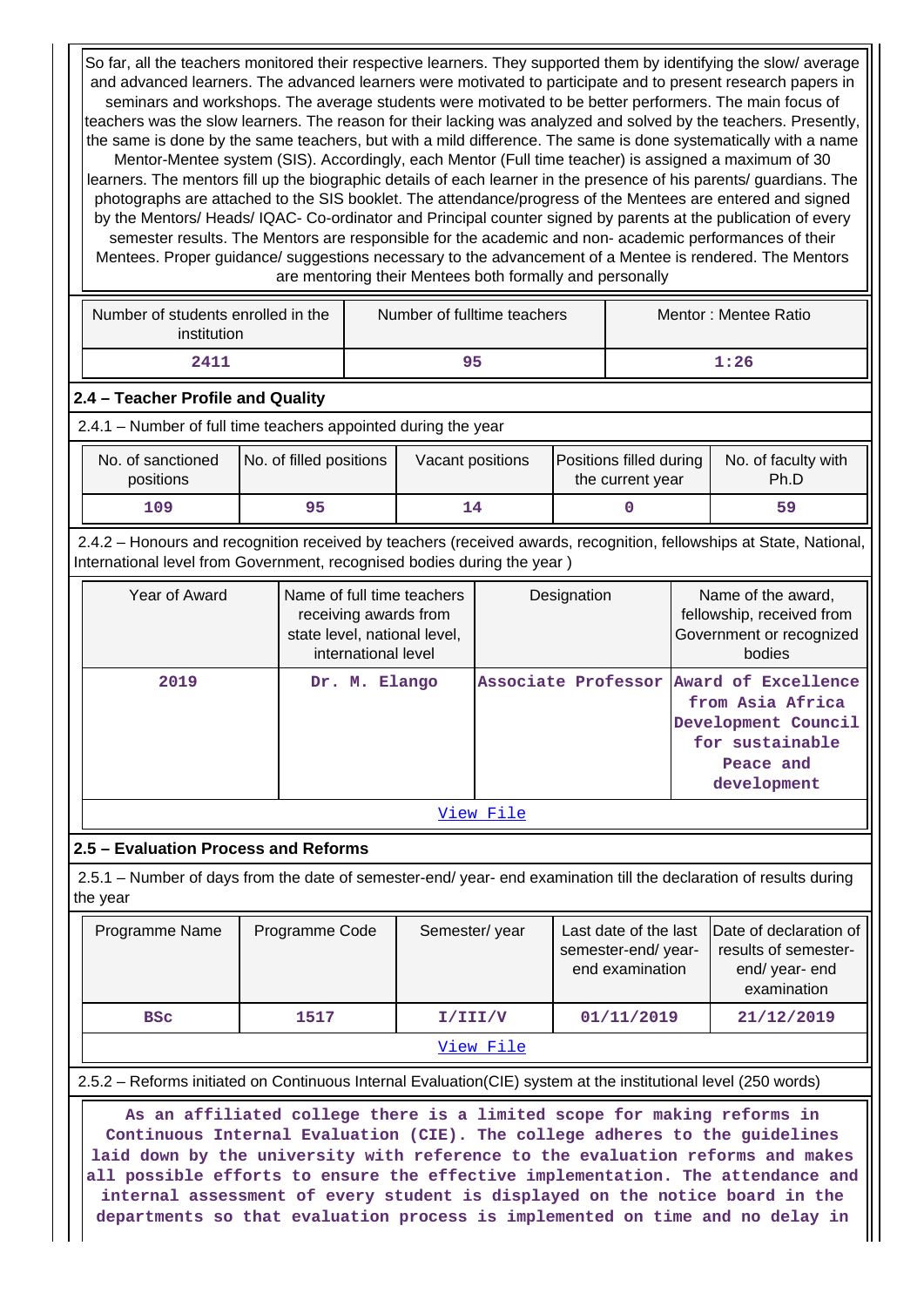**internal assessment records happens. Internal Assessment is conducted thrice per semester. Assignments and seminars are assigned. Group discussions are encouraged. For every paper, 25 marks are assigned for internal assessments. Of the 25, 20 marks are given for written tests and 5 is given for Assignments. Of the three internals, two best scores are considered. The average of two best scores is added to the Assignment score. Thus the internal mark is calculated out of 25.In case of absence for 2 internals, the concerned teacher used to conduct special tests so far. Presently, there is no provision for special tests. Hence, average for available marks is calculated and added to the Assignment score for 25. The record of class attendance is meticulously maintained by the college office and displayed every month and thus transparency is maintained. Class tests are another mechanism whereby students' progress is evaluated and communicated. The stakeholders are informed about the internal assessment. This regular assessment helps the students to know their strength, to think independently and to gain confidence. It also makes them aware of their weakness and make them plan accordingly. This adherence does not permit any reform in CIE.**

 2.5.3 – Academic calendar prepared and adhered for conduct of Examination and other related matters (250 words)

 **Academic calendar was prepared by the Calendar Committee consisting of 4 teaching staff assisted by a typist and junior assistant before the commencement of the academic year and it is adhered strictly, throughout the academic year. Very rarely there may be a change, due to collector's order or natural calamities. Commencements of internal tests are notified in academic calendar. But semester examination dates are announced only by the affiliating university.**

## **2.6 – Student Performance and Learning Outcomes**

 2.6.1 – Program outcomes, program specific outcomes and course outcomes for all programs offered by the institution are stated and displayed in website of the institution (to provide the weblink)

 [https://mdthinducollege.org/iqac/201819/Course\\_Outcome\\_for\\_new\\_courses\\_introduc](https://mdthinducollege.org/iqac/201819/Course_Outcome_for_new_courses_introduced_in_the_Academic_year_2019-2020.pdf) ed in the Academic year 2019-2020.pdf

2.6.2 – Pass percentage of students

| Programme<br>Code | Programme<br>Name | Programme<br>Specialization | Number of<br>students<br>appeared in the<br>final year<br>examination | Number of<br>students passed<br>in final year<br>examination | Pass Percentage |  |  |  |
|-------------------|-------------------|-----------------------------|-----------------------------------------------------------------------|--------------------------------------------------------------|-----------------|--|--|--|
| 1504              | <b>BSC</b>        | Chemistry                   | 29                                                                    | 24                                                           | 82.75           |  |  |  |
| View File         |                   |                             |                                                                       |                                                              |                 |  |  |  |

# **2.7 – Student Satisfaction Survey**

 2.7.1 – Student Satisfaction Survey (SSS) on overall institutional performance (Institution may design the questionnaire) (results and details be provided as weblink)

https://mdthinducollege.org/igac/201920/Result\_and\_Detail\_Interpretation\_of [SSS\\_2.7.1.pdf](https://mdthinducollege.org/iqac/201920/Result_and_Detail_Interpretation_of_SSS_2.7.1.pdf) 

# **CRITERION III – RESEARCH, INNOVATIONS AND EXTENSION**

# **3.1 – Resource Mobilization for Research**

3.1.1 – Research funds sanctioned and received from various agencies, industry and other organisations

| Nature of the Project | <b>Duration</b> | Name of the funding<br>agency | Total grant<br>sanctioned | Amount received<br>during the year |
|-----------------------|-----------------|-------------------------------|---------------------------|------------------------------------|
|-----------------------|-----------------|-------------------------------|---------------------------|------------------------------------|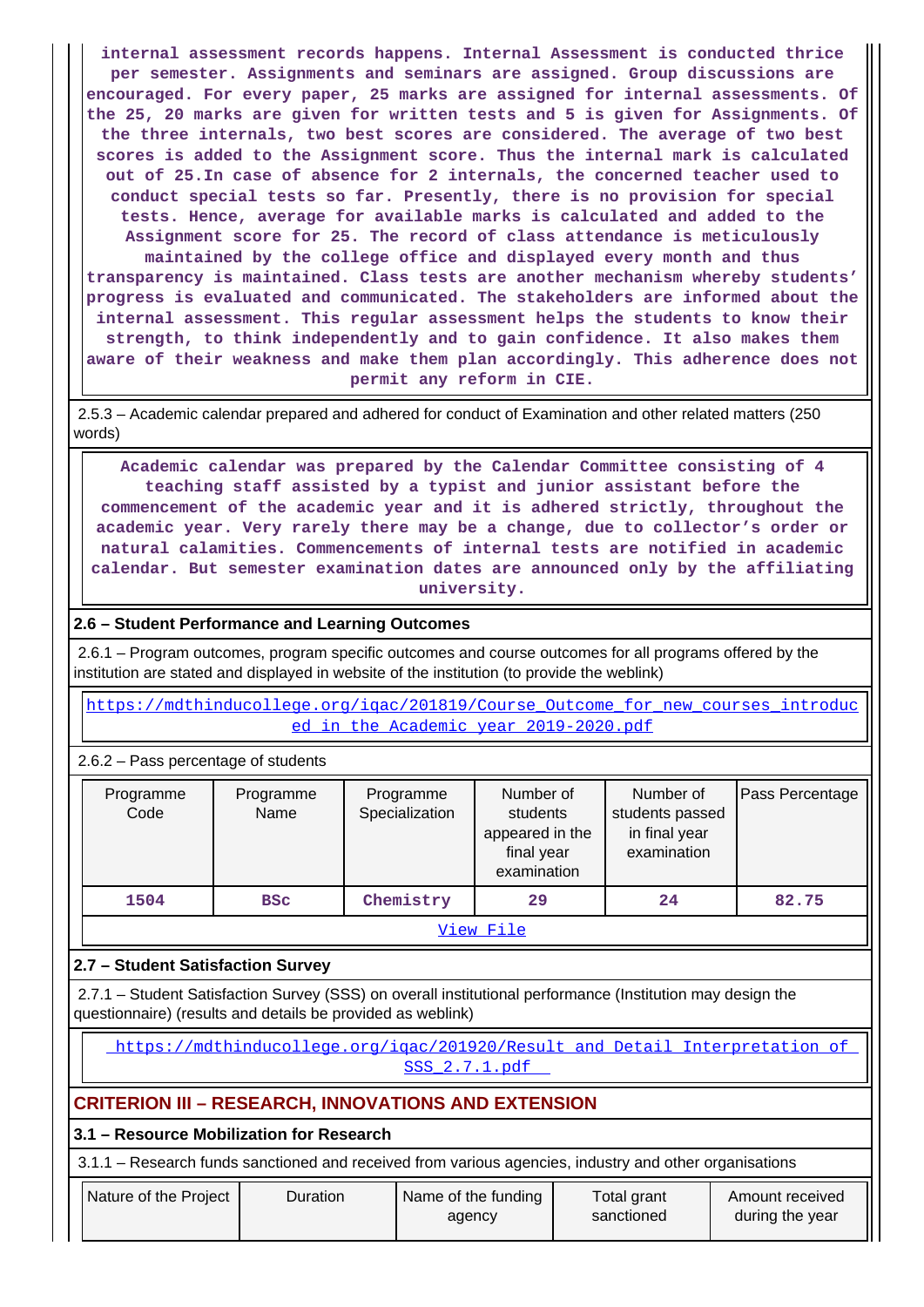| Minor Projects                                                                                                                                                            | 360 |  | <b>UGC</b> |  | 75000      | 30000      |  |
|---------------------------------------------------------------------------------------------------------------------------------------------------------------------------|-----|--|------------|--|------------|------------|--|
|                                                                                                                                                                           |     |  | View File  |  |            |            |  |
| 3.2 - Innovation Ecosystem                                                                                                                                                |     |  |            |  |            |            |  |
| 3.2.1 – Workshops/Seminars Conducted on Intellectual Property Rights (IPR) and Industry-Academia Innovative<br>practices during the year                                  |     |  |            |  |            |            |  |
| Title of workshop/seminar<br>Name of the Dept.<br>Date                                                                                                                    |     |  |            |  |            |            |  |
| Entrepreneurs Life<br>Crossroad,<br>Thiru.P.Haripradhan, CEO,<br>Susee Auto, President,<br>Young Entrepreneur<br>Network, Tirunelveli                                     |     |  | <b>IIC</b> |  |            | 25/09/2019 |  |
| Back to Traditional<br>Medicine - Source for<br>Entrepreneurship,<br>Thiru. S. Periyar Piththan,<br>Owner, Anjarai Petti<br>Shop, Veeravanallur,<br>Tirunelveli           |     |  | IIC        |  |            | 26/09/2019 |  |
| Entrepreneurship as a<br>Career Opportunity, Mr.S.<br>HariKrishnan (Managing<br>Partner) Tanishq/World<br>Titan/Titan Eye Plus<br>Nainar Complex,<br>Tirunelveli Junction |     |  | <b>IIC</b> |  |            | 27/09/2019 |  |
| Business Idea Expo by<br>Students Guest of Honour,<br>Dr.S.Bulomine Regi,<br>Assistant Professor of<br>Commerce St.Mary's<br>College (Autonomus)<br>Thoothukudi           |     |  | IIC        |  | 30/09/2019 |            |  |
| Motivation behind<br>Innovation Day<br>Celebration,<br>Dr.P.Velmani, Convenor -<br>IIC                                                                                    |     |  | IIC.       |  |            | 15/10/2019 |  |
| Inputs of Business Plan,<br>Mr.V.C.Shanker,<br>Internship Activity Co-<br>Ordinator                                                                                       |     |  | IIC.       |  |            | 15/10/2019 |  |
| Product Development<br>Phases - Story Telling<br>Dr.K.Viswasarojini Devi,<br>Assistant Professor of<br>Commerce Innovation<br>Activity Co-Ordinator                       |     |  | IIC.       |  |            | 08/01/2020 |  |
| Motivational Talk to<br>Apply for Summer<br>Internship<br>Mr.V.C.Shanker, HOD of                                                                                          |     |  | IIC.       |  |            | 29/10/2019 |  |

 $\mathbf{I}$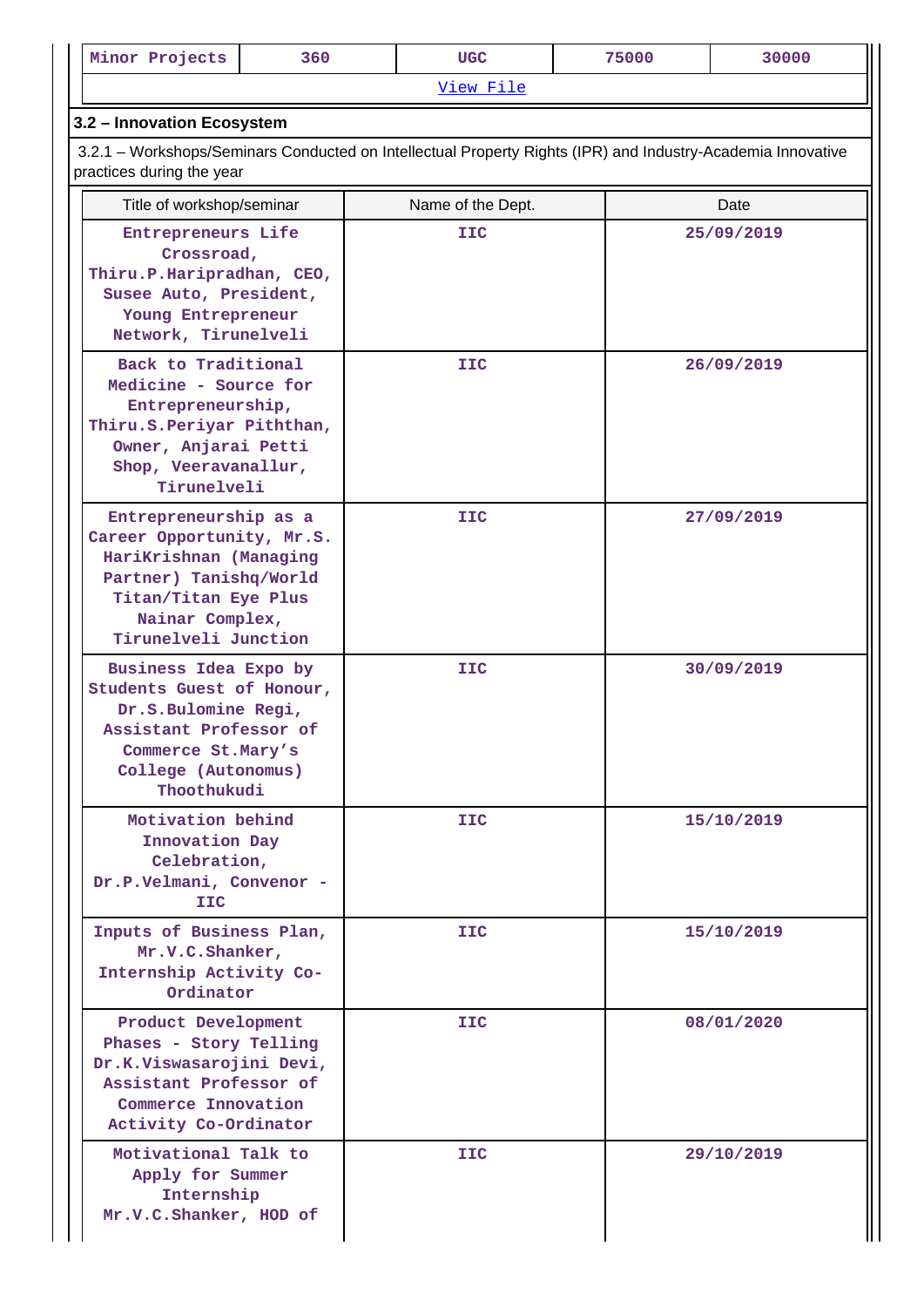| Commerce, Internship<br>Activity Co-Ordinator                                                                                                                                                                                                                                             |            |            |
|-------------------------------------------------------------------------------------------------------------------------------------------------------------------------------------------------------------------------------------------------------------------------------------------|------------|------------|
| Motivational Talk to<br>submit innovative product<br>proposal idea by students<br>Dr.A.S.Ganga Start up<br>Activity Co-Ordinator<br>Dr.C.Anitha, IPR Activity<br>Co-Ordinator                                                                                                             | <b>IIC</b> | 13/12/2019 |
| Field Visit To Makers<br>Space Apple Cookware<br>Lakshmi Metal Industries<br>SIDCO Industrial Estate,<br>Pettai, Tirunelveli.                                                                                                                                                             | <b>IIC</b> | 09/01/2020 |
| Sensitization For IIC Co-<br>ordinators Dr. R.<br>Ganapathi Raman Associate<br>Professor, Department Of<br>Physics, Convener IIC,<br>Noorul Islam University,<br>Nagercoil.                                                                                                               | <b>IIC</b> | 10/01/2020 |
| Exposure Visit to<br>Technology Transfer<br>Centre Atal Tinkering<br>Lab, The M.D.T. Hindu<br>College Hr. Sec. School,<br>Tirunelveli                                                                                                                                                     | <b>IIC</b> | 17/02/2020 |
| Demo Day - Mentorship<br>Session for Student<br>Entrepreneurs Sericulture<br>and Industry Sectors<br>Employment Opportunities<br>in Silk Sector<br>Mr.P.M.Pandi, Deputy<br>Director (Insp.)<br>Mr.T.Ganapathy Raman,<br>Assistant Director<br>(Insp.) Silk Mark<br>Organisation of India, | <b>IIC</b> | 19/02/2020 |
| Indias Successful<br>Startups and Innovative<br>Ideas (Sponsored By<br>Government of India<br>Ministry of Human<br>Resources Development<br>Innovation Cell<br>Mrs.S.Sathiyavalli, M.A,<br>District Curator,<br>Government Museum,<br>Tirunelveli.                                        | <b>IIC</b> | 26/02/2020 |
| Hands-on Training on 3D<br>Embroidery Painting<br>Mrs.S.Chellammal,<br>Artisan, Fevicryl Expert<br>Teacher Peditile), Bypass                                                                                                                                                              | <b>IIC</b> | 26/02/2020 |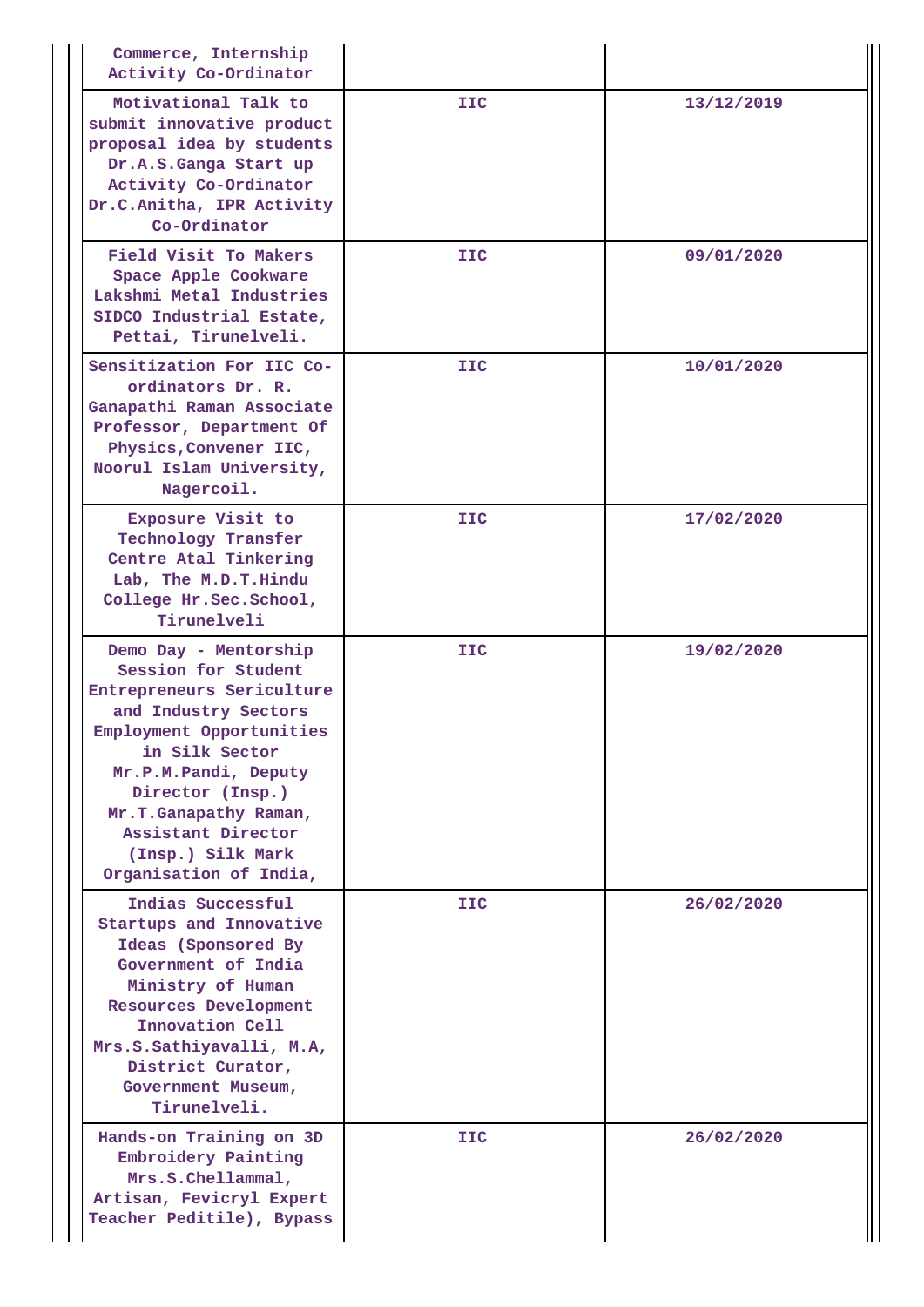| Art Craft Centre,<br>Tirunelveli.                                                                                                |                                                                                                                                          |                           |                     |                                                    |                         |  |                         |  |                                       |
|----------------------------------------------------------------------------------------------------------------------------------|------------------------------------------------------------------------------------------------------------------------------------------|---------------------------|---------------------|----------------------------------------------------|-------------------------|--|-------------------------|--|---------------------------------------|
|                                                                                                                                  | Honey Extraction and<br>Fumigation in the Honey<br>Hive Mr.James, Honey Hive<br>Designer, Extraction<br>Trainer Nazereth,<br>Tirunelveli |                           |                     | <b>IIC</b>                                         |                         |  |                         |  | 29/02/2020                            |
| Demo Day - Product Expo<br>by Students All IIC<br>Coordinators                                                                   |                                                                                                                                          |                           | <b>IIC</b>          |                                                    |                         |  | 08/10/2020              |  |                                       |
| National Science Day<br>Exhibition All IIC<br>Coordinators                                                                       |                                                                                                                                          |                           |                     | <b>IIC</b>                                         |                         |  |                         |  | 06/03/2020                            |
|                                                                                                                                  | Two-Day National workshop<br>on Pure and Applied<br>Mathematics                                                                          |                           |                     | Department of Mathematics                          |                         |  |                         |  | 24/09/2019                            |
| Mathematical Modelling'<br>Associating meeting Dr.<br>Rajeswari Seshadri,<br>Professor of Mathematics,<br>Pondicherry University |                                                                                                                                          | Department of Mathematics |                     |                                                    |                         |  | 08/01/2020              |  |                                       |
| 3.2.2 - Awards for Innovation won by Institution/Teachers/Research scholars/Students during the year                             |                                                                                                                                          |                           |                     |                                                    |                         |  |                         |  |                                       |
| Title of the innovation<br>Name of Awardee                                                                                       |                                                                                                                                          |                           |                     | Awarding Agency                                    |                         |  | Date of award           |  | Category                              |
| University Rank<br>VIII                                                                                                          | M. Muthu<br>Kowsalya                                                                                                                     |                           | M. S.<br>University |                                                    |                         |  | 22/08/2019              |  | B. Com<br>Corporate<br>Secerateryship |
|                                                                                                                                  |                                                                                                                                          |                           |                     |                                                    | View File               |  |                         |  |                                       |
| 3.2.3 - No. of Incubation centre created, start-ups incubated on campus during the year                                          |                                                                                                                                          |                           |                     |                                                    |                         |  |                         |  |                                       |
| Incubation<br>Center                                                                                                             | Name                                                                                                                                     |                           |                     | Sponsered By                                       | Name of the<br>Start-up |  | Nature of Start-<br>up  |  | Date of<br>Commencement               |
| <b>NIL</b>                                                                                                                       | <b>NIL</b>                                                                                                                               |                           |                     | <b>NIL</b>                                         | <b>NIL</b>              |  | <b>NIL</b>              |  | 17/06/2019                            |
|                                                                                                                                  |                                                                                                                                          |                           |                     | No file uploaded.                                  |                         |  |                         |  |                                       |
| 3.3 - Research Publications and Awards                                                                                           |                                                                                                                                          |                           |                     |                                                    |                         |  |                         |  |                                       |
| 3.3.1 - Incentive to the teachers who receive recognition/awards                                                                 |                                                                                                                                          |                           |                     |                                                    |                         |  |                         |  |                                       |
| <b>State</b>                                                                                                                     |                                                                                                                                          |                           |                     | National                                           |                         |  |                         |  | International                         |
| 0                                                                                                                                |                                                                                                                                          |                           |                     | 0                                                  |                         |  |                         |  | 0                                     |
| 3.3.2 - Ph. Ds awarded during the year (applicable for PG College, Research Center)                                              |                                                                                                                                          |                           |                     |                                                    |                         |  |                         |  |                                       |
|                                                                                                                                  |                                                                                                                                          | Name of the Department    |                     |                                                    |                         |  | Number of PhD's Awarded |  |                                       |
|                                                                                                                                  | Mathematics                                                                                                                              |                           |                     |                                                    |                         |  | 4                       |  |                                       |
|                                                                                                                                  | Tamil                                                                                                                                    |                           |                     |                                                    |                         |  | 6                       |  |                                       |
|                                                                                                                                  | Economics                                                                                                                                |                           |                     |                                                    |                         |  | 1                       |  |                                       |
|                                                                                                                                  | Commerce                                                                                                                                 |                           |                     |                                                    |                         |  | 1                       |  |                                       |
| 3.3.3 - Research Publications in the Journals notified on UGC website during the year                                            |                                                                                                                                          |                           |                     |                                                    |                         |  |                         |  |                                       |
| <b>Type</b><br>Department                                                                                                        |                                                                                                                                          |                           |                     | Number of Publication<br>Average Impact Factor (if |                         |  |                         |  |                                       |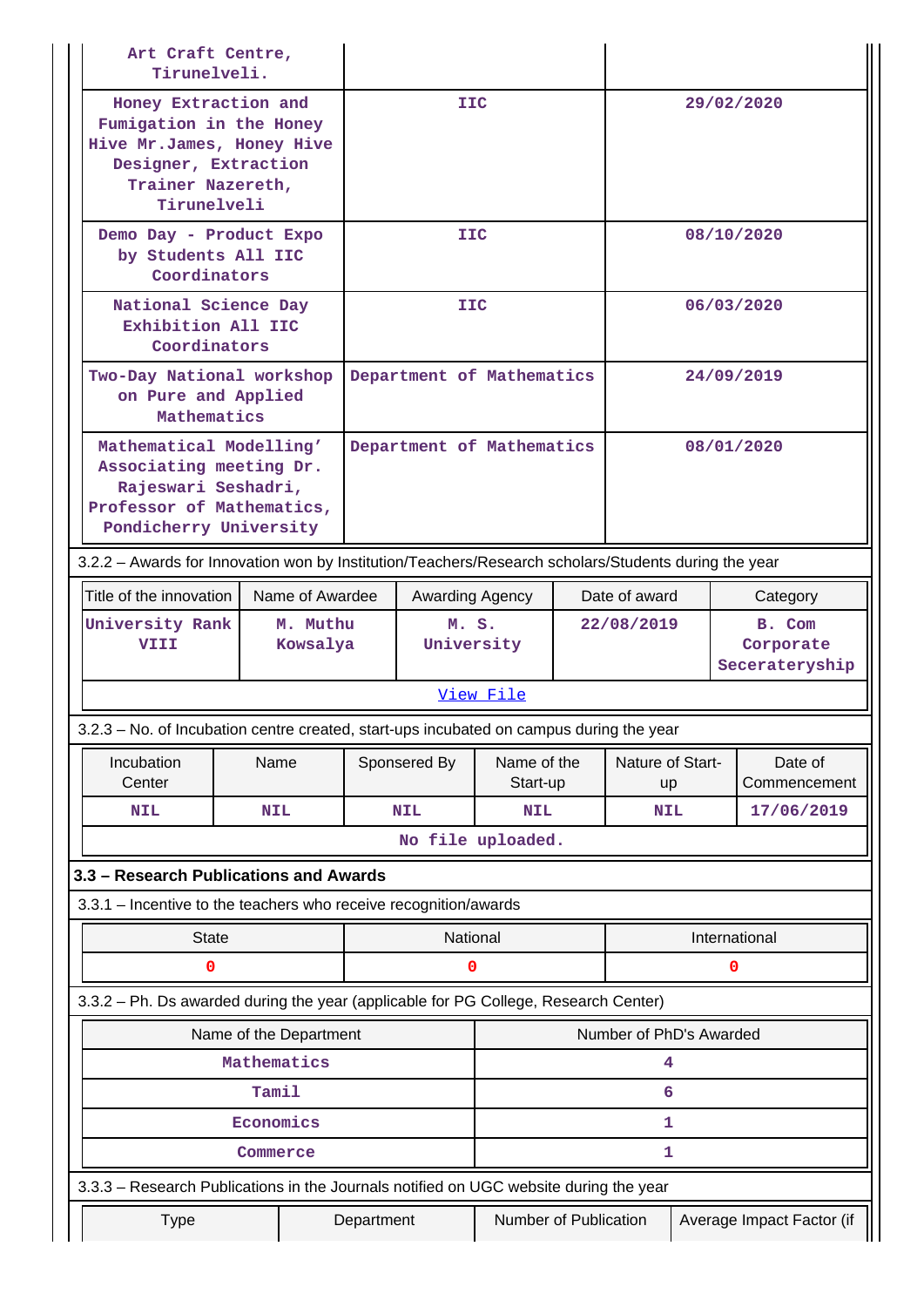|                                                                                                                                                                       |                   |  |                                                                                                                                     |                        |           |                                                                                                      |                                                                                                                                                                                                     | any)           |                                                                    |  |  |
|-----------------------------------------------------------------------------------------------------------------------------------------------------------------------|-------------------|--|-------------------------------------------------------------------------------------------------------------------------------------|------------------------|-----------|------------------------------------------------------------------------------------------------------|-----------------------------------------------------------------------------------------------------------------------------------------------------------------------------------------------------|----------------|--------------------------------------------------------------------|--|--|
| International                                                                                                                                                         |                   |  | Commerce                                                                                                                            |                        |           | 7                                                                                                    |                                                                                                                                                                                                     | $\overline{2}$ |                                                                    |  |  |
|                                                                                                                                                                       |                   |  |                                                                                                                                     |                        | View File |                                                                                                      |                                                                                                                                                                                                     |                |                                                                    |  |  |
| 3.3.4 - Books and Chapters in edited Volumes / Books published, and papers in National/International Conference<br>Proceedings per Teacher during the year            |                   |  |                                                                                                                                     |                        |           |                                                                                                      |                                                                                                                                                                                                     |                |                                                                    |  |  |
| Number of Publication<br>Department                                                                                                                                   |                   |  |                                                                                                                                     |                        |           |                                                                                                      |                                                                                                                                                                                                     |                |                                                                    |  |  |
| Commerce (SF) Book<br>1                                                                                                                                               |                   |  |                                                                                                                                     |                        |           |                                                                                                      |                                                                                                                                                                                                     |                |                                                                    |  |  |
| View File                                                                                                                                                             |                   |  |                                                                                                                                     |                        |           |                                                                                                      |                                                                                                                                                                                                     |                |                                                                    |  |  |
| 3.3.5 - Bibliometrics of the publications during the last Academic year based on average citation index in Scopus/<br>Web of Science or PubMed/ Indian Citation Index |                   |  |                                                                                                                                     |                        |           |                                                                                                      |                                                                                                                                                                                                     |                |                                                                    |  |  |
| Title of the<br>Paper                                                                                                                                                 | Name of<br>Author |  | Title of journal                                                                                                                    | Year of<br>publication |           | <b>Citation Index</b>                                                                                | Institutional<br>affiliation as<br>mentioned in<br>the publication                                                                                                                                  |                | Number of<br>citations<br>excluding self<br>citation               |  |  |
| $Bi-$<br>domination<br>in Graphs                                                                                                                                      | N. Meena          |  | ournal of<br>Emerging T<br>echnologie<br>s and<br>Innovative<br>Research,<br>Volume 6,<br>Issue $6,$<br>$424 - 427$ ,<br>ISSN 2349- | 2019                   |           | $\mathbf 0$                                                                                          | Assistant<br>Professor,<br>Department<br>of Mathema<br>tics, The<br>M.D.T.<br>Hindu<br>College,<br>Pettai, Ti<br>runelveli,<br>Affliated<br>to Manonma<br>niam<br>Sundaranar<br>University<br>India |                | $\mathbf 0$                                                        |  |  |
|                                                                                                                                                                       |                   |  |                                                                                                                                     |                        | View File |                                                                                                      |                                                                                                                                                                                                     |                |                                                                    |  |  |
|                                                                                                                                                                       |                   |  |                                                                                                                                     |                        |           | 3.3.6 - h-Index of the Institutional Publications during the year. (based on Scopus/ Web of science) |                                                                                                                                                                                                     |                |                                                                    |  |  |
| Title of the<br>Paper                                                                                                                                                 | Name of<br>Author |  | Title of journal                                                                                                                    | Year of<br>publication |           | h-index                                                                                              | Number of<br>citations<br>excluding self<br>citation                                                                                                                                                |                | Institutional<br>affiliation as<br>mentioned in<br>the publication |  |  |
| <b>NIL</b>                                                                                                                                                            | <b>NIL</b>        |  | <b>NIL</b>                                                                                                                          | 2020                   |           | $\mathbf 0$                                                                                          | 0                                                                                                                                                                                                   |                | $\mathbf 0$                                                        |  |  |
|                                                                                                                                                                       |                   |  |                                                                                                                                     | No file uploaded.      |           |                                                                                                      |                                                                                                                                                                                                     |                |                                                                    |  |  |
|                                                                                                                                                                       |                   |  |                                                                                                                                     |                        |           | 3.3.7 - Faculty participation in Seminars/Conferences and Symposia during the year:                  |                                                                                                                                                                                                     |                |                                                                    |  |  |
| Number of Faculty                                                                                                                                                     |                   |  | International                                                                                                                       | National               |           | <b>State</b>                                                                                         |                                                                                                                                                                                                     |                | Local                                                              |  |  |
| Attended/Semina<br>rs/Workshops                                                                                                                                       |                   |  | 125                                                                                                                                 | 18                     |           | 1                                                                                                    |                                                                                                                                                                                                     |                | $\mathbf 0$                                                        |  |  |
| Presented<br>papers                                                                                                                                                   |                   |  | 63                                                                                                                                  | 12                     |           | $\mathbf 0$                                                                                          |                                                                                                                                                                                                     |                | $\mathbf 0$                                                        |  |  |
| Resource<br>persons                                                                                                                                                   |                   |  | 24                                                                                                                                  | 6                      |           | 1                                                                                                    |                                                                                                                                                                                                     |                | $\mathbf 0$                                                        |  |  |
|                                                                                                                                                                       |                   |  |                                                                                                                                     |                        | View File |                                                                                                      |                                                                                                                                                                                                     |                |                                                                    |  |  |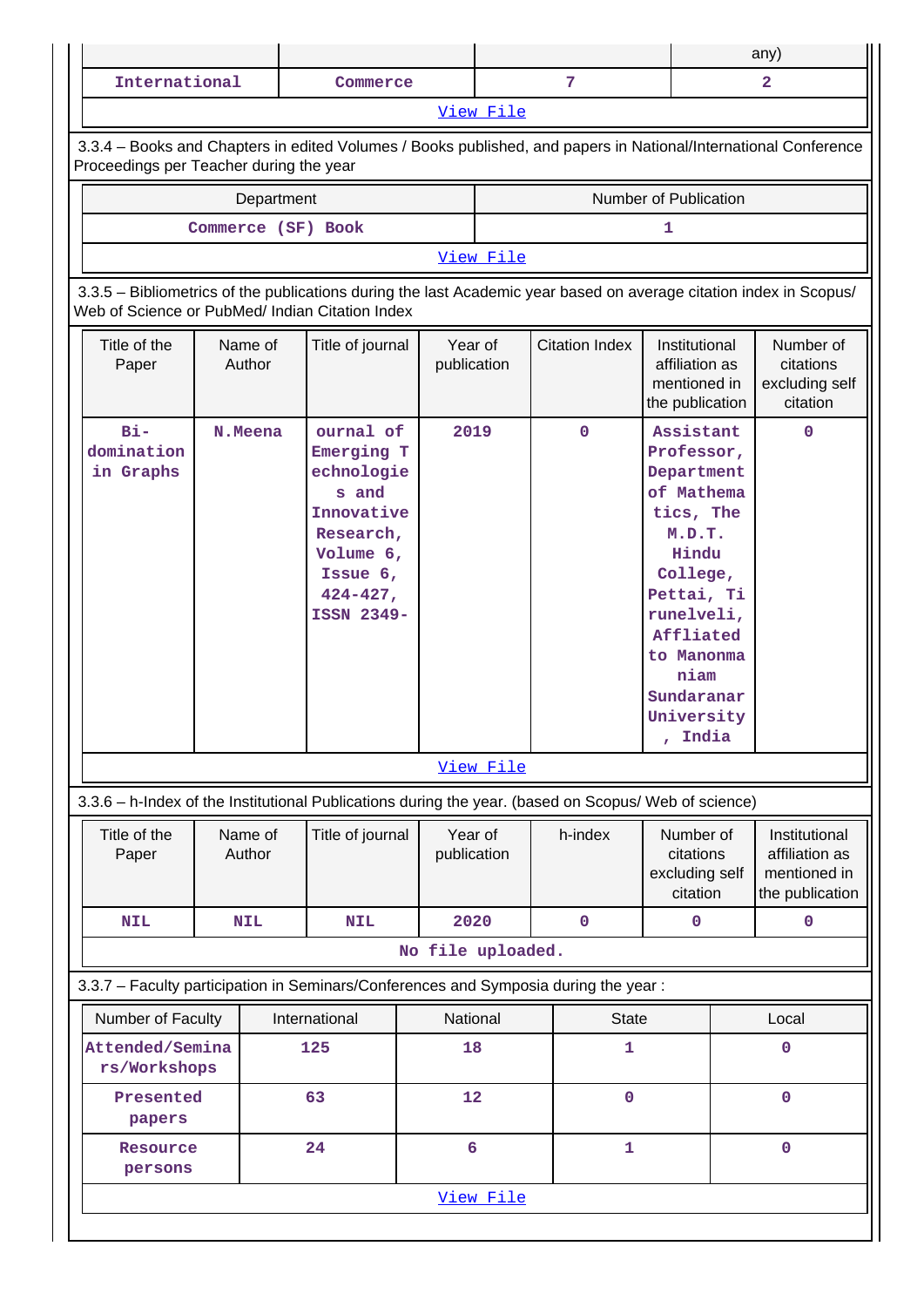| 3.4 - Extension Activities                                                                                                                                                                                         |                                                 |                                                    |                                                                                                   |                                         |                                                                      |                                                          |                                                         |             |                                                          |  |  |
|--------------------------------------------------------------------------------------------------------------------------------------------------------------------------------------------------------------------|-------------------------------------------------|----------------------------------------------------|---------------------------------------------------------------------------------------------------|-----------------------------------------|----------------------------------------------------------------------|----------------------------------------------------------|---------------------------------------------------------|-------------|----------------------------------------------------------|--|--|
| 3.4.1 - Number of extension and outreach programmes conducted in collaboration with industry, community and<br>Non- Government Organisations through NSS/NCC/Red cross/Youth Red Cross (YRC) etc., during the year |                                                 |                                                    |                                                                                                   |                                         |                                                                      |                                                          |                                                         |             |                                                          |  |  |
|                                                                                                                                                                                                                    | Title of the activities<br>collaborating agency |                                                    |                                                                                                   | Organising unit/agency/                 |                                                                      | Number of teachers<br>participated in such<br>activities |                                                         |             | Number of students<br>participated in such<br>activities |  |  |
| World Yoga Day                                                                                                                                                                                                     |                                                 |                                                    |                                                                                                   | St. Johns Hr.sec<br>school, Tirunelveli |                                                                      | 7                                                        |                                                         |             | 65                                                       |  |  |
|                                                                                                                                                                                                                    |                                                 |                                                    |                                                                                                   |                                         | View File                                                            |                                                          |                                                         |             |                                                          |  |  |
| 3.4.2 - Awards and recognition received for extension activities from Government and other recognized bodies<br>during the year                                                                                    |                                                 |                                                    |                                                                                                   |                                         |                                                                      |                                                          |                                                         |             |                                                          |  |  |
|                                                                                                                                                                                                                    | Name of the activity<br>Award/Recognition       |                                                    |                                                                                                   |                                         |                                                                      | <b>Awarding Bodies</b>                                   |                                                         |             | Number of students<br><b>Benefited</b>                   |  |  |
| <b>NIL</b>                                                                                                                                                                                                         |                                                 |                                                    | <b>NIL</b>                                                                                        |                                         |                                                                      | <b>NIL</b>                                               |                                                         |             | 0                                                        |  |  |
|                                                                                                                                                                                                                    |                                                 |                                                    |                                                                                                   |                                         | No file uploaded.                                                    |                                                          |                                                         |             |                                                          |  |  |
| 3.4.3 - Students participating in extension activities with Government Organisations, Non-Government<br>Organisations and programmes such as Swachh Bharat, Aids Awareness, Gender Issue, etc. during the year     |                                                 |                                                    |                                                                                                   |                                         |                                                                      |                                                          |                                                         |             |                                                          |  |  |
| Name of the scheme                                                                                                                                                                                                 |                                                 | Organising unit/Agen<br>cy/collaborating<br>agency | Name of the activity                                                                              |                                         |                                                                      |                                                          | Number of teachers<br>participated in such<br>activites |             | Number of students<br>participated in such<br>activites  |  |  |
| Swachhta<br>Pakhwada, Tirup<br>anikarisalkulam                                                                                                                                                                     |                                                 | <b>NSS</b>                                         |                                                                                                   | (Plogging)                              | $\overline{2}$                                                       |                                                          |                                                         | 85          |                                                          |  |  |
| View File                                                                                                                                                                                                          |                                                 |                                                    |                                                                                                   |                                         |                                                                      |                                                          |                                                         |             |                                                          |  |  |
| 3.5 - Collaborations                                                                                                                                                                                               |                                                 |                                                    |                                                                                                   |                                         |                                                                      |                                                          |                                                         |             |                                                          |  |  |
| 3.5.1 - Number of Collaborative activities for research, faculty exchange, student exchange during the year                                                                                                        |                                                 |                                                    |                                                                                                   |                                         |                                                                      |                                                          |                                                         |             |                                                          |  |  |
| Nature of activity                                                                                                                                                                                                 |                                                 |                                                    | Participant                                                                                       |                                         | Source of financial support                                          |                                                          |                                                         |             | Duration                                                 |  |  |
| Doctoral Committee<br>Meeting                                                                                                                                                                                      |                                                 |                                                    | Dr.K.Murugan,                                                                                     | Assistant Professor                     | Manonmaniam<br>Sundaranar<br>University<br>Tirunelveli,<br>Tamilnadu |                                                          |                                                         |             | 1                                                        |  |  |
|                                                                                                                                                                                                                    |                                                 |                                                    |                                                                                                   |                                         | View File                                                            |                                                          |                                                         |             |                                                          |  |  |
| 3.5.2 - Linkages with institutions/industries for internship, on-the- job training, project work, sharing of research<br>facilities etc. during the year                                                           |                                                 |                                                    |                                                                                                   |                                         |                                                                      |                                                          |                                                         |             |                                                          |  |  |
| Nature of linkage                                                                                                                                                                                                  | Title of the<br>linkage                         |                                                    | Name of the<br>partnering<br>institution/<br>industry<br>/research lab<br>with contact<br>details | <b>Duration From</b>                    |                                                                      | <b>Duration To</b>                                       |                                                         | Participant |                                                          |  |  |
| Sharing of<br>Research<br>Facilities I<br>nstrumentati<br>on Lab                                                                                                                                                   | $FT-IR$<br>Analysis                             |                                                    |                                                                                                   | S.T.C<br>College                        | 09/07/2019                                                           |                                                          | 09/07/2019                                              |             | $\overline{\mathbf{2}}$                                  |  |  |
|                                                                                                                                                                                                                    |                                                 |                                                    |                                                                                                   |                                         | View File                                                            |                                                          |                                                         |             |                                                          |  |  |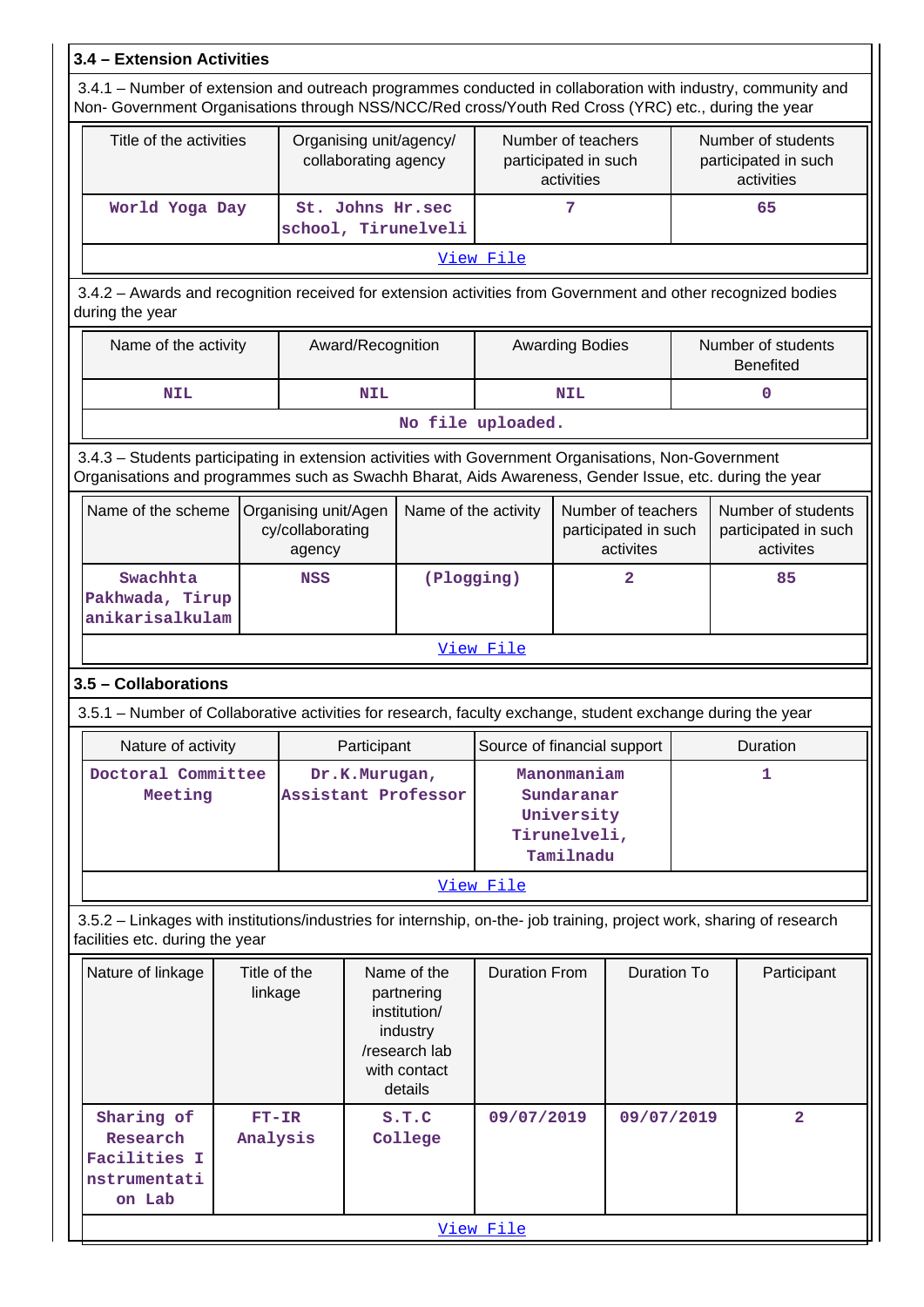| 3.5.3 - MoUs signed with institutions of national, international importance, other universities, industries, corporate<br>houses etc. during the year                                                                                                   |                                             |                            |                                |                                                                                                                                  |                 |                                              |           |               |
|---------------------------------------------------------------------------------------------------------------------------------------------------------------------------------------------------------------------------------------------------------|---------------------------------------------|----------------------------|--------------------------------|----------------------------------------------------------------------------------------------------------------------------------|-----------------|----------------------------------------------|-----------|---------------|
| Organisation                                                                                                                                                                                                                                            | Date of MoU signed                          |                            |                                | Purpose/Activities                                                                                                               |                 | students/teachers<br>participated under MoUs | Number of |               |
| University PG and<br><b>Research Department</b><br>of Mathematics                                                                                                                                                                                       | 12/07/2019                                  |                            |                                | To take up research<br>projects in<br>collaboration with<br>the other research<br>institutions in<br>around Tirunelveli<br>dist. | 50              |                                              |           |               |
| View File                                                                                                                                                                                                                                               |                                             |                            |                                |                                                                                                                                  |                 |                                              |           |               |
| <b>CRITERION IV - INFRASTRUCTURE AND LEARNING RESOURCES</b>                                                                                                                                                                                             |                                             |                            |                                |                                                                                                                                  |                 |                                              |           |               |
| 4.1 - Physical Facilities                                                                                                                                                                                                                               |                                             |                            |                                |                                                                                                                                  |                 |                                              |           |               |
| 4.1.1 - Budget allocation, excluding salary for infrastructure augmentation during the year                                                                                                                                                             |                                             |                            |                                |                                                                                                                                  |                 |                                              |           |               |
| Budget allocated for infrastructure augmentation                                                                                                                                                                                                        |                                             |                            |                                | Budget utilized for infrastructure development                                                                                   |                 |                                              |           |               |
| 1353300                                                                                                                                                                                                                                                 |                                             |                            |                                |                                                                                                                                  | 1353300         |                                              |           |               |
| 4.1.2 - Details of augmentation in infrastructure facilities during the year                                                                                                                                                                            |                                             |                            |                                |                                                                                                                                  |                 |                                              |           |               |
| <b>Facilities</b>                                                                                                                                                                                                                                       |                                             |                            | <b>Existing or Newly Added</b> |                                                                                                                                  |                 |                                              |           |               |
|                                                                                                                                                                                                                                                         | Campus Area                                 |                            |                                |                                                                                                                                  | Existing        |                                              |           |               |
| View File                                                                                                                                                                                                                                               |                                             |                            |                                |                                                                                                                                  |                 |                                              |           |               |
| 4.2 - Library as a Learning Resource                                                                                                                                                                                                                    |                                             |                            |                                |                                                                                                                                  |                 |                                              |           |               |
| 4.2.1 - Library is automated {Integrated Library Management System (ILMS)}                                                                                                                                                                              |                                             |                            |                                |                                                                                                                                  |                 |                                              |           |               |
| Name of the ILMS<br>software                                                                                                                                                                                                                            | Nature of automation (fully<br>or patially) |                            | Version                        |                                                                                                                                  |                 | Year of automation                           |           |               |
| Auto Lib                                                                                                                                                                                                                                                | Fully                                       |                            |                                | 2005                                                                                                                             |                 |                                              | 2017      |               |
| 4.2.2 - Library Services                                                                                                                                                                                                                                |                                             |                            |                                |                                                                                                                                  |                 |                                              |           |               |
| Library<br>Service Type                                                                                                                                                                                                                                 | Existing                                    |                            | Newly Added                    |                                                                                                                                  |                 | Total                                        |           |               |
| <b>Text Books</b><br>64270                                                                                                                                                                                                                              | 2310970                                     | 133                        |                                | 41759                                                                                                                            |                 | 64403                                        |           | 2352729       |
|                                                                                                                                                                                                                                                         |                                             |                            | View File                      |                                                                                                                                  |                 |                                              |           |               |
| 4.2.3 - E-content developed by teachers such as: e-PG- Pathshala, CEC (under e-PG- Pathshala CEC (Under<br>Graduate) SWAYAM other MOOCs platform NPTEL/NMEICT/any other Government initiatives & institutional<br>(Learning Management System (LMS) etc |                                             |                            |                                |                                                                                                                                  |                 |                                              |           |               |
| Name of the Teacher                                                                                                                                                                                                                                     | Name of the Module                          |                            |                                | Platform on which module<br>is developed                                                                                         |                 | Date of launching e-                         | content   |               |
| <b>NIL</b>                                                                                                                                                                                                                                              | <b>NIL</b>                                  |                            | <b>NIL</b>                     |                                                                                                                                  |                 | 31/05/2020                                   |           |               |
|                                                                                                                                                                                                                                                         |                                             |                            | No file uploaded.              |                                                                                                                                  |                 |                                              |           |               |
| 4.3 - IT Infrastructure                                                                                                                                                                                                                                 |                                             |                            |                                |                                                                                                                                  |                 |                                              |           |               |
| 4.3.1 - Technology Upgradation (overall)                                                                                                                                                                                                                |                                             |                            |                                |                                                                                                                                  |                 |                                              |           |               |
| <b>Total Co</b><br><b>Type</b><br>Computer<br>mputers<br>Lab                                                                                                                                                                                            | Internet                                    | <b>Browsing</b><br>centers | Computer<br>Centers            | Office                                                                                                                           | Departme<br>nts | Available<br><b>Bandwidt</b><br>h (MBPS/     |           | <b>Others</b> |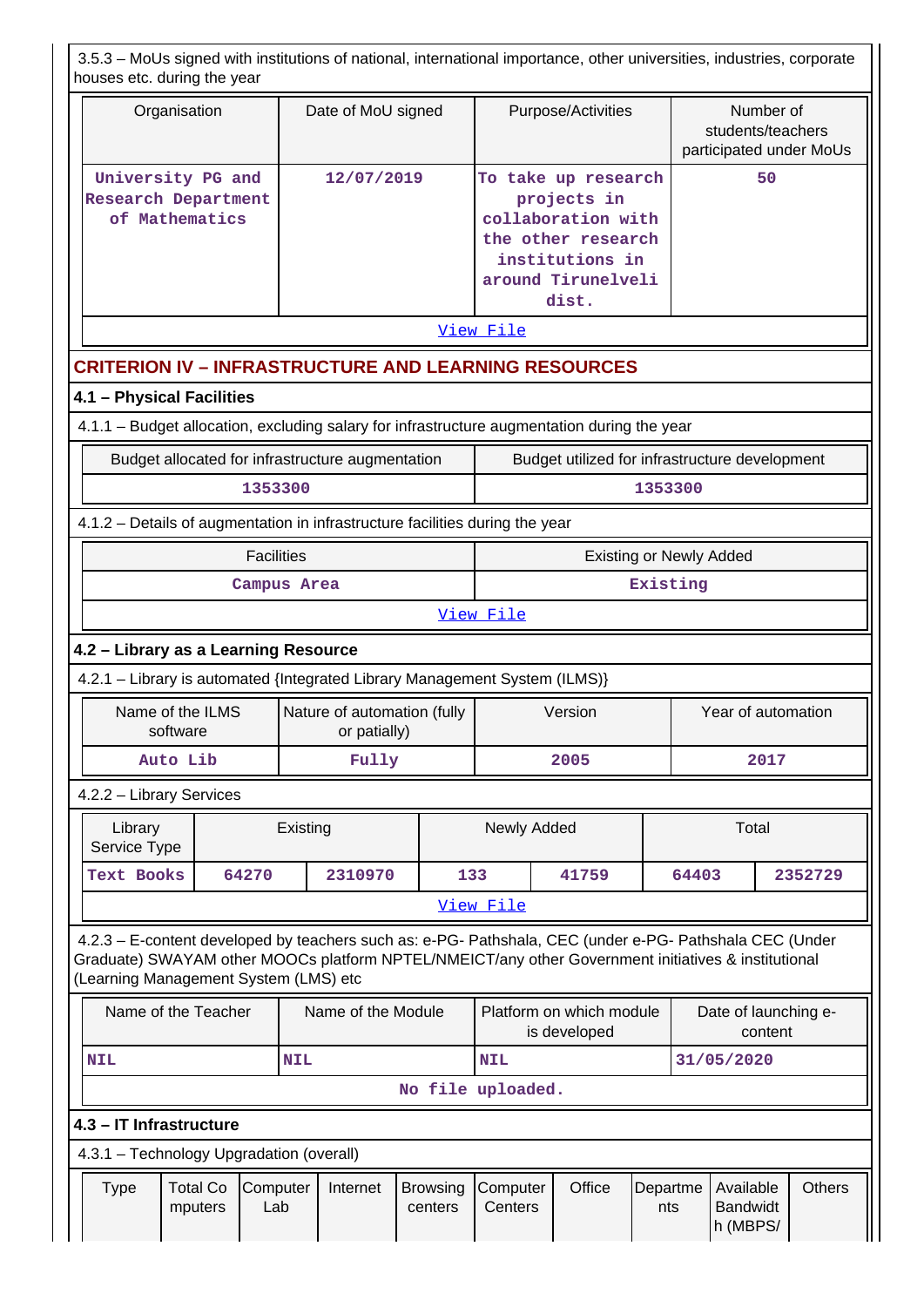|                                                                                                                                                                                                                                                                                                                                                                                                                                                                                                                                                                                                                                                                                                                                                                                                                                                                                                                                                                                                                                                                                                                                                                                                                                                                                                                                                                                                                                                                                                                                                                                                                                                                                                                                                                                                                                                                                                                                                                                                                                                                                                                                                                                                                                                                                                                                                                                                                                                                 |                                                                                        |              |    |                    |                     |              | GBPS)                                                          |              |  |  |
|-----------------------------------------------------------------------------------------------------------------------------------------------------------------------------------------------------------------------------------------------------------------------------------------------------------------------------------------------------------------------------------------------------------------------------------------------------------------------------------------------------------------------------------------------------------------------------------------------------------------------------------------------------------------------------------------------------------------------------------------------------------------------------------------------------------------------------------------------------------------------------------------------------------------------------------------------------------------------------------------------------------------------------------------------------------------------------------------------------------------------------------------------------------------------------------------------------------------------------------------------------------------------------------------------------------------------------------------------------------------------------------------------------------------------------------------------------------------------------------------------------------------------------------------------------------------------------------------------------------------------------------------------------------------------------------------------------------------------------------------------------------------------------------------------------------------------------------------------------------------------------------------------------------------------------------------------------------------------------------------------------------------------------------------------------------------------------------------------------------------------------------------------------------------------------------------------------------------------------------------------------------------------------------------------------------------------------------------------------------------------------------------------------------------------------------------------------------------|----------------------------------------------------------------------------------------|--------------|----|--------------------|---------------------|--------------|----------------------------------------------------------------|--------------|--|--|
| 164<br>Existin<br>g                                                                                                                                                                                                                                                                                                                                                                                                                                                                                                                                                                                                                                                                                                                                                                                                                                                                                                                                                                                                                                                                                                                                                                                                                                                                                                                                                                                                                                                                                                                                                                                                                                                                                                                                                                                                                                                                                                                                                                                                                                                                                                                                                                                                                                                                                                                                                                                                                                             | 100                                                                                    | $\Omega$     | 15 | $\Omega$           | 16                  | 33           | 100                                                            | $\Omega$     |  |  |
| Added<br>$\mathbf{0}$                                                                                                                                                                                                                                                                                                                                                                                                                                                                                                                                                                                                                                                                                                                                                                                                                                                                                                                                                                                                                                                                                                                                                                                                                                                                                                                                                                                                                                                                                                                                                                                                                                                                                                                                                                                                                                                                                                                                                                                                                                                                                                                                                                                                                                                                                                                                                                                                                                           | $\mathbf{O}$                                                                           | $\mathbf{O}$ | 3  | $\mathbf{O}$       | 1                   | $\mathbf{0}$ | $\mathbf{0}$                                                   | $\mathbf{0}$ |  |  |
| 164<br>Total                                                                                                                                                                                                                                                                                                                                                                                                                                                                                                                                                                                                                                                                                                                                                                                                                                                                                                                                                                                                                                                                                                                                                                                                                                                                                                                                                                                                                                                                                                                                                                                                                                                                                                                                                                                                                                                                                                                                                                                                                                                                                                                                                                                                                                                                                                                                                                                                                                                    | 100                                                                                    | $\mathbf 0$  | 18 | $\mathbf 0$        | 17                  | 33           | 100                                                            | 0            |  |  |
| 4.3.2 - Bandwidth available of internet connection in the Institution (Leased line)                                                                                                                                                                                                                                                                                                                                                                                                                                                                                                                                                                                                                                                                                                                                                                                                                                                                                                                                                                                                                                                                                                                                                                                                                                                                                                                                                                                                                                                                                                                                                                                                                                                                                                                                                                                                                                                                                                                                                                                                                                                                                                                                                                                                                                                                                                                                                                             |                                                                                        |              |    |                    |                     |              |                                                                |              |  |  |
| 100 MBPS/ GBPS                                                                                                                                                                                                                                                                                                                                                                                                                                                                                                                                                                                                                                                                                                                                                                                                                                                                                                                                                                                                                                                                                                                                                                                                                                                                                                                                                                                                                                                                                                                                                                                                                                                                                                                                                                                                                                                                                                                                                                                                                                                                                                                                                                                                                                                                                                                                                                                                                                                  |                                                                                        |              |    |                    |                     |              |                                                                |              |  |  |
| 4.3.3 - Facility for e-content                                                                                                                                                                                                                                                                                                                                                                                                                                                                                                                                                                                                                                                                                                                                                                                                                                                                                                                                                                                                                                                                                                                                                                                                                                                                                                                                                                                                                                                                                                                                                                                                                                                                                                                                                                                                                                                                                                                                                                                                                                                                                                                                                                                                                                                                                                                                                                                                                                  |                                                                                        |              |    |                    |                     |              |                                                                |              |  |  |
| Name of the e-content development facility<br>Provide the link of the videos and media centre and<br>recording facility                                                                                                                                                                                                                                                                                                                                                                                                                                                                                                                                                                                                                                                                                                                                                                                                                                                                                                                                                                                                                                                                                                                                                                                                                                                                                                                                                                                                                                                                                                                                                                                                                                                                                                                                                                                                                                                                                                                                                                                                                                                                                                                                                                                                                                                                                                                                         |                                                                                        |              |    |                    |                     |              |                                                                |              |  |  |
|                                                                                                                                                                                                                                                                                                                                                                                                                                                                                                                                                                                                                                                                                                                                                                                                                                                                                                                                                                                                                                                                                                                                                                                                                                                                                                                                                                                                                                                                                                                                                                                                                                                                                                                                                                                                                                                                                                                                                                                                                                                                                                                                                                                                                                                                                                                                                                                                                                                                 | <b>NIL</b>                                                                             |              |    |                    |                     | <u>NIL</u>   |                                                                |              |  |  |
| 4.4 - Maintenance of Campus Infrastructure                                                                                                                                                                                                                                                                                                                                                                                                                                                                                                                                                                                                                                                                                                                                                                                                                                                                                                                                                                                                                                                                                                                                                                                                                                                                                                                                                                                                                                                                                                                                                                                                                                                                                                                                                                                                                                                                                                                                                                                                                                                                                                                                                                                                                                                                                                                                                                                                                      |                                                                                        |              |    |                    |                     |              |                                                                |              |  |  |
| 4.4.1 – Expenditure incurred on maintenance of physical facilities and academic support facilities, excluding salary<br>component, during the year                                                                                                                                                                                                                                                                                                                                                                                                                                                                                                                                                                                                                                                                                                                                                                                                                                                                                                                                                                                                                                                                                                                                                                                                                                                                                                                                                                                                                                                                                                                                                                                                                                                                                                                                                                                                                                                                                                                                                                                                                                                                                                                                                                                                                                                                                                              |                                                                                        |              |    |                    |                     |              |                                                                |              |  |  |
| Assigned Budget on<br>academic facilities                                                                                                                                                                                                                                                                                                                                                                                                                                                                                                                                                                                                                                                                                                                                                                                                                                                                                                                                                                                                                                                                                                                                                                                                                                                                                                                                                                                                                                                                                                                                                                                                                                                                                                                                                                                                                                                                                                                                                                                                                                                                                                                                                                                                                                                                                                                                                                                                                       | Expenditure incurred on<br>Assigned budget on<br>maintenance of academic<br>facilities |              |    |                    | physical facilities |              | Expenditure incurredon<br>maintenance of physical<br>facilites |              |  |  |
| 565912                                                                                                                                                                                                                                                                                                                                                                                                                                                                                                                                                                                                                                                                                                                                                                                                                                                                                                                                                                                                                                                                                                                                                                                                                                                                                                                                                                                                                                                                                                                                                                                                                                                                                                                                                                                                                                                                                                                                                                                                                                                                                                                                                                                                                                                                                                                                                                                                                                                          |                                                                                        | 565912       |    | 1353300<br>1353300 |                     |              |                                                                |              |  |  |
| library, sports complex, computers, classrooms etc. (maximum 500 words) (information to be available in<br>institutional Website, provide link)<br>The institution provides for adequate availability of physical infrastructure<br>for conduct of Academic, Sports and other Co-curricular activities. There is a<br>systematic procedure for the purchase as well as maintenance of infrastructural<br>facilities including all sorts of equipments. First the proposal is submitted<br>and then it's evaluation is done by the college office. It must get the<br>approval by the principal and then quotations are invited. After the approval<br>of the management the required item is purchased and entered in the stock<br>register. At the end of every academic year stock verification is done by the<br>staff members assigned by the principal. HODs of the concerned departments and<br>Lab in-charges look after the maintenance of their respective lab equipments<br>and other facilities. Stock register and maintenance account is maintained by<br>lab technicians and supervised by HODs of the concerned departments. The non-<br>teaching staffs are also trained in maintenance of lab materials and<br>equipments. Librarian and supporting staff in the central library regularly<br>monitor the condition of the library stock maintain rare books, collection,<br>issue and maintenance of the books. Library cards are issued to the students.<br>Department library in some departments is maintained by the supporting staff of<br>the concerned departments. Librarian is responsible to collect the required<br>list of books based on updated syllabus from the concerned department HOD's at<br>the beginning of every academic year. The finalized list of required books is<br>duly approved and signed by the Principal and librarian monitors all the<br>purchase. To ensure return of books, 'no dues' from the library is mandatory<br>for students before appearing their exam. The proper account of visitors<br>(students and staff) on daily basis is maintained. The Library rules for the<br>students are placed in a handbook 2019-2020, Pages 57-59. The Physical<br>Education, Health Education and Sports department and Director of Physical<br>Education is very active and encourages students to participate in various<br>sports activities, along with training and coordinating various sports in the |                                                                                        |              |    |                    |                     |              |                                                                |              |  |  |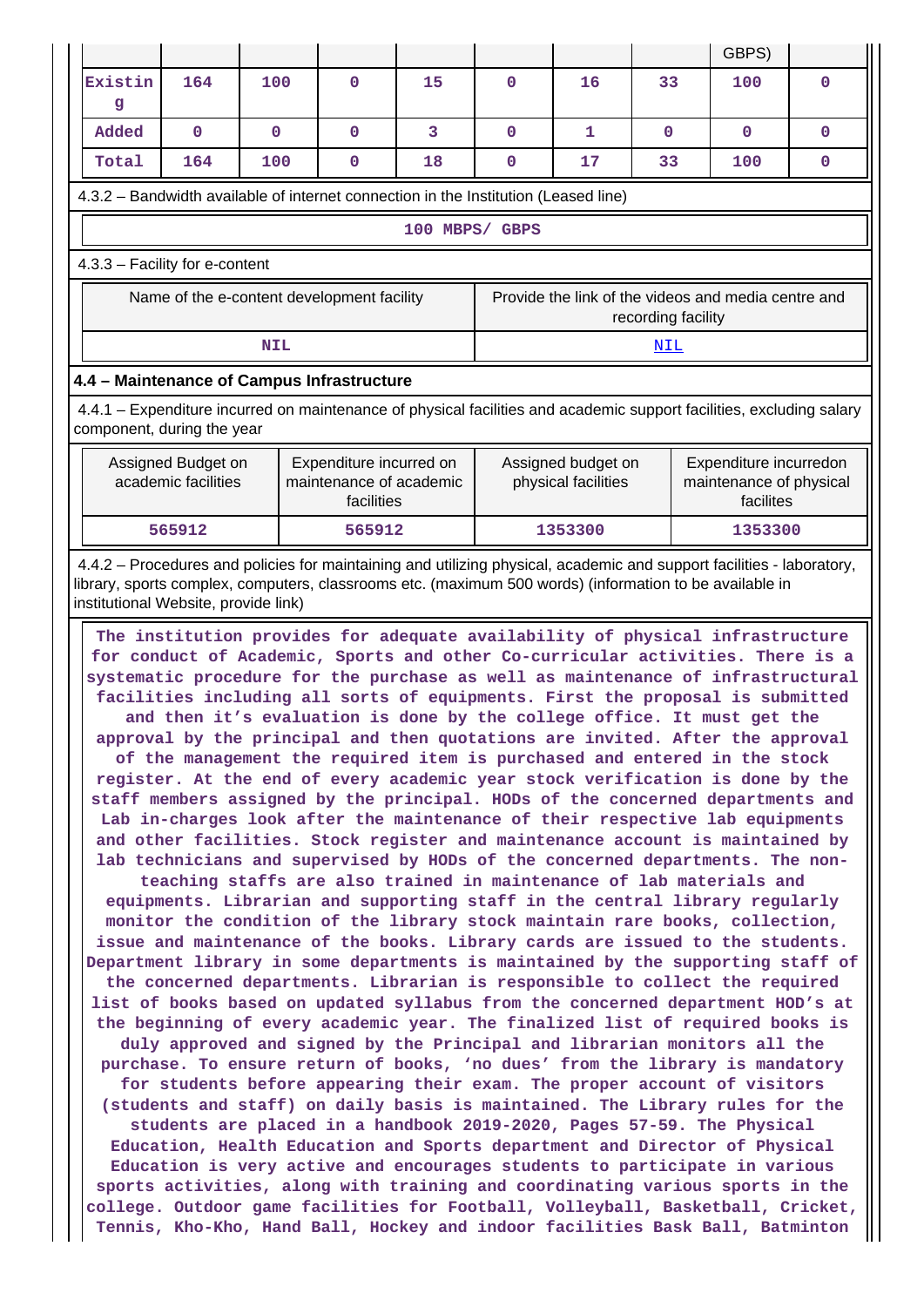**court and Table Tennis board are available for students. Multipurpose Indoor stadium is available. Sixteen station multigynasium is to maintain physical fitness. Department of youth welfare encourages students in cultural activities. The equipments available for Parrai, thavil, Kumbam, Kavadi, Salangai, Kiluku, Murasu, Singi, Kolattam sticks, Drum, Western Costumes, Folk dance, Mime Costumes, Oyil Clothes, Audio system and two ladders are used by students with special interest. The equipments like air conditioners, UPS, generators, water motors, pumps, water purifiers and water coolers are also taken care of either by AMC or time to time inspection. Day to day maintenance ensured by the supporting staff. Fire extinguishers, CCTV cameras, LCD projectors have been installed at identified locations. The college website has maintained regularly by E-thoughtz, Chennai. Adequate in - house staff is employed to meticulously maintain hygiene and cleanliness on the campus so as to provide a congenial learning environment. The eco friendly campus is well maintained by eco-club students and a gardener. There are technicians, masons, plumbers, carpenters deputed by management who ensure the maintenance of classrooms and related infrastructure. College regulations are available in Hand Book Pages 26-32**

[https://mdthinducollege.org/iqac/201819/procedure\\_4.4.2\\_2019-20.pdf](https://mdthinducollege.org/iqac/201819/procedure_4.4.2_2019-20.pdf)

## **CRITERION V – STUDENT SUPPORT AND PROGRESSION**

#### **5.1 – Student Support**

5.1.1 – Scholarships and Financial Support

|                                                                                | Name/Title of the scheme                    | Number of students | Amount in Rupees |
|--------------------------------------------------------------------------------|---------------------------------------------|--------------------|------------------|
| Financial Support<br>from institution                                          | Secretary A.L.S<br>Endowment<br>Scholarship | 9                  | 36000            |
| Financial Support<br>from Other Sources                                        |                                             |                    |                  |
| a) National                                                                    | BC MBC                                      | 211                | 344916           |
| b) International<br>Single girl child<br>UGC Scholarship -<br>Swamy Vivekanada |                                             |                    | 334000           |
|                                                                                |                                             | View File          |                  |

 5.1.2 – Number of capability enhancement and development schemes such as Soft skill development, Remedial coaching, Language lab, Bridge courses, Yoga, Meditation, Personal Counselling and Mentoring etc.,

| Name of the capability<br>enhancement scheme                                       | Date of implemetation | Number of students<br>enrolled | Agencies involved             |
|------------------------------------------------------------------------------------|-----------------------|--------------------------------|-------------------------------|
| Entrepreneurship<br>programme on "How<br>to Improve<br>Successful<br>Entrepreneurs | 29/07/2019            | 120                            | Entrepreneur<br>Guidance cell |
|                                                                                    |                       | View File                      |                               |

 5.1.3 – Students benefited by guidance for competitive examinations and career counselling offered by the institution during the year

| Year | Name of the | Number of    | Number of   | Number of      | Number of        |
|------|-------------|--------------|-------------|----------------|------------------|
|      | scheme      | benefited    | benefited   | students who   | studentsp placed |
|      |             | students for | students by | have passedin  |                  |
|      |             | competitive  | career      | the comp. exam |                  |
|      |             | examination  | counseling  |                |                  |
|      |             |              |             |                |                  |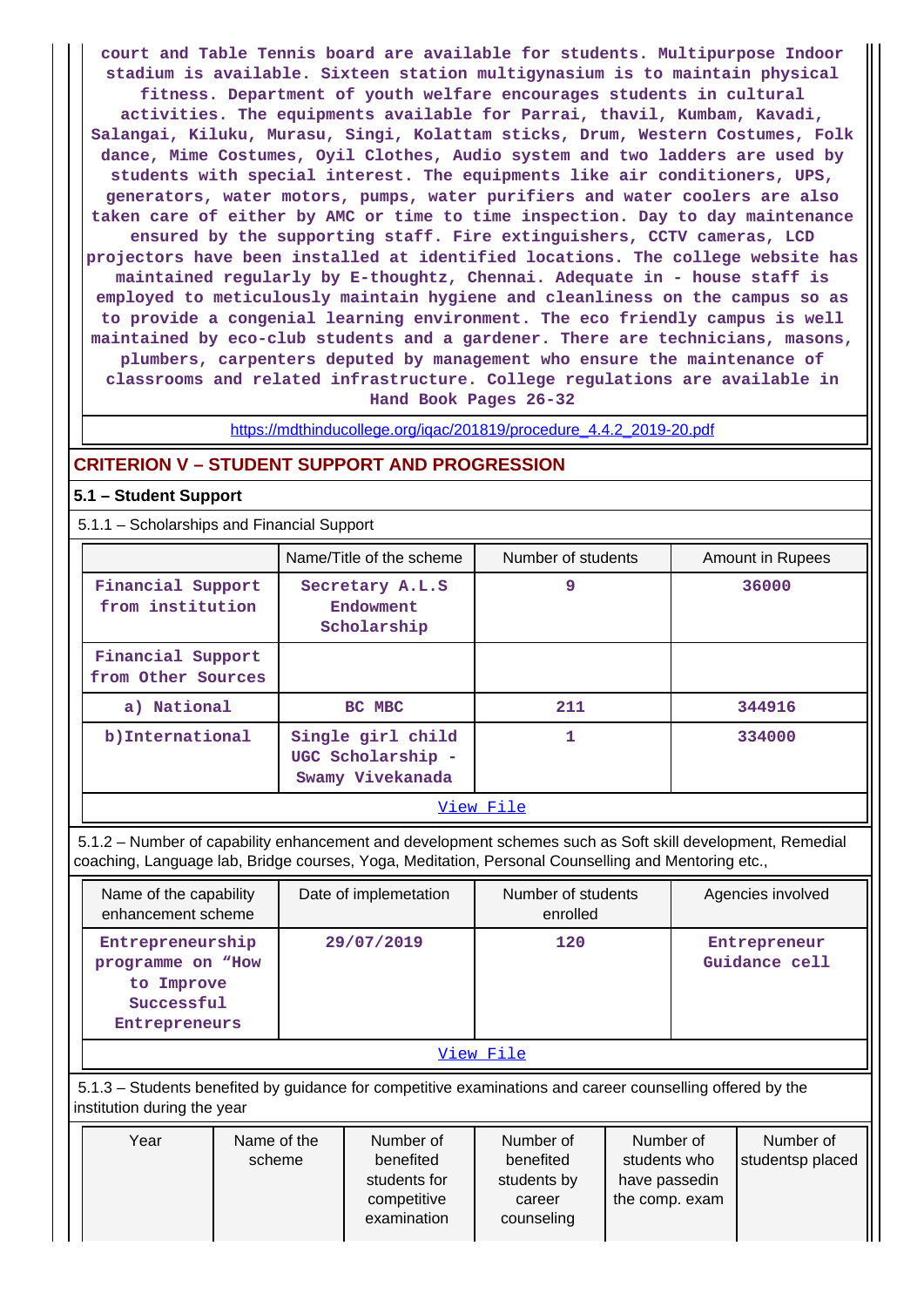|                                                                                                                                                                |                                                                                                          | activities                     |                |                                                |                          |  |  |  |  |  |
|----------------------------------------------------------------------------------------------------------------------------------------------------------------|----------------------------------------------------------------------------------------------------------|--------------------------------|----------------|------------------------------------------------|--------------------------|--|--|--|--|--|
| 2019                                                                                                                                                           | Awareness                                                                                                | 43                             | 0              | $\mathbf 0$                                    | 0                        |  |  |  |  |  |
|                                                                                                                                                                | program on                                                                                               |                                |                |                                                |                          |  |  |  |  |  |
|                                                                                                                                                                | preparation                                                                                              |                                |                |                                                |                          |  |  |  |  |  |
|                                                                                                                                                                | for Entrance                                                                                             |                                |                |                                                |                          |  |  |  |  |  |
|                                                                                                                                                                | Test for IIT                                                                                             |                                |                |                                                |                          |  |  |  |  |  |
|                                                                                                                                                                | (Venpar<br>Academy)                                                                                      |                                |                |                                                |                          |  |  |  |  |  |
|                                                                                                                                                                |                                                                                                          |                                |                |                                                |                          |  |  |  |  |  |
|                                                                                                                                                                |                                                                                                          |                                | View File      |                                                |                          |  |  |  |  |  |
| 5.1.4 – Institutional mechanism for transparency, timely redressal of student grievances, Prevention of sexual<br>harassment and ragging cases during the year |                                                                                                          |                                |                |                                                |                          |  |  |  |  |  |
| Total grievances received                                                                                                                                      |                                                                                                          | Number of grievances redressed |                | Avg. number of days for grievance<br>redressal |                          |  |  |  |  |  |
| 0                                                                                                                                                              |                                                                                                          | 0                              |                | 0                                              |                          |  |  |  |  |  |
| 5.2 - Student Progression                                                                                                                                      |                                                                                                          |                                |                |                                                |                          |  |  |  |  |  |
|                                                                                                                                                                | 5.2.1 - Details of campus placement during the year                                                      |                                |                |                                                |                          |  |  |  |  |  |
|                                                                                                                                                                | On campus                                                                                                |                                |                | Off campus                                     |                          |  |  |  |  |  |
| Nameof                                                                                                                                                         | Number of                                                                                                | Number of                      | Nameof         | Number of                                      | Number of                |  |  |  |  |  |
| organizations                                                                                                                                                  | students                                                                                                 | stduents placed                | organizations  | students                                       | stduents placed          |  |  |  |  |  |
| visited                                                                                                                                                        | participated                                                                                             |                                | visited        | participated                                   |                          |  |  |  |  |  |
| South India                                                                                                                                                    | 21                                                                                                       | 0                              | MS Chola       | 21                                             | 0                        |  |  |  |  |  |
| Bottling                                                                                                                                                       |                                                                                                          |                                | Insurance      |                                                |                          |  |  |  |  |  |
| Campany (P)                                                                                                                                                    |                                                                                                          |                                | Company        |                                                |                          |  |  |  |  |  |
| Ltd,                                                                                                                                                           |                                                                                                          |                                |                |                                                |                          |  |  |  |  |  |
| Gangaikondan                                                                                                                                                   |                                                                                                          |                                | View File      |                                                |                          |  |  |  |  |  |
|                                                                                                                                                                | 5.2.2 – Student progression to higher education in percentage during the year                            |                                |                |                                                |                          |  |  |  |  |  |
|                                                                                                                                                                |                                                                                                          |                                |                |                                                |                          |  |  |  |  |  |
| Year                                                                                                                                                           | Number of<br>students                                                                                    | Programme<br>graduated from    | Depratment     | Name of<br>institution joined                  | Name of                  |  |  |  |  |  |
|                                                                                                                                                                | enrolling into                                                                                           |                                | graduated from |                                                | programme<br>admitted to |  |  |  |  |  |
|                                                                                                                                                                | higher education                                                                                         |                                |                |                                                |                          |  |  |  |  |  |
| 2020                                                                                                                                                           | 5                                                                                                        | B.Sc                           | Computer       | M.S.                                           | M.Sc. Data               |  |  |  |  |  |
|                                                                                                                                                                |                                                                                                          |                                | Science        | University                                     | Science- 1,              |  |  |  |  |  |
|                                                                                                                                                                |                                                                                                          |                                | (Regular)      |                                                | M.Sc.                    |  |  |  |  |  |
|                                                                                                                                                                |                                                                                                          |                                |                |                                                | Computer                 |  |  |  |  |  |
|                                                                                                                                                                |                                                                                                          |                                |                |                                                | Science $-2$             |  |  |  |  |  |
|                                                                                                                                                                |                                                                                                          |                                |                |                                                | M.Sc Cyber               |  |  |  |  |  |
|                                                                                                                                                                |                                                                                                          |                                |                |                                                | $security - 2$           |  |  |  |  |  |
|                                                                                                                                                                |                                                                                                          |                                | View File      |                                                |                          |  |  |  |  |  |
|                                                                                                                                                                | 5.2.3 - Students qualifying in state/ national/ international level examinations during the year         |                                |                |                                                |                          |  |  |  |  |  |
|                                                                                                                                                                | (eg:NET/SET/SLET/GATE/GMAT/CAT/GRE/TOFEL/Civil Services/State Government Services)                       |                                |                |                                                |                          |  |  |  |  |  |
|                                                                                                                                                                | Items                                                                                                    |                                |                | Number of students selected/ qualifying        |                          |  |  |  |  |  |
|                                                                                                                                                                | Any Other                                                                                                |                                |                | 1                                              |                          |  |  |  |  |  |
|                                                                                                                                                                |                                                                                                          |                                | View File      |                                                |                          |  |  |  |  |  |
|                                                                                                                                                                | 5.2.4 - Sports and cultural activities / competitions organised at the institution level during the year |                                |                |                                                |                          |  |  |  |  |  |
| Activity                                                                                                                                                       |                                                                                                          | Level                          |                | Number of Participants                         |                          |  |  |  |  |  |
| Donor's Day                                                                                                                                                    |                                                                                                          | Regional                       |                | 2411                                           |                          |  |  |  |  |  |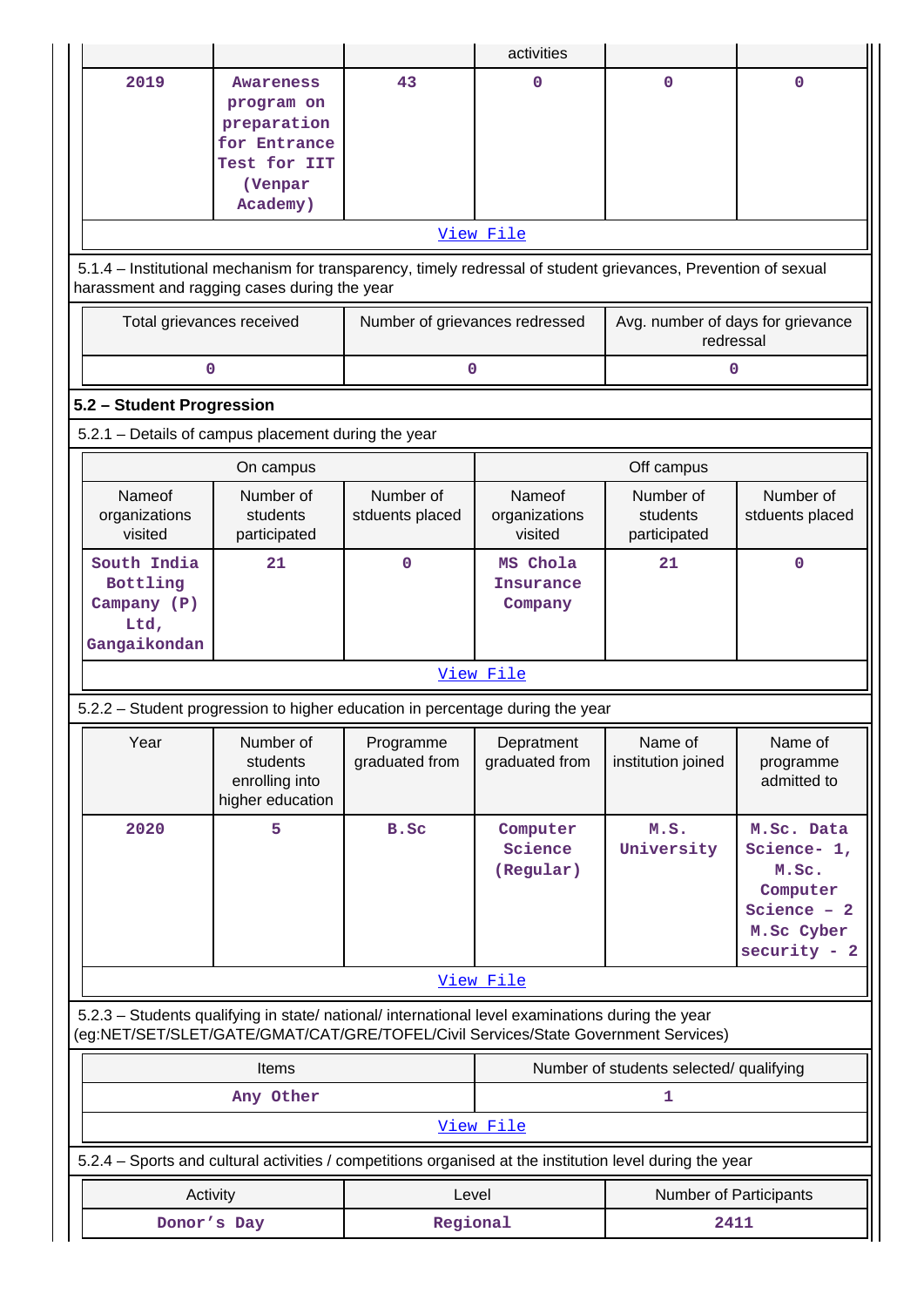[View File](https://assessmentonline.naac.gov.in/public/Postacc/Activities_Organised/6849_Activities_Organised_1602585781.xlsx)

## **5.3 – Student Participation and Activities**

 5.3.1 – Number of awards/medals for outstanding performance in sports/cultural activities at national/international level (award for a team event should be counted as one)

| Year | Name of the<br>award/medal | National/<br>Internaional | Number of<br>awards for<br><b>Sports</b> | Number of<br>awards for<br>Cultural | Student ID<br>number | Name of the<br>student                                    |
|------|----------------------------|---------------------------|------------------------------------------|-------------------------------------|----------------------|-----------------------------------------------------------|
| 2019 | Fourth<br>place            | National                  |                                          | 0                                   | 0                    | <b>T.Adhavara</b><br>m, II B.Sc.<br>Physical<br>Education |
|      |                            |                           | View File                                |                                     |                      |                                                           |

 5.3.2 – Activity of Student Council & representation of students on academic & administrative bodies/committees of the institution (maximum 500 words)

 **• • Students are included as representatives in different forums like Women cell, Fine Arts Club, IIC and Department of Youth Welfare. • Students are editorial board members in Students' science biannual magazine- Vignana Pookal. • Willing Students are motivated to co-operative with Heads of various departments to assist in all the activities of the departments and college. • They also organize various programmes in the campus, such as Welcome Parties for the Fresher's, Farewell Parties for the outgoing students, Teacher's Day, Women's Day, Pooja festival, Kalai Pongal competitions and Samathuva Pongal Vizha. Miss. G. Varsha II. M. Sc Physics was nominated as a student representative in the IQAC Steering Committee. A student from each class was nominated as a student representative in the IQAC student council. The function of the member is to collect the details of the student activities in their class.**

#### **5.4 – Alumni Engagement**

5.4.1 – Whether the institution has registered Alumni Association?

 **Yes**

 **Alumni Association of the college functions fruitfully with a high aim of being a supportive system of the objectives of the college. The MDT Hindu College Alumni Association was registered on September 2015 (Register No: 31/2014, Dated: 13.7.2014). The purpose of an alumni association is to render the spirit of loyalty to their alma mater. It bothers much about the well fare of the institution, to achieve the goals. It functions as a bridge between the alumni of the institution and the community. Alumni provide moral support to all the endeavors. Meritorious Alumni visit the Departments and motivate the students through Career Guidance Programmes as Resource Persons. The purpose of alumni of our esteemed institution helps and supports our learners continuously both financially and physically. It generously contribution of our alumni association in the academic performances, placement opportunities and enhancement of infrastructural facilities jointly with the contribution from the management. The alumni of the department of Physics have instituted a "Kalam Charity", through which the poo'r students of Physics are supported financially.**

5.4.2 – No. of enrolled Alumni:

**388**

5.4.3 – Alumni contribution during the year (in Rupees) :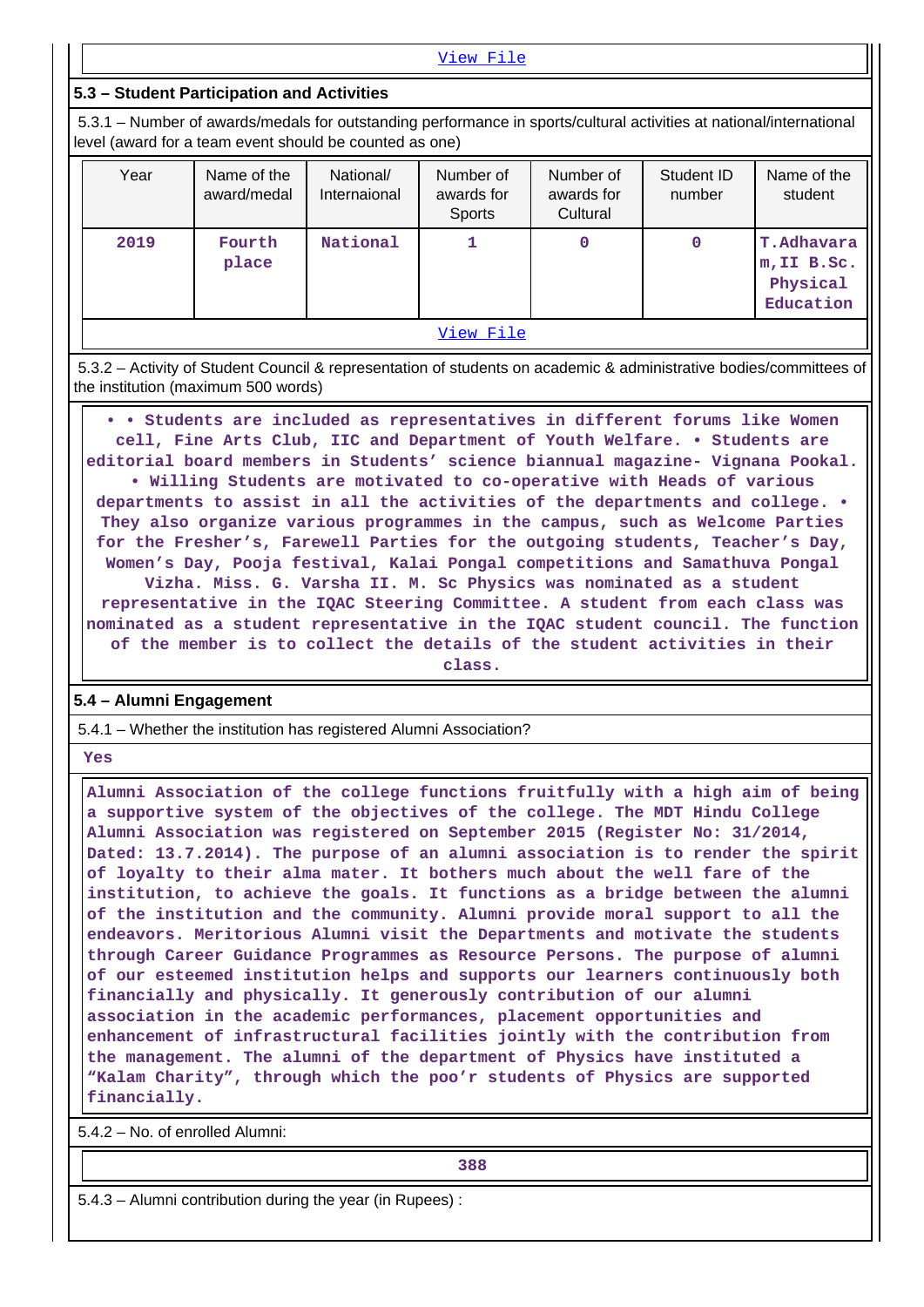**2443800**

5.4.4 – Meetings/activities organized by Alumni Association :

 **We are very proud to record the contribution of our Alumnus Thiru. R. Ramkumar (B.Sc Computer Science 1990-1993) to build a new conference hall. The amount whole heartedly donated by him during the academic year 2019-2020 is listed as below. 9.12.2019 4,00,000 19.12.2019 4,00,000 23.1.2020 4,00,000 26.2.2020 4,00,000 11.3.2020 4,00.000 30.3.2020 4,00,000 Total 24,00,000/- (Twenty Four Lakhs) We are also happy to record the financial support from department of Physics Alumni during the academic year 2019-2020. Kalam Charity - Rs.12,000 PG Physics Scholarship -Rs.1,800 Alumni Batch (1967-1970) -Rs.30,000 General body meeting was conducted on 29.08.2019 19 Alumni of Physics, 1967-1970 batch arranged get together with present department staff members. They shared their memories and discussed further development activities.**

#### **CRITERION VI – GOVERNANCE, LEADERSHIP AND MANAGEMENT**

#### **6.1 – Institutional Vision and Leadership**

 6.1.1 – Mention two practices of decentralization and participative management during the last year (maximum 500 words)

 **Internal Quality Assurance Cell: The Internal Quality Assurance cell, from its establishment, is a unit of high level autonomy. It is an independent unit but not autocratic and it has a Steering Committee which consists members from the Management, Teaching Staff, Administrative Staff, Alumni and Local society. This Committee meets once in three months and discusses important progressive plans and actions. In the same way, the responsibilities and work load have not been accumulated within the unit itself. The IQAC has setup a committee consisting of members from all departments and the responsibility has been well shared among all the staff. The quality improvement plans designed by the steering committee of IQAC are informed to the Heads of the departments and the possible ways to implement them are discussed. The plans are in turn informed to the staff members by the concerned Heads. The plans are effectively and meticulously carried out in the departments by the staff members. The Sub Committee member of the department functions as the bridge between the faculty and the IQAC. Even the work of the documentation and preparation of IQAC reports is shared by the faculty members. Various Committees and Forums: The college management decentralises all academic, administrative and extracurricular activities by constituting various committees with specific objectives to achieve the vision of the college. In decision-making process every members of the committees are given complete freedom to express their views/suggestions and that are considered for the improvement of the college. The coordinators of NSS, NCC, YRC, Women Grievance and Redress Cell, Eco club, Hindu College Outreach Programme, Department of Youth Welfare, Discipline Committee, UGC schemes and Placement Cell are highly empowered to lead their units.**

6.1.2 – Does the institution have a Management Information System (MIS)?

#### **Partial**

#### **6.2 – Strategy Development and Deployment**

6.2.1 – Quality improvement strategies adopted by the institution for each of the following (with in 100 words each):

| <b>Strategy Type</b>   | Details                                                 |  |  |  |  |  |
|------------------------|---------------------------------------------------------|--|--|--|--|--|
| Curriculum Development | Curriculum is designed by the<br>affiliating University |  |  |  |  |  |
| Teaching and Learning  | Teaching with ICT aids are implemented                  |  |  |  |  |  |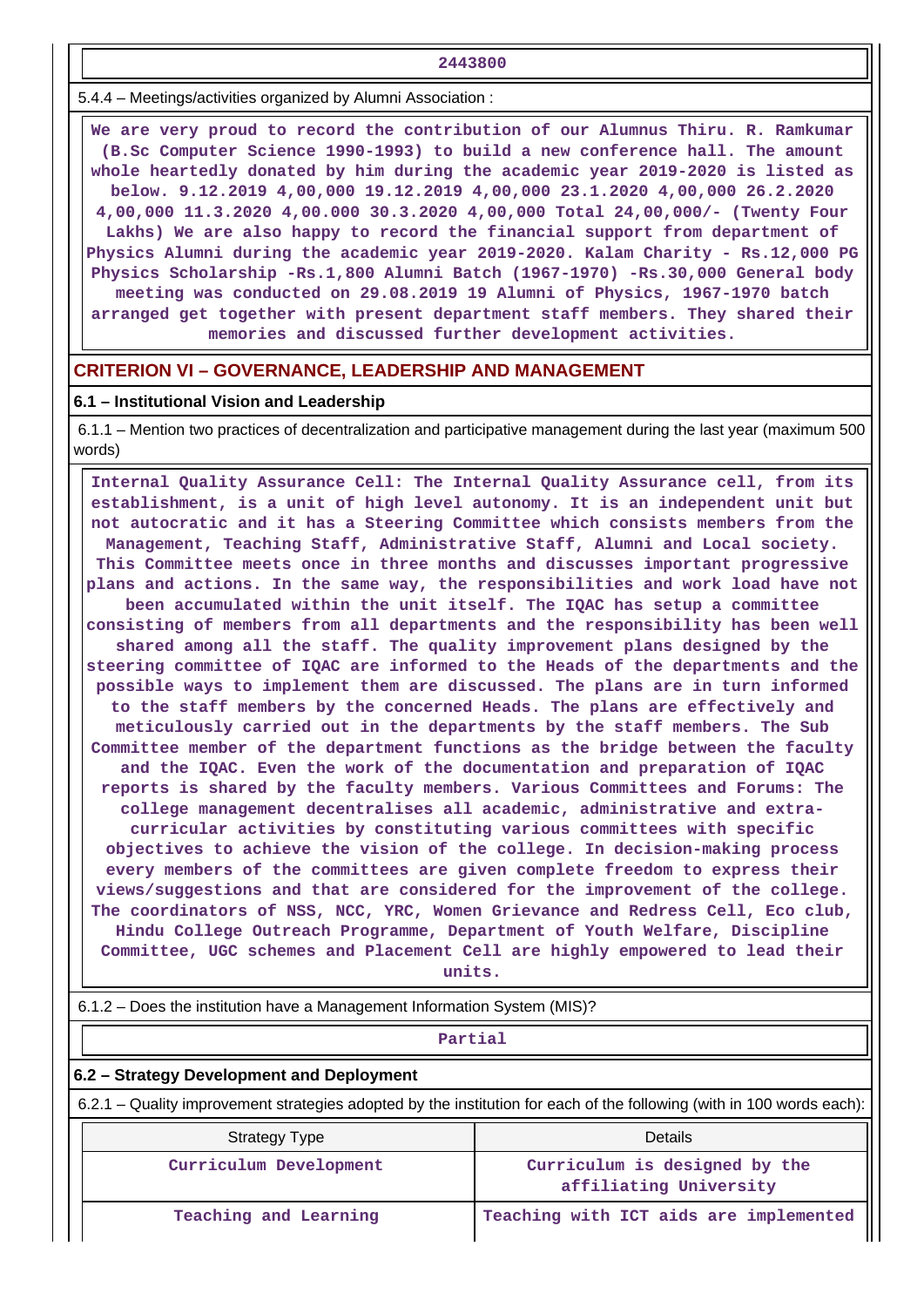|                                                               | in all departments. Teachers use LCD<br>Projectors and online resources using<br>smart boards. Students are encouraged<br>to use internet to get online learning<br>resources. In all departments students<br>are encouraged to participate the inter<br>collegiate competitions organized by<br>various colleges.                                                                                                                                                                                                                       |
|---------------------------------------------------------------|------------------------------------------------------------------------------------------------------------------------------------------------------------------------------------------------------------------------------------------------------------------------------------------------------------------------------------------------------------------------------------------------------------------------------------------------------------------------------------------------------------------------------------------|
| Examination and Evaluation                                    | The institution follows the evaluation<br>norms prescribed by the affiliating<br>university. Apart from that class tests<br>are conducted.                                                                                                                                                                                                                                                                                                                                                                                               |
| Research and Development                                      | Five departments are recognized<br>research centers and 42 teachers are<br>recognized research guides                                                                                                                                                                                                                                                                                                                                                                                                                                    |
| Library, ICT and Physical<br>Infrastructure / Instrumentation | ? Library, ICT and Physical<br>Infrastructure / Instrumentation Well<br>equipped and fully automated library<br>serves the need of the students.<br>Elibrary helps the students to get<br>online learning resources. Apart from<br>that department libraries function to<br>equip PG students and research<br>scholars. The college has all sorts of<br>ICT facilities. The students enjoy<br>wellfurnished, spacious and airy<br>classrooms. Infrastructure : Two indoor<br>Stadiums ? ? Instrumentation: FIST<br>Sponsored Physics Lab |
| Admission of Students                                         | .Admissions are made as per state<br>government norms and transparency is<br>maintained                                                                                                                                                                                                                                                                                                                                                                                                                                                  |

6.2.2 – Implementation of e-governance in areas of operations:

|  | E-governace area     | Details                                                                                                                                                                                                                                                                                                                                                                                                                                                                       |
|--|----------------------|-------------------------------------------------------------------------------------------------------------------------------------------------------------------------------------------------------------------------------------------------------------------------------------------------------------------------------------------------------------------------------------------------------------------------------------------------------------------------------|
|  | Administration       | The college has Bio metric attendance<br>for teaching and nonteaching staff. The<br>college campus has equipped with CCTV<br>Cameras at some places of need. Some<br>official communications are carried via<br>email and WhatsApp group All books in<br>the library are bar coded. Some rare<br>and old books are digitized. Payments<br>of staff salary to interns<br>electronically. Government epayslip is<br>used by the faculty members to initiate<br>paperless office |
|  | Finance and Accounts | The college uses special software for<br>transparent functioning of Finance and<br>Accounts department of the college and<br>it is maintained by the Kaneni Soft<br>Tech Pvt Ltd at Chennai. This helps to<br>increase the efficiency. The college<br>conducts regular audit of annual books<br>of accounts. The administrative office                                                                                                                                        |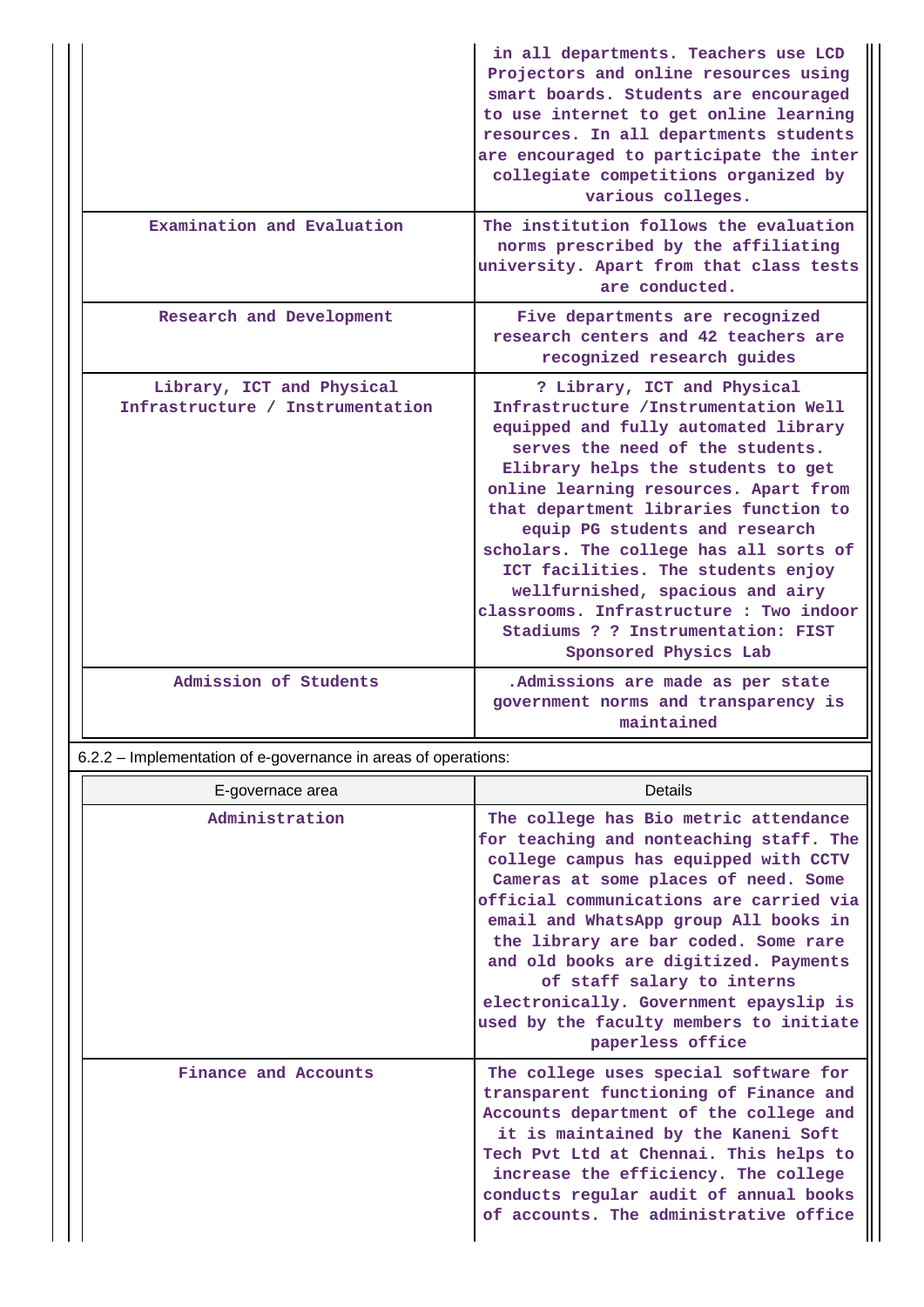|                               | keeps all financial records separately<br>as per the events and transactions made<br>for.                                                                                                                                                                                                                                                                                                                                                                                                                                                                                    |
|-------------------------------|------------------------------------------------------------------------------------------------------------------------------------------------------------------------------------------------------------------------------------------------------------------------------------------------------------------------------------------------------------------------------------------------------------------------------------------------------------------------------------------------------------------------------------------------------------------------------|
| Student Admission and Support | Students can download application form<br>from college website All received<br>applications are maintained as<br>department wise data base, scrutinized<br>and finally merit lists are prepared as<br>per the government norms. The eligible<br>scholarship amounts to the students are<br>credited to their accounts and the<br>college has helped to link the<br>student's mobile number with their<br>aadhar number. Computerized receipts<br>are given to the students for their<br>fees payment Ebooks are maintained in<br>library to support for research<br>scholars |
| Examination                   | Students internal marks and attendance<br>are communicated to the university<br>through Exampro portal provided by the<br>university. Students are paying the<br>examination fees to the university<br>through the online portal of the<br>university. Students are receiving<br>their result are published online and<br>the same are sent to the students as<br>SMS.                                                                                                                                                                                                       |

# **6.3 – Faculty Empowerment Strategies**

 6.3.1 – Teachers provided with financial support to attend conferences / workshops and towards membership fee of professional bodies during the year

| Year | Name of Teacher | Name of conference/<br>workshop attended<br>for which financial<br>support provided | Name of the<br>professional body for<br>which membership<br>fee is provided | Amount of support |  |
|------|-----------------|-------------------------------------------------------------------------------------|-----------------------------------------------------------------------------|-------------------|--|
| 2019 |                 | Canara Bank<br>Portal<br>Workshop, New<br>Delhi                                     | <b>UGC</b>                                                                  | 21988             |  |
| 2019 |                 | Student<br>Induction<br>Program,<br>Coimbatore                                      | <b>UGC</b>                                                                  | 3082              |  |
|      |                 | No file uploaded.                                                                   |                                                                             |                   |  |

 6.3.2 – Number of professional development / administrative training programmes organized by the College for teaching and non teaching staff during the year

| Year | Title of the<br>professional<br>development<br>programme<br>organised for<br>teaching staff | Title of the<br>administrative<br>training<br>programme<br>organised for<br>non-teaching<br>staff | From date | To Date | Number of<br>participants<br>(Teaching<br>staff) | Number of<br>participants<br>(non-teaching<br>staff) |
|------|---------------------------------------------------------------------------------------------|---------------------------------------------------------------------------------------------------|-----------|---------|--------------------------------------------------|------------------------------------------------------|
|      |                                                                                             |                                                                                                   |           |         |                                                  |                                                      |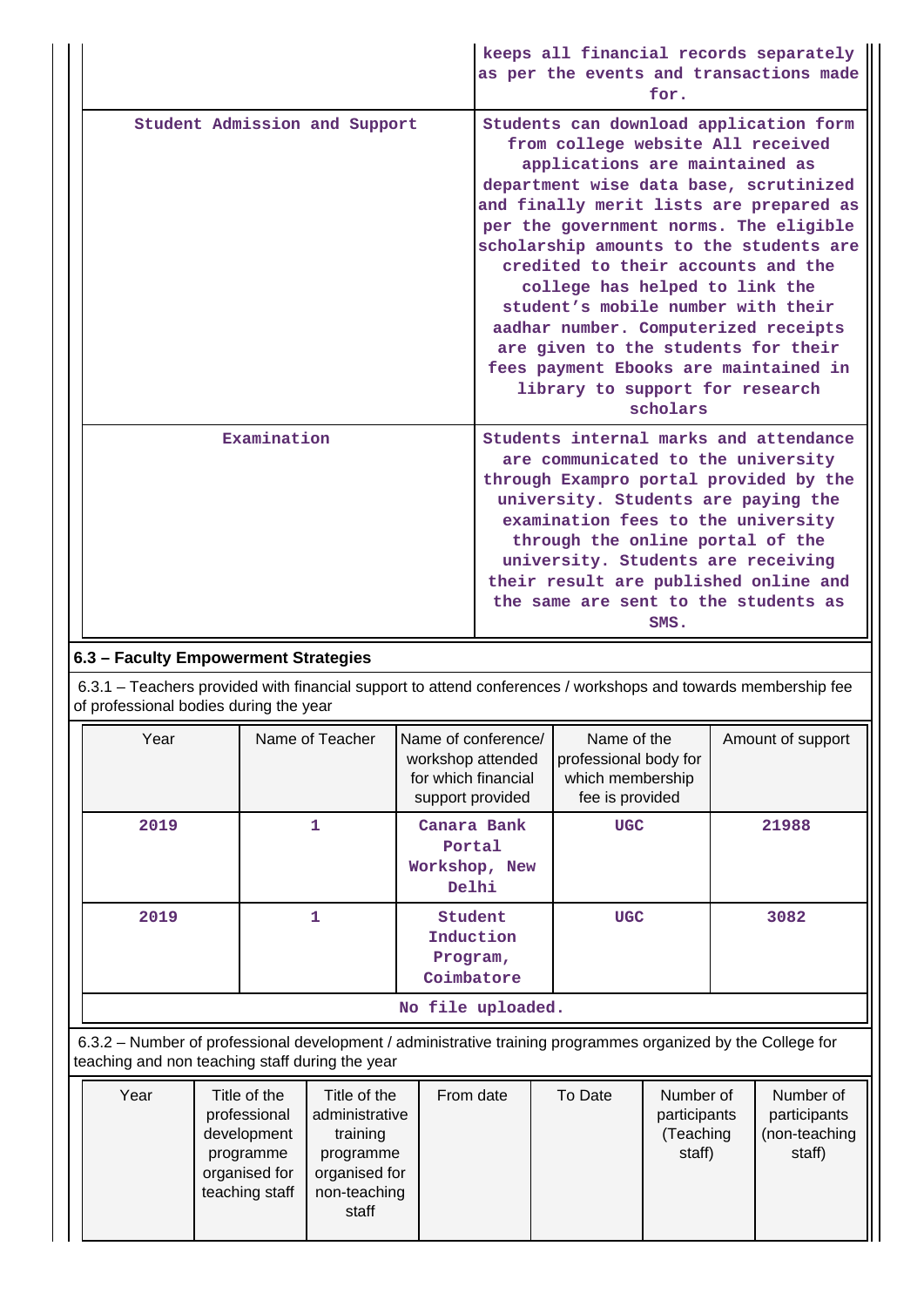| 2019                                                                                                                                                                                                                                             | Scholarly<br>Publicatio<br>n of<br>Research<br>Articles<br>in Peer<br>Reviewed<br>Journals |                                    |                       | 09/10/2019                                                         |           | 09/10/2019     |            | 60           |                 | $\Omega$                                                                                                                                                                                                                                |
|--------------------------------------------------------------------------------------------------------------------------------------------------------------------------------------------------------------------------------------------------|--------------------------------------------------------------------------------------------|------------------------------------|-----------------------|--------------------------------------------------------------------|-----------|----------------|------------|--------------|-----------------|-----------------------------------------------------------------------------------------------------------------------------------------------------------------------------------------------------------------------------------------|
|                                                                                                                                                                                                                                                  |                                                                                            |                                    |                       | No file uploaded.                                                  |           |                |            |              |                 |                                                                                                                                                                                                                                         |
| 6.3.3 - No. of teachers attending professional development programmes, viz., Orientation Programme, Refresher<br>Course, Short Term Course, Faculty Development Programmes during the year                                                       |                                                                                            |                                    |                       |                                                                    |           |                |            |              |                 |                                                                                                                                                                                                                                         |
| Title of the<br>professional<br>development<br>programme                                                                                                                                                                                         |                                                                                            | Number of teachers<br>who attended |                       | From Date                                                          |           |                | To date    |              |                 | Duration                                                                                                                                                                                                                                |
| Refresher<br>Course                                                                                                                                                                                                                              |                                                                                            | 1                                  |                       | 08/11/2019                                                         |           |                | 30/11/2019 |              |                 | 23                                                                                                                                                                                                                                      |
|                                                                                                                                                                                                                                                  |                                                                                            |                                    |                       |                                                                    | View File |                |            |              |                 |                                                                                                                                                                                                                                         |
| 6.3.4 - Faculty and Staff recruitment (no. for permanent recruitment):                                                                                                                                                                           |                                                                                            |                                    |                       |                                                                    |           |                |            |              |                 |                                                                                                                                                                                                                                         |
|                                                                                                                                                                                                                                                  |                                                                                            | Teaching                           |                       |                                                                    |           |                |            | Non-teaching |                 |                                                                                                                                                                                                                                         |
| Permanent<br>O                                                                                                                                                                                                                                   |                                                                                            |                                    | <b>Full Time</b><br>0 |                                                                    |           | Permanent<br>0 |            |              |                 | <b>Full Time</b><br>0                                                                                                                                                                                                                   |
| $6.3.5$ – Welfare schemes for                                                                                                                                                                                                                    |                                                                                            |                                    |                       |                                                                    |           |                |            |              |                 |                                                                                                                                                                                                                                         |
|                                                                                                                                                                                                                                                  | Teaching                                                                                   |                                    |                       | Non-teaching                                                       |           |                |            |              | <b>Students</b> |                                                                                                                                                                                                                                         |
| GPF, Special PF, Family<br>Benefit Fund, Health                                                                                                                                                                                                  | Insurance, ACPF                                                                            |                                    |                       | GPF, Special PF, Family<br>Benefit Fund, Health<br>Insurance, ACPF |           |                |            |              |                 | Scholarships (SC/ST, BC,<br>MBC/DNC, Indira Gandhi<br>Single girl Child - UGC<br>Scheme, Swami Vivekananda<br>single girl child - UGC<br>SchemeMerit, Beedi,<br>Uzhavar, EVR Nagammaiyar<br>Memorial, Tamil Medium<br>students Stipend) |
| 6.4 - Financial Management and Resource Mobilization                                                                                                                                                                                             |                                                                                            |                                    |                       |                                                                    |           |                |            |              |                 |                                                                                                                                                                                                                                         |
| 6.4.1 – Institution conducts internal and external financial audits regularly (with in 100 words each)                                                                                                                                           |                                                                                            |                                    |                       |                                                                    |           |                |            |              |                 |                                                                                                                                                                                                                                         |
| The Management conducts internal auditing for Management funds regularly every<br>year. For government funds auditing is conducted by the office of Audit General<br>and office of Regional Joint Director of Collegiate Education periodically. |                                                                                            |                                    |                       |                                                                    |           |                |            |              |                 |                                                                                                                                                                                                                                         |
| 6.4.2 - Funds / Grants received from management, non-government bodies, individuals, philanthropies during the<br>year(not covered in Criterion III)                                                                                             |                                                                                            |                                    |                       |                                                                    |           |                |            |              |                 |                                                                                                                                                                                                                                         |
| Name of the non government<br>funding agencies /individuals                                                                                                                                                                                      |                                                                                            |                                    |                       | Funds/ Grnats received in Rs.                                      |           |                |            |              | Purpose         |                                                                                                                                                                                                                                         |
| Endowment Scholarship<br>Prizes                                                                                                                                                                                                                  |                                                                                            |                                    |                       | 41872                                                              |           |                |            |              | <b>MERIT</b>    |                                                                                                                                                                                                                                         |
|                                                                                                                                                                                                                                                  |                                                                                            |                                    |                       |                                                                    | View File |                |            |              |                 |                                                                                                                                                                                                                                         |
| 6.4.3 - Total corpus fund generated                                                                                                                                                                                                              |                                                                                            |                                    |                       |                                                                    |           |                |            |              |                 |                                                                                                                                                                                                                                         |
|                                                                                                                                                                                                                                                  |                                                                                            |                                    |                       |                                                                    |           |                |            |              |                 |                                                                                                                                                                                                                                         |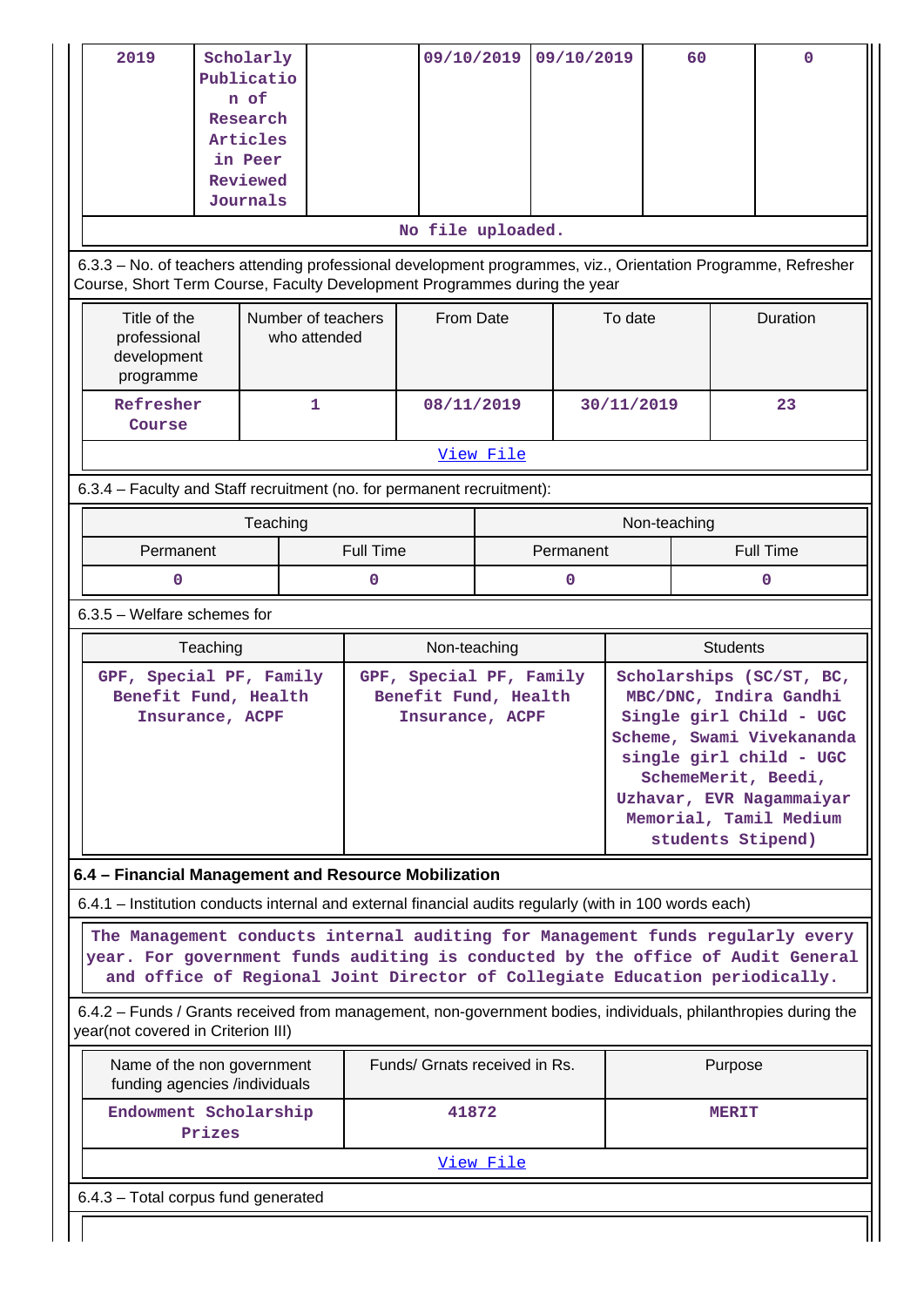|                                                                                                                      |                                                                                                                                           |          | 9880                                                                                                           |                      |  |                        |  |                           |
|----------------------------------------------------------------------------------------------------------------------|-------------------------------------------------------------------------------------------------------------------------------------------|----------|----------------------------------------------------------------------------------------------------------------|----------------------|--|------------------------|--|---------------------------|
| 6.5 - Internal Quality Assurance System                                                                              |                                                                                                                                           |          |                                                                                                                |                      |  |                        |  |                           |
| 6.5.1 – Whether Academic and Administrative Audit (AAA) has been done?                                               |                                                                                                                                           |          |                                                                                                                |                      |  |                        |  |                           |
| <b>Audit Type</b>                                                                                                    |                                                                                                                                           | External |                                                                                                                |                      |  | Internal               |  |                           |
|                                                                                                                      | Yes/No                                                                                                                                    |          | Agency                                                                                                         |                      |  | Yes/No                 |  | Authority                 |
| Academic                                                                                                             | <b>No</b>                                                                                                                                 |          |                                                                                                                |                      |  | <b>No</b>              |  |                           |
| Administrative                                                                                                       | Yes                                                                                                                                       |          | Joint<br>Directorate of<br>Collegiate<br>Education,<br>Tirunelveli.<br>Accounts<br>General office,<br>Chennai. |                      |  | Yes                    |  | Management                |
| 6.5.2 – Activities and support from the Parent – Teacher Association (at least three)                                |                                                                                                                                           |          |                                                                                                                |                      |  |                        |  |                           |
|                                                                                                                      | 1. Salary to temporary non- teaching staff 2. Contribution to the general                                                                 |          | maintenance                                                                                                    |                      |  |                        |  |                           |
| 6.5.3 – Development programmes for support staff (at least three)                                                    |                                                                                                                                           |          |                                                                                                                |                      |  |                        |  |                           |
|                                                                                                                      |                                                                                                                                           |          | <b>NIL</b>                                                                                                     |                      |  |                        |  |                           |
| 6.5.4 – Post Accreditation initiative(s) (mention at least three)                                                    |                                                                                                                                           |          |                                                                                                                |                      |  |                        |  |                           |
| 6.5.5 - Internal Quality Assurance System Details                                                                    | established on 11 September 2019 Established NPTEL local chapter Initiated<br>National Academic Depository to students (Initiated by UGC) |          |                                                                                                                |                      |  |                        |  |                           |
|                                                                                                                      | a) Submission of Data for AISHE portal                                                                                                    |          |                                                                                                                |                      |  | Yes                    |  |                           |
|                                                                                                                      | b) Participation in NIRF                                                                                                                  |          |                                                                                                                | Yes                  |  |                        |  |                           |
|                                                                                                                      | c)ISO certification                                                                                                                       |          |                                                                                                                | No                   |  |                        |  |                           |
|                                                                                                                      | d)NBA or any other quality audit                                                                                                          |          |                                                                                                                | No                   |  |                        |  |                           |
| 6.5.6 - Number of Quality Initiatives undertaken during the year                                                     |                                                                                                                                           |          |                                                                                                                |                      |  |                        |  |                           |
| Year                                                                                                                 | Name of quality<br>initiative by IQAC                                                                                                     |          | Date of<br>conducting IQAC                                                                                     | <b>Duration From</b> |  | <b>Duration To</b>     |  | Number of<br>participants |
| 2019                                                                                                                 | <b>Bridge</b><br>Course for<br>Fresher's                                                                                                  |          | 17/06/2019                                                                                                     | 17/06/2019           |  | 20/06/2019             |  | 700                       |
|                                                                                                                      |                                                                                                                                           |          |                                                                                                                | View File            |  |                        |  |                           |
| <b>CRITERION VII - INSTITUTIONAL VALUES AND BEST PRACTICES</b>                                                       |                                                                                                                                           |          |                                                                                                                |                      |  |                        |  |                           |
| 7.1 - Institutional Values and Social Responsibilities                                                               |                                                                                                                                           |          |                                                                                                                |                      |  |                        |  |                           |
| 7.1.1 – Gender Equity (Number of gender equity promotion programmes organized by the institution during the<br>year) |                                                                                                                                           |          |                                                                                                                |                      |  |                        |  |                           |
| Title of the<br>programme                                                                                            | Period from                                                                                                                               |          | Period To                                                                                                      |                      |  | Number of Participants |  |                           |
|                                                                                                                      |                                                                                                                                           |          |                                                                                                                |                      |  | Female                 |  | Male                      |
| Introduction to                                                                                                      | 10/07/2019                                                                                                                                |          | 11/07/2019                                                                                                     |                      |  | 60                     |  | 0                         |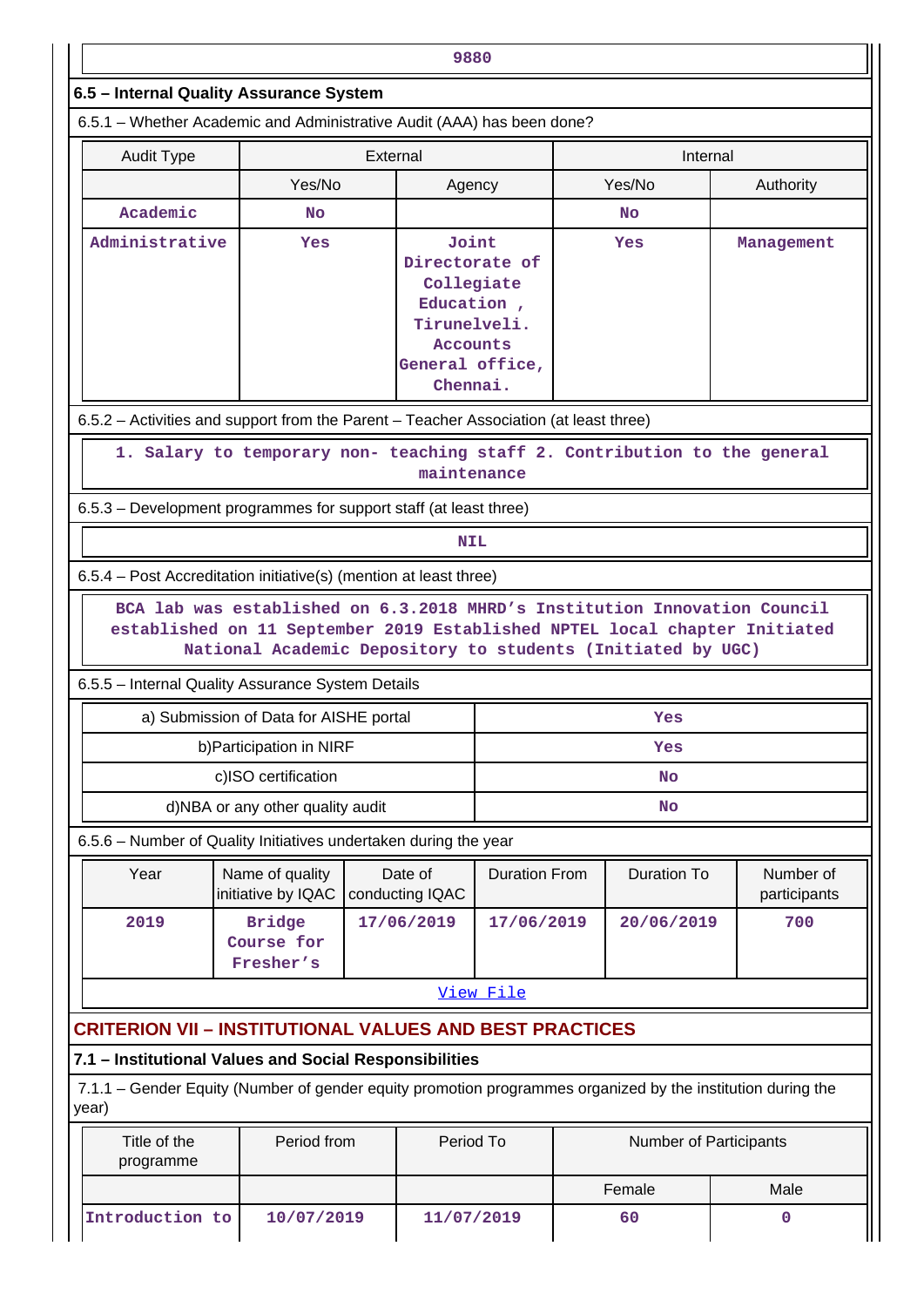| women cell and<br>Health and<br>Hygine                                                            |                                                                                             |                                                                                                   |                     |                                        |           |                          |                                                                                                                                                                                                                                                                                                                                                               |                                           |                                                     |
|---------------------------------------------------------------------------------------------------|---------------------------------------------------------------------------------------------|---------------------------------------------------------------------------------------------------|---------------------|----------------------------------------|-----------|--------------------------|---------------------------------------------------------------------------------------------------------------------------------------------------------------------------------------------------------------------------------------------------------------------------------------------------------------------------------------------------------------|-------------------------------------------|-----------------------------------------------------|
| Human<br>Trafficking                                                                              |                                                                                             | 20/12/2019                                                                                        |                     | 21/12/2019                             |           |                          | 106                                                                                                                                                                                                                                                                                                                                                           |                                           | $\mathbf{0}$                                        |
|                                                                                                   | National girl<br>23/01/2020<br>child day<br>celebration                                     |                                                                                                   |                     | 24/01/2020                             |           | 93                       |                                                                                                                                                                                                                                                                                                                                                               |                                           | $\mathbf{O}$                                        |
| App                                                                                               | 13/12/2019<br>Women Security<br>and Kavalan SOS<br>Installation                             |                                                                                                   |                     | 100<br>14/12/2019                      |           |                          | $\mathbf{O}$                                                                                                                                                                                                                                                                                                                                                  |                                           |                                                     |
| 7.1.2 - Environmental Consciousness and Sustainability/Alternate Energy initiatives such as:      |                                                                                             |                                                                                                   |                     |                                        |           |                          |                                                                                                                                                                                                                                                                                                                                                               |                                           |                                                     |
|                                                                                                   | Percentage of power requirement of the University met by the renewable energy sources       |                                                                                                   |                     |                                        |           |                          |                                                                                                                                                                                                                                                                                                                                                               |                                           |                                                     |
|                                                                                                   |                                                                                             |                                                                                                   |                     | Bio Mass Energy Resources -5 Kilo Watt |           |                          |                                                                                                                                                                                                                                                                                                                                                               |                                           |                                                     |
| 7.1.3 - Differently abled (Divyangjan) friendliness                                               |                                                                                             |                                                                                                   |                     |                                        |           |                          |                                                                                                                                                                                                                                                                                                                                                               |                                           |                                                     |
|                                                                                                   | Item facilities                                                                             |                                                                                                   |                     | Yes/No                                 |           |                          | Number of beneficiaries                                                                                                                                                                                                                                                                                                                                       |                                           |                                                     |
|                                                                                                   | Physical facilities                                                                         |                                                                                                   | Yes                 |                                        |           |                          | $\mathbf{z}$                                                                                                                                                                                                                                                                                                                                                  |                                           |                                                     |
|                                                                                                   | Ramp/Rails                                                                                  |                                                                                                   | Yes                 |                                        |           |                          | $\overline{2}$                                                                                                                                                                                                                                                                                                                                                |                                           |                                                     |
|                                                                                                   | Scribes for examination                                                                     |                                                                                                   |                     | Yes                                    |           |                          | 1                                                                                                                                                                                                                                                                                                                                                             |                                           |                                                     |
| 7.1.4 - Inclusion and Situatedness                                                                |                                                                                             |                                                                                                   |                     |                                        |           |                          |                                                                                                                                                                                                                                                                                                                                                               |                                           |                                                     |
| Year                                                                                              | Number of<br>initiatives to<br>address<br>locational<br>advantages<br>and disadva<br>ntages | Number of<br>initiatives<br>taken to<br>engage with<br>and<br>contribute to<br>local<br>community |                     | Date                                   | Duration  |                          | Name of<br>initiative                                                                                                                                                                                                                                                                                                                                         | <b>Issues</b><br>addressed                | Number of<br>participating<br>students<br>and staff |
| 2019                                                                                              | 0                                                                                           | 13                                                                                                |                     | 31/07/201<br>9                         | 1         |                          | Dental<br>camp                                                                                                                                                                                                                                                                                                                                                | Dental<br>screening hygine pr<br>ocedures | 250                                                 |
|                                                                                                   |                                                                                             |                                                                                                   |                     |                                        | View File |                          |                                                                                                                                                                                                                                                                                                                                                               |                                           |                                                     |
| 7.1.5 - Human Values and Professional Ethics Code of conduct (handbooks) for various stakeholders |                                                                                             |                                                                                                   |                     |                                        |           |                          |                                                                                                                                                                                                                                                                                                                                                               |                                           |                                                     |
| Title                                                                                             |                                                                                             |                                                                                                   | Date of publication |                                        |           | Follow up(max 100 words) |                                                                                                                                                                                                                                                                                                                                                               |                                           |                                                     |
| Code of conduct for<br><b>Teaching Staff</b>                                                      |                                                                                             |                                                                                                   |                     | 17/06/2019                             |           |                          | All teaching staff should<br>put fingerprint<br>attendance and sign in<br>attendance register<br>morning before 10AM and<br>put fingerprint<br>attendance evening after<br>4PM. Staff should remain<br>on duty during college<br>working hours 10AM to<br>4PM. If any staffs want<br>to leave the campus in<br>between, in case of<br>emergency they must get |                                           |                                                     |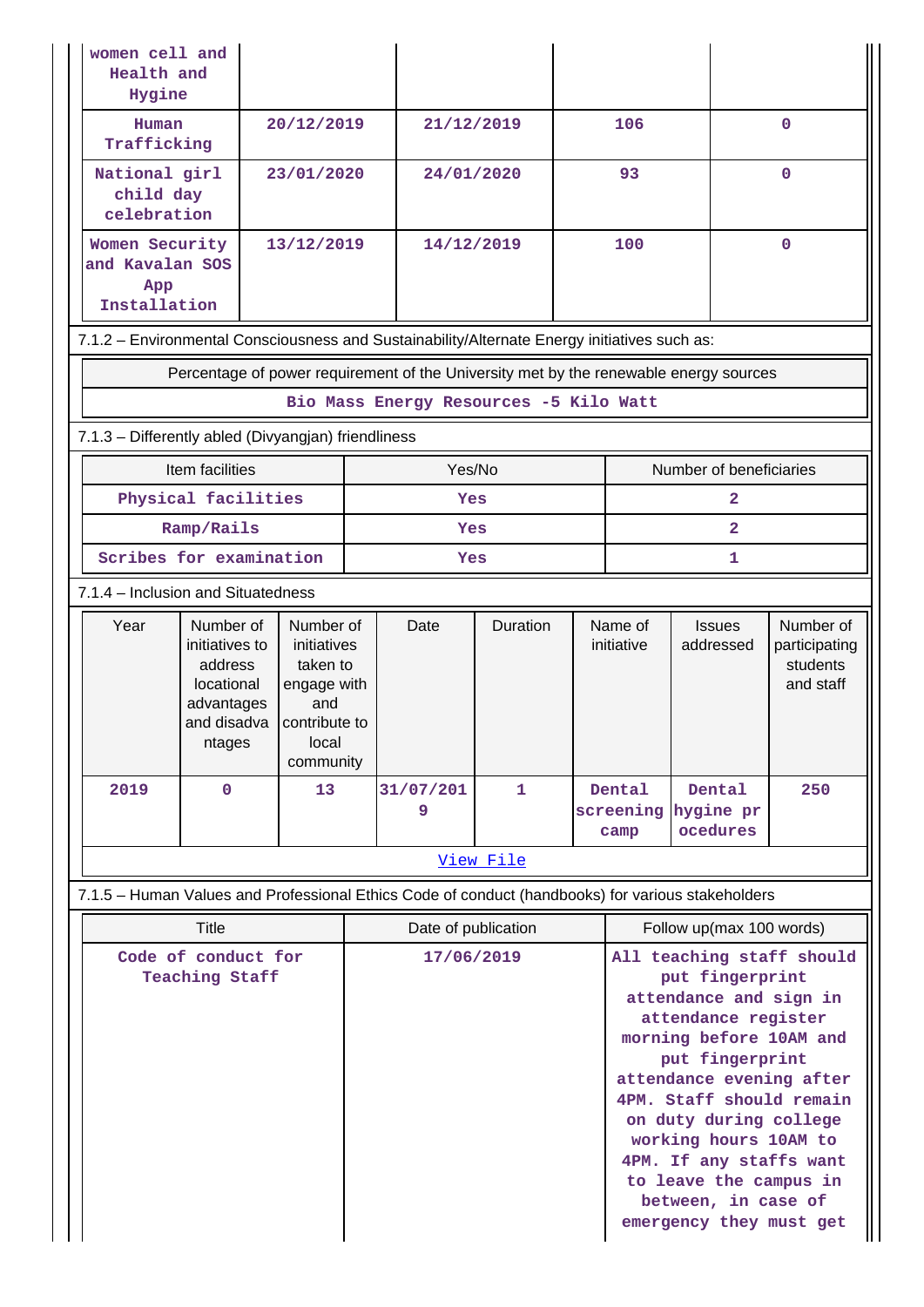**permission from the principal. Be in their respective classes on time. For morning first hour class, they must be in the class for prayer. Attendance of the students should be recorded by staff in every class. Complete the syllabus in time. Submit question paper and internal marks in time as per the circular from the principal. Submit work done report to the IQAC every semester as per the given format. Record all the details of the mentees allotted in Students Improvement Scheme booklet. Develop and maintain good relationships with Management, Principal, Colleagues, Students, Parents and other Stakeholders. Engage and provide positive guidance to the students. Show no partiality to any segment / individual student Take responsibility for maintaining the quality of their professional practice. Maintain professional ethics inside and outside the college. Maintain standards in relation to teaching and learning, class room management, monitoring, assessment and reporting. Keep their professional knowledge and skills updated throughout their teaching career. Support and collaborate with higher authorities to take additional in charge of Extra, CoCurricular and IQAC related activities for the betterment of the college. Get permission from the Secretary through Principal to apply for Refresher**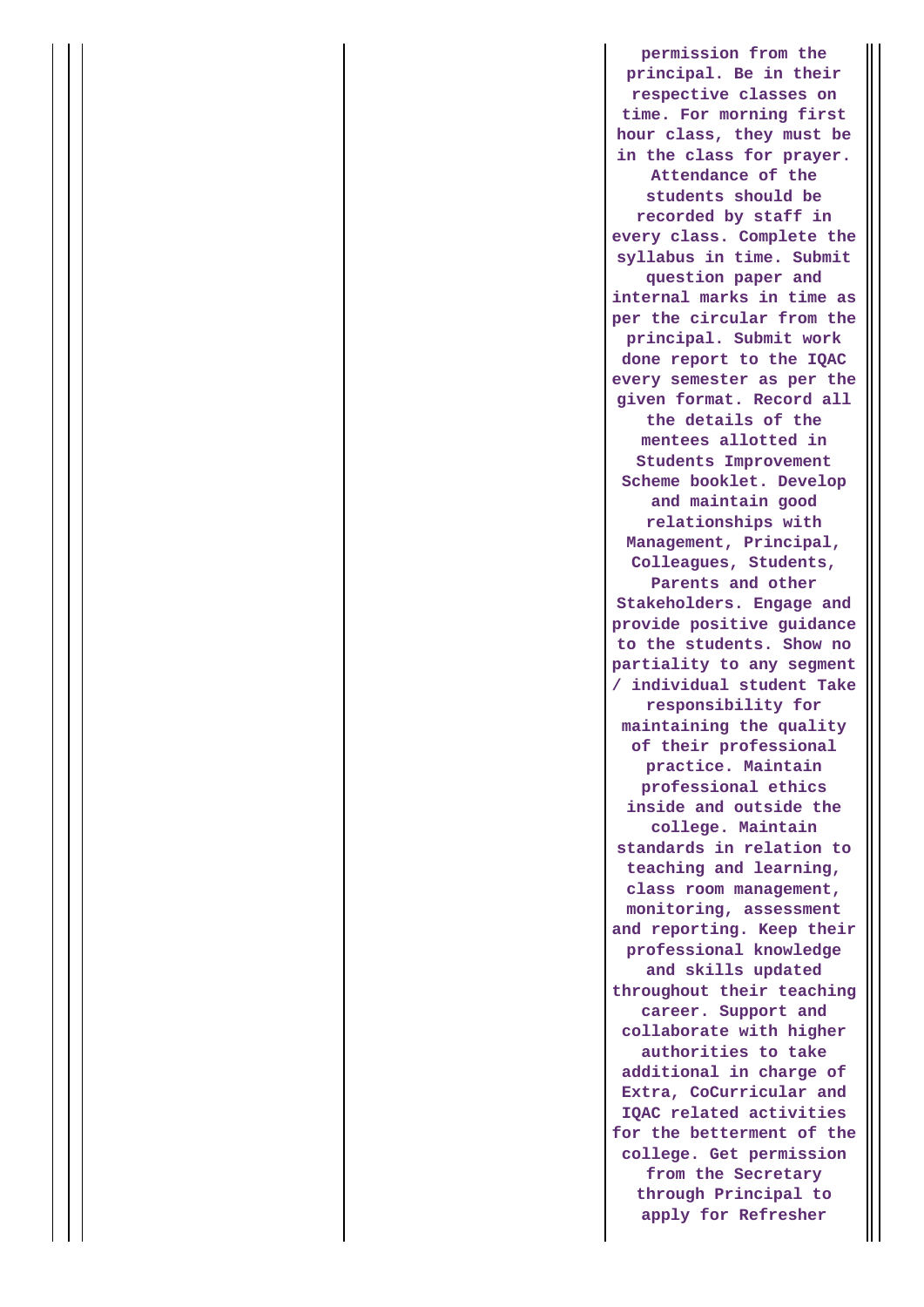|                                  |            | Course, Orientation<br>Course, Online Course<br>etc. Before applying any<br>course staff must ensure<br>that this will not affect<br>the regular academic<br>duty. Dress in a manner<br>that is appropriate for<br>an academic environment<br>Submit leave letter on<br>previous day for planned<br>work, RH or OD.<br>Information through<br>mobile or mail to the<br>Principal is accepted<br>only in case of<br>emergency. Not more than<br>50 of the staff members<br>in a department will be<br>permitted to avail<br>OD/RH/CL on a specific<br>day. CL/OD combined with<br>holidays should not<br>exceed 10 days. Reporting<br>to duty on the reopening<br>day/last working day in a<br>semester is mandatory.<br>Should follow the rules<br>and regulations of the<br>college as prevalent from<br>time to time. |
|----------------------------------|------------|-------------------------------------------------------------------------------------------------------------------------------------------------------------------------------------------------------------------------------------------------------------------------------------------------------------------------------------------------------------------------------------------------------------------------------------------------------------------------------------------------------------------------------------------------------------------------------------------------------------------------------------------------------------------------------------------------------------------------------------------------------------------------------------------------------------------------|
| Code of conduct for<br>Principal | 17/06/2019 | The principal should<br>monitor all the academic<br>programmes and general<br>administration of the<br>college to ensure overall<br>effectiveness. Has<br>authority to take<br>necessary actions as and<br>when required to maintain<br>discipline. Should report<br>all the activities to the<br>management authorities.<br>Should ensure that<br>directions issued by the<br>management are strictly<br>compiled and implemented.<br>Should form various<br>college level committees<br>which are necessary for<br>the development of the<br>college. Should ensure<br>plans of the academic and<br>other programmes are duly<br>processed and implemented<br>through relevant<br>committees and its<br>members. Should convene                                                                                       |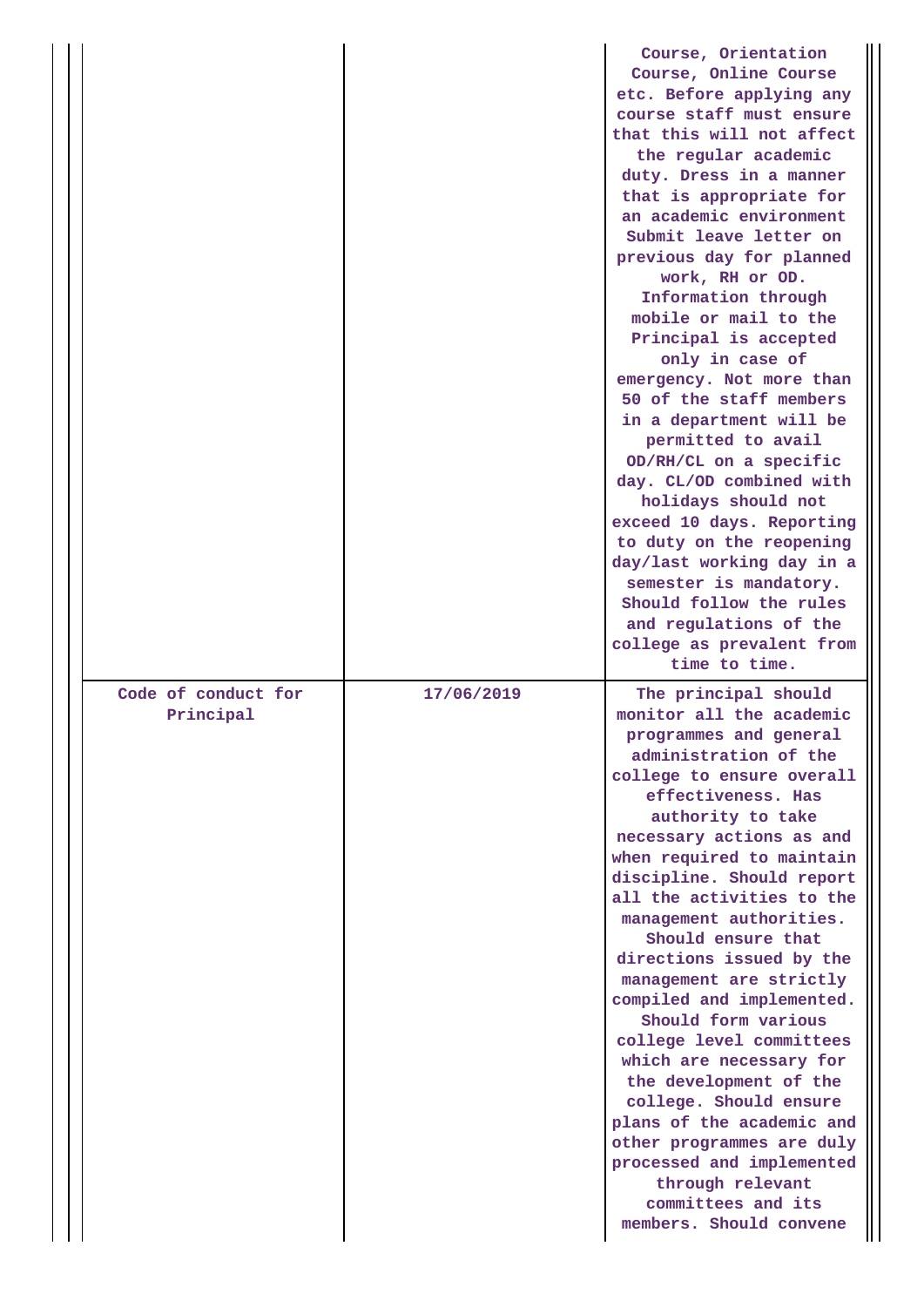|                                           |            | meetings of staff council<br>or various committees as<br>and when required. Should<br>encourage staff members<br>to update their knowledge<br>by attending seminars/wor<br>kshops/conferences Should<br>encourage staff members<br>to publish standard<br>research articles, apply<br>for major/minor research<br>projects, seminar/worksho<br>p/conference etc. Provide<br>leadership, direction and<br>coordination within the<br>college. Code of Conduct<br>for College Development<br>Committee                                                                                                                                                                                                                                                                                                  |
|-------------------------------------------|------------|-------------------------------------------------------------------------------------------------------------------------------------------------------------------------------------------------------------------------------------------------------------------------------------------------------------------------------------------------------------------------------------------------------------------------------------------------------------------------------------------------------------------------------------------------------------------------------------------------------------------------------------------------------------------------------------------------------------------------------------------------------------------------------------------------------|
| Code of conduct for HOD                   | 17/06/2019 | All HODs should assist<br>the principal to prepare<br>admission list during<br>vacation every year.<br>Should conduct staff<br>meeting in their<br>respective department for<br>workload allotment and<br>submit time table at the<br>end of previous semester<br>for the every forthcoming<br>semester. Responsible for<br>respective lab equipments<br>purchase by getting<br>proper permission and<br>quotation. Responsible<br>for proper maintenance of<br>stock and other records.<br>Should arrange the<br>meetings of the staff<br>often for the academic<br>and administrative<br>discussion. Should be<br>responsible for academic<br>planning and<br>implementation of<br>academic policies<br>approved by the<br>principal. Submit the<br>enquired records to the<br>IQAC of the college. |
| Code of conduct for Non<br>Teaching Staff | 17/06/2019 | All nonteaching staff<br>should put fingerprint<br>attendance and sign in<br>attendance register<br>morning before 9.30AM and<br>put fingerprint<br>attendance evening after<br>5.15PM. Staff should                                                                                                                                                                                                                                                                                                                                                                                                                                                                                                                                                                                                  |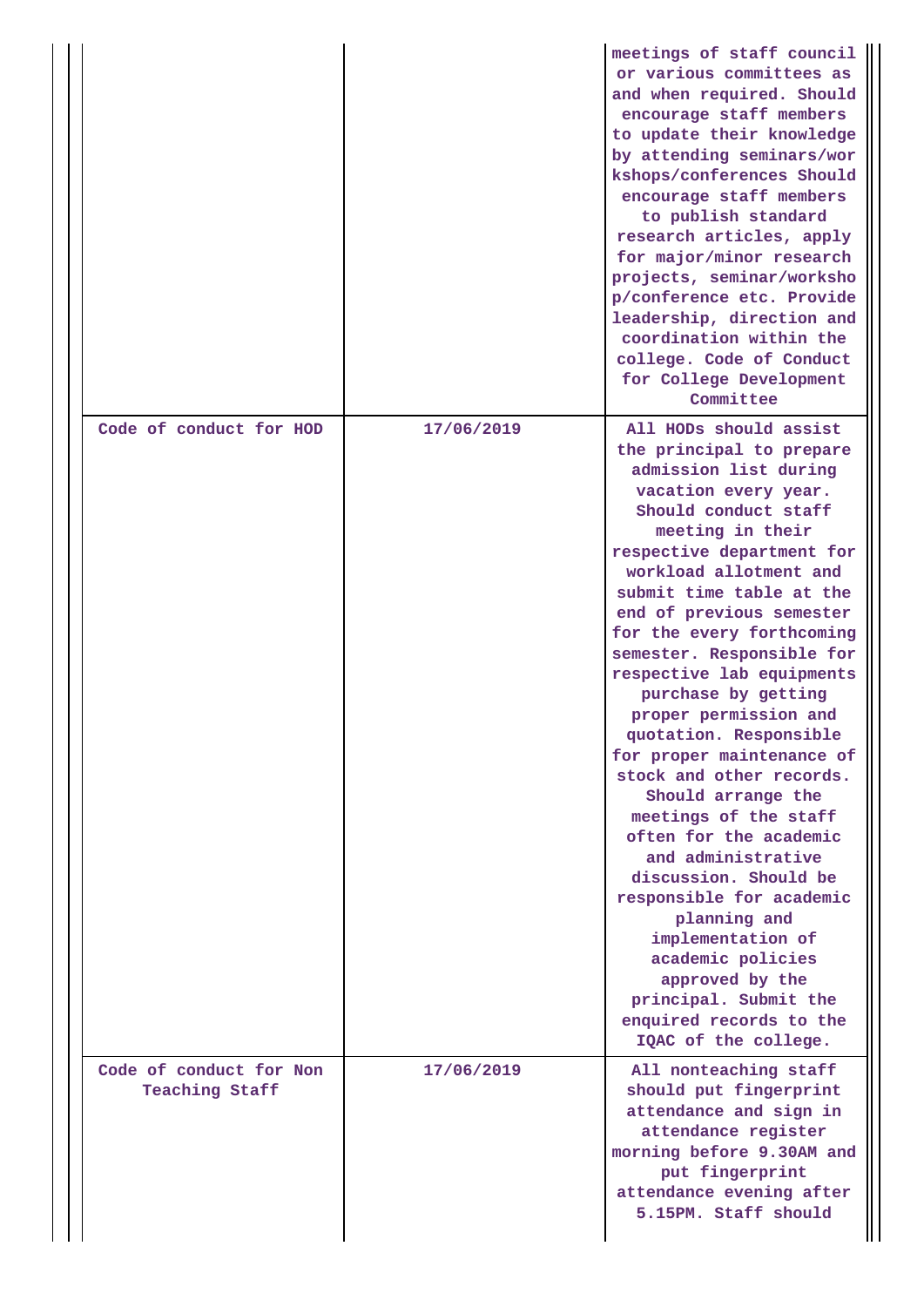|                                         |            | remain on duty during<br>college working hours<br>9.30AM to 5.15PM. If any<br>staff want to leave the<br>campus in between, in<br>case of emergency they<br>must get permission from<br>the principal. Staff<br>working in administrative<br>section should carry out<br>their duties as<br>instructed by the<br>authorities. Staff<br>working in labs should<br>keep the labs clean,<br>assist the teaching staff<br>and HOD whenever<br>necessary. In case of<br>any disciplinary problems<br>with any student in the<br>lab session, it should be<br>brought to the notice of<br>the staff immediately.<br>Direct dealing of any<br>issues, without the<br>knowledge of the staff<br>incharge/HOD is to be<br>avoided. Any loss or<br>damage to any article in<br>the lab should be<br>informed to the Head /<br>Incharge immediately. A<br>register should be<br>maintained with regard to<br>the damage caused. As per<br>the direction of the HOD,<br>the amount shall be<br>collected through college<br>office for articles<br>damaged by the students<br>by the respective lab<br>incharge. All the staff<br>should actively assist in<br>the programmes and<br>functions organized by<br>the department and<br>college. The staff<br>dresses in a manner that<br>is appropriate for an<br>academic environment. |
|-----------------------------------------|------------|---------------------------------------------------------------------------------------------------------------------------------------------------------------------------------------------------------------------------------------------------------------------------------------------------------------------------------------------------------------------------------------------------------------------------------------------------------------------------------------------------------------------------------------------------------------------------------------------------------------------------------------------------------------------------------------------------------------------------------------------------------------------------------------------------------------------------------------------------------------------------------------------------------------------------------------------------------------------------------------------------------------------------------------------------------------------------------------------------------------------------------------------------------------------------------------------------------------------------------------------------------------------------------------------------------------------------|
| Code of conduct for IQAC<br>Coordinator | 17/06/2019 | Effective implementation<br>of quality policies and<br>plans Developing quality<br>culture in the<br>institution Acting as a<br>nodal point of the<br>institution for<br>coordinating quality                                                                                                                                                                                                                                                                                                                                                                                                                                                                                                                                                                                                                                                                                                                                                                                                                                                                                                                                                                                                                                                                                                                             |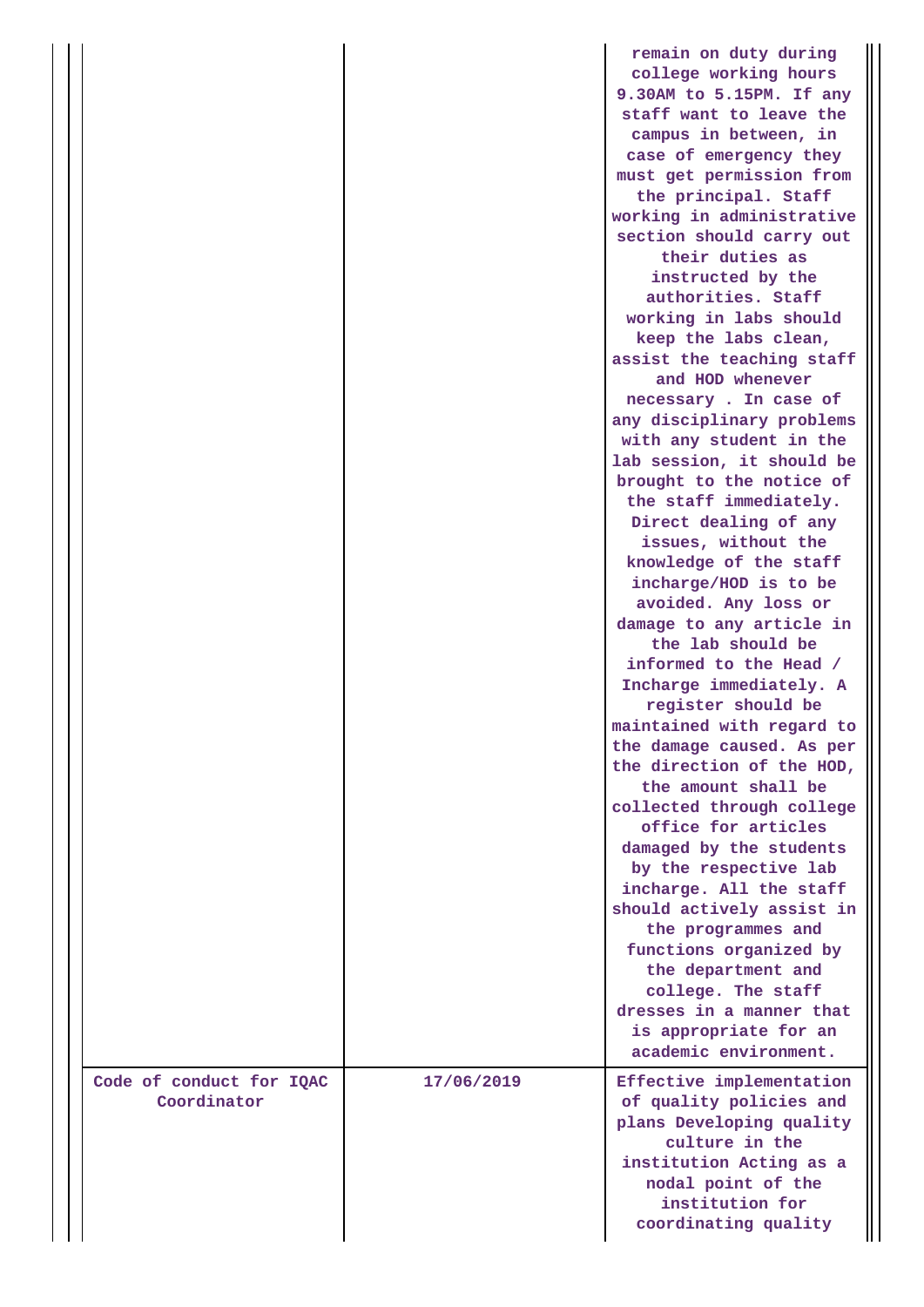|  | related activities        |
|--|---------------------------|
|  | Development and           |
|  | application of quality    |
|  | parameters for various    |
|  | academic and              |
|  | extracurricular           |
|  | activities Arrangement    |
|  | for feedback response     |
|  | from Students, Faculties, |
|  | Parents and other         |
|  | stakeholders.             |
|  | Documentation of the      |
|  | various                   |
|  | programmes/activities     |
|  | leading to quality        |
|  | improvement. To do        |
|  | student services to       |
|  | promote overall           |
|  | development of the        |
|  | student support system.   |
|  | Coordinate, prepare and   |
|  | send AQAR in time. Update |
|  | NAAC rules.               |

#### 7.1.6 – Activities conducted for promotion of universal Values and Ethics

| Activity                  | Duration From | Duration To | Number of participants |  |
|---------------------------|---------------|-------------|------------------------|--|
| International yoga<br>day | 21/06/2019    | 21/06/2019  | 300                    |  |
| View File                 |               |             |                        |  |

7.1.7 – Initiatives taken by the institution to make the campus eco-friendly (at least five)

 **1. Plastic –Free campus 2. More number of saplings were planted 3. E-Waste management contract signed**

#### **7.2 – Best Practices**

7.2.1 – Describe at least two institutional best practices

 **VIGNANA POOKKAL Good Writing skill is an Art, which comes handy only to those who is good at reading, grasping the content, reasoning ability, memory power, etc. Thus, in order to inculcate these skills Vignana Pookal – Students' Science Magazine was instituted since March 2010. The first Issue of Vignana Pookal was released on 02.03.2010 by Mr.A.L.Subramanian (Honorable Secretary – College Committee, Ex M.L.A MAYOR-Tirunelveli Corporation.). Mr. Sudhakar (Editor – THE HINDU News Paper) received the first copy. This is a biannual (one Volume per semester) and bilingual (Tamil and English) magazine. Students are the sole Contributors Editors and the Faculty members are the guiding force. This Magazine attempts to create awareness about the day to day science and technological innovations to everyone and focuses the issues and possible solutions related to Nature and Environment. The Cover Page Photo for the Magazine depicts the creativity of the students. Every page of the magazine consists of a footer message, of one particular collection of information. For example, the footer message of October 2019 (Volume 21) is a collection of various forms of water reservoir. The theme of that issue is energy resources. Latest Volume is 22 (March 2020). The cost of a magazine is only Rs.5. Our college management supports financially to bring this Magazine regularly. All the Volumes are available in our college website. The direct link is https://www.mdthinducollege.org/vignanapookal.html SELF DESIGNED CARRIER**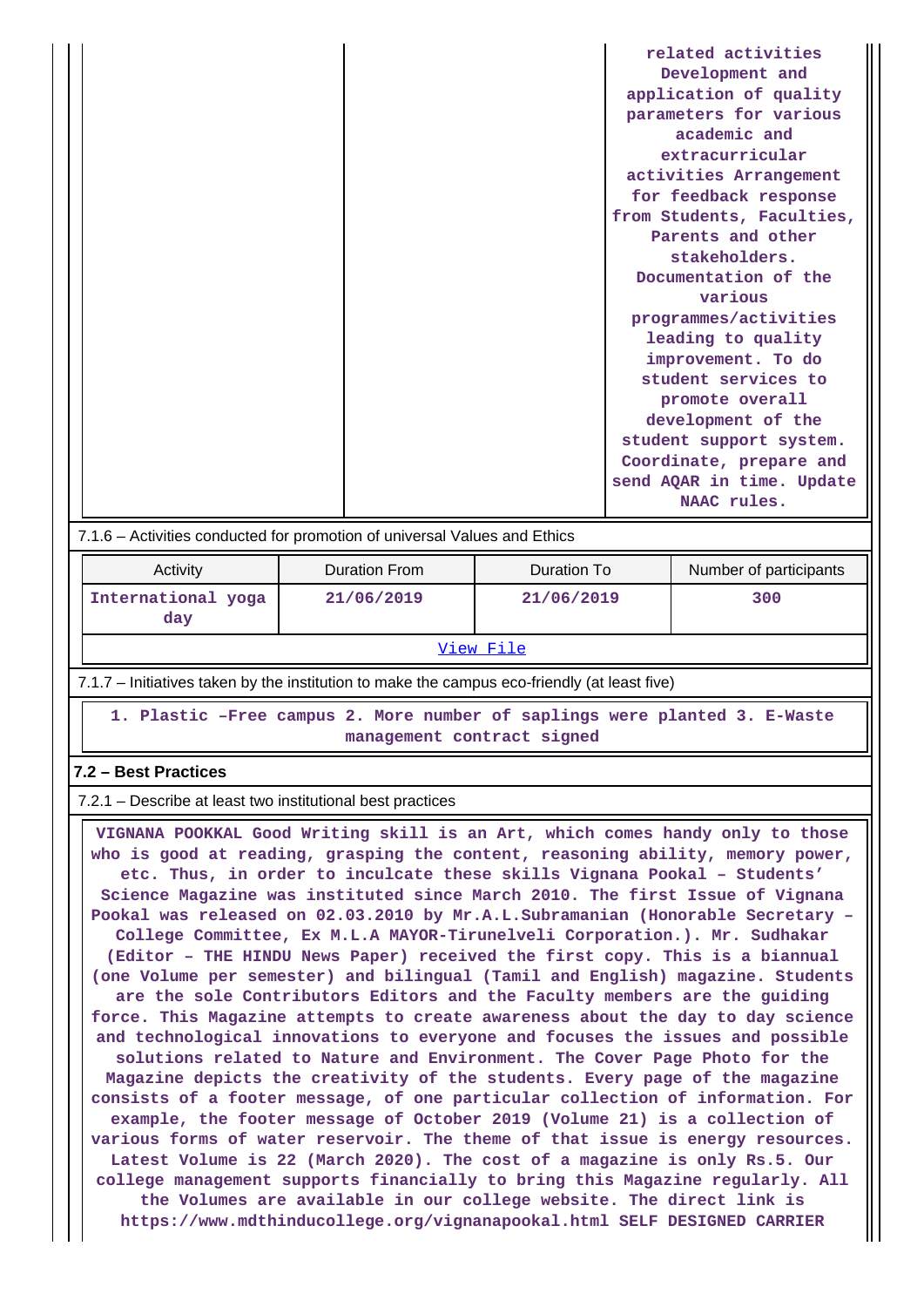**ORIENTED COURSES In the academic year 2019-20, IQAC has organized two Self designed free Career oriented courses namely Way to Success for the students of second UG and first UG programmes and Science of Empowering Youth with Values Confidence for the students of first UG programmes. The main aim of both the courses is how the students nurture and enlighten themselves during college days to meet the challenges of today and to create awareness to face this competitive world. Both are No fee – No remuneration courses. "WAY TO SUCCESS" Five meritorious students from II UG and three from I UG of all programmes were selected to do this course. Fourteen sessions (2hrs /session) were conducted by our staff members on various topics as per the detail below. Groom with Quality Profile 2.8.2019 Career Opportunities and their Prerequisites I 16.8.2019 Career Opportunities and their Prerequisites II 23.8.2019 Group Discussion 6.9.2019 Group Discussion 13.9.2019 Digital Learning – A paradigm Shift in Education 20.9.2019 Divisibility Test – Number Theory 27.9.2019 Averages - Number Theory 24.1.2020 Preparation of Resume 31.1.2020 Enhance your Mental Health 7.2.2020 Motivation to prepare for Competitive Examination 14.2.2020 Preparation for Interview 21.2.2020 Importance of Group Discussion 28.2.2020 Effective way of preparing resume/CV/Bio-Data 13.3.2020 Staff members voluntarily taken classes for the uplift of the poor but enthusiastic students. SCIENCE OF EMPOWERING YOUTH WITH VALUES CONFIDENCE This course was conducted by IQAC in collaboration with International Society for Krishna Consciousness (ISKON), Youth Forum of Tirunelveli. Five meritorious students from I UG of all programmes were selected to do this course. Six sessions (2hrs /session) were conducted by the ISCKON faculties on various topics as per the detail below.**

**Yoga for Modern Mind 08.08.2019 Power of Habits 29.08.2019 Values of Life 05.09.2019 Stress Management/ Time management 12.09.2019 Mantra Meditation 19.09.2019 Making our lives Meaningful 10.10.2019**

 Upload details of two best practices successfully implemented by the institution as per NAAC format in your institution website, provide the link

https://www.mdthinducollege.org/igac/201819/Two\_Best\_Practices\_(19-20)\_7.2.1.pd [f](https://www.mdthinducollege.org/iqac/201819/Two_Best_Practices_(19-20)_7.2.1.pdf)

#### **7.3 – Institutional Distinctiveness**

 7.3.1 – Provide the details of the performance of the institution in one area distinctive to its vision, priority and thrust in not more than 500 words

 **Department of Youth Welfare Our college aims at multi-personality development of the students as it makes them to excel not only in academic endeavors but also in other extracurricular activities. Department of youth welfare is functioning with a high goal of elevating students inherent and innovative talents. One of the departments special features is its reputed Cultural Team, with students from various sections having individual talents. In first year itself, talented students are identified, and they were quite interested in joining the team. The department encourages the students to participate in much awareness programmes on social issues and personality development. Cultural team has won awards and prizes wherever it performs. Folk Orchestra and Folk Dance are the specialty of our team. They won several overall championship prizes throughout Tamil Nadu. The management magnanimously grants financial assistance of Rs.10,000/. per year to encourage the students. The remaining expenditure has been met out by the students by winning cash prizes. Also some fund has been generated through giving musical instrument for rent to other institutions. The equipments available for cultural practice are Parai, Thavil, Kumbam, Kavadi, Salangai, Kilukku, Murasu, Singi, Kolattam Sticks Drum, Western Costumes, Folk Costumes, Mime Costumes, Oyil Cloths, Orchestra System And Ladders. The cultural team has its own contribution to the development of the society. They often give guest programmes to the public especially awareness program. We are very proud to record that our cultural team performed a folk**